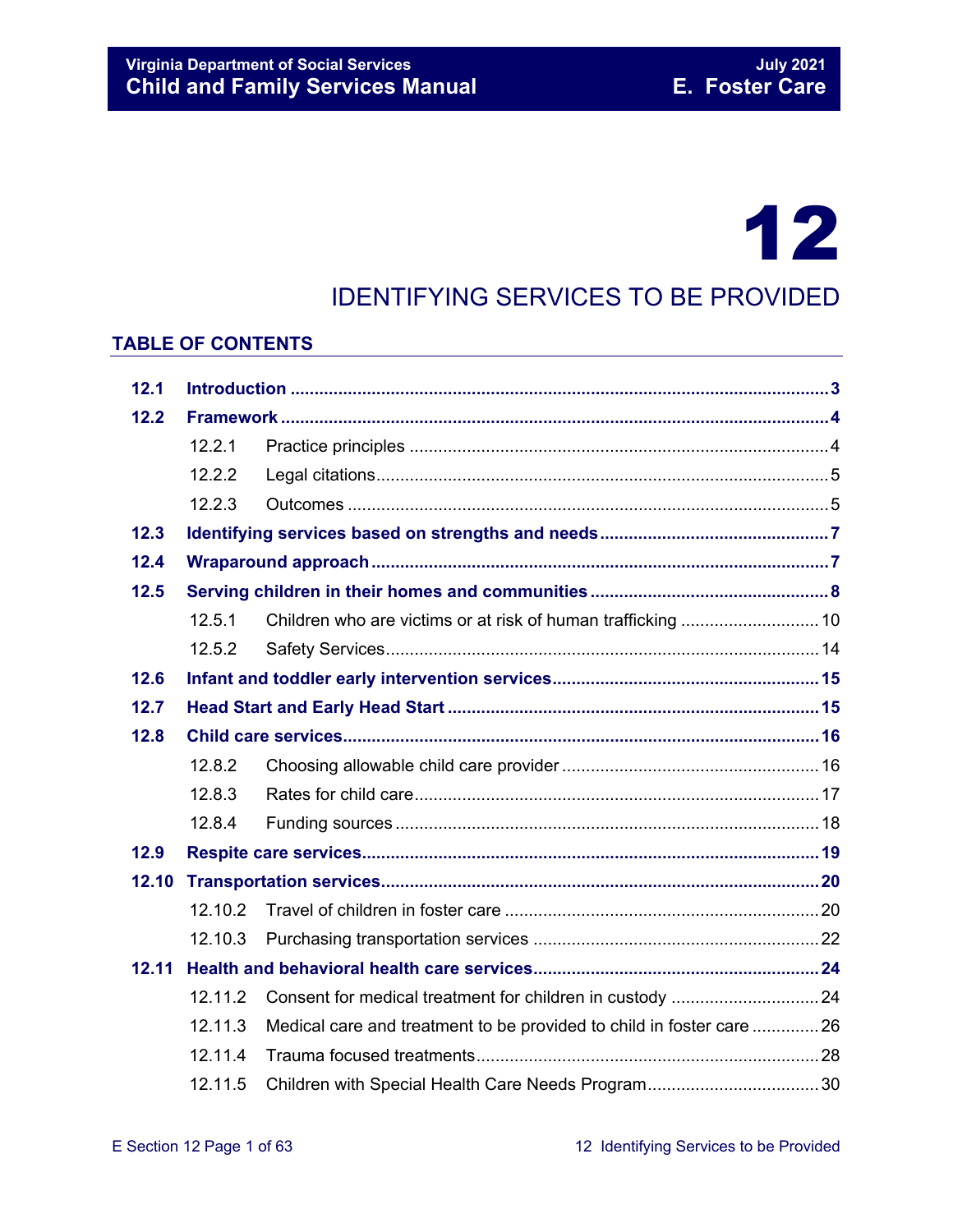**Virginia Department of Social Services July 2021 Child and Family Services Manual E. Foster Care**

| 12.11.6 |  |
|---------|--|
|         |  |
| 12.11.8 |  |
| 12.11.9 |  |
|         |  |
| 12.12.1 |  |
|         |  |
|         |  |
|         |  |
|         |  |
|         |  |
|         |  |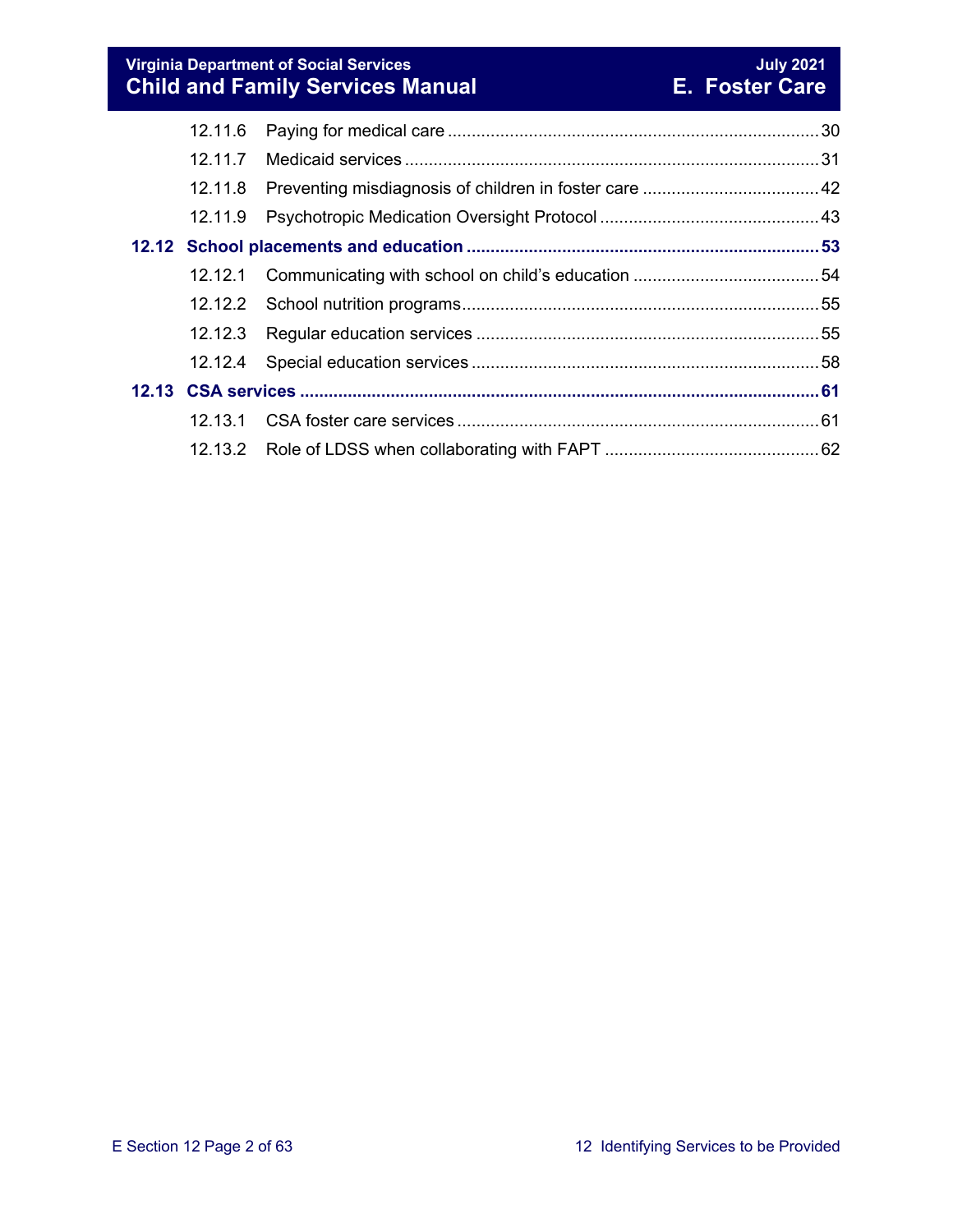# 12

## IDENTIFYING SERVICES TO BE PROVIDED

### <span id="page-2-0"></span>**12.1 Introduction**

To achieve better outcomes for the children and families involved with the child welfare system, the planning and delivery of services should focus on:

- Preventing further abuse and neglect.
- Preventing unnecessary separation of children from their homes.
- Minimizing how long children stay in foster care.
- Finding and sustaining stable, permanent families for all children.
- Meeting the social and emotional well-being needs of children, including addressing:
	- o Needs from experiencing maltreatment, trauma, and/or exposure to violence.
	- o Health needs (developmental, physical, medical, and dental needs).
	- o Behavioral health needs (*needs related to* mental health & substance *use disorders*).
	- o Educational needs.
- Respecting the cultural heritage and connections to family, community, and social support networks of children.

Families should be at the center of services that prevent and remedy situations that lead to child abuse and neglect. An array of services for children and their families should be available, from the first awareness that a family is at risk, to early intervention, to foster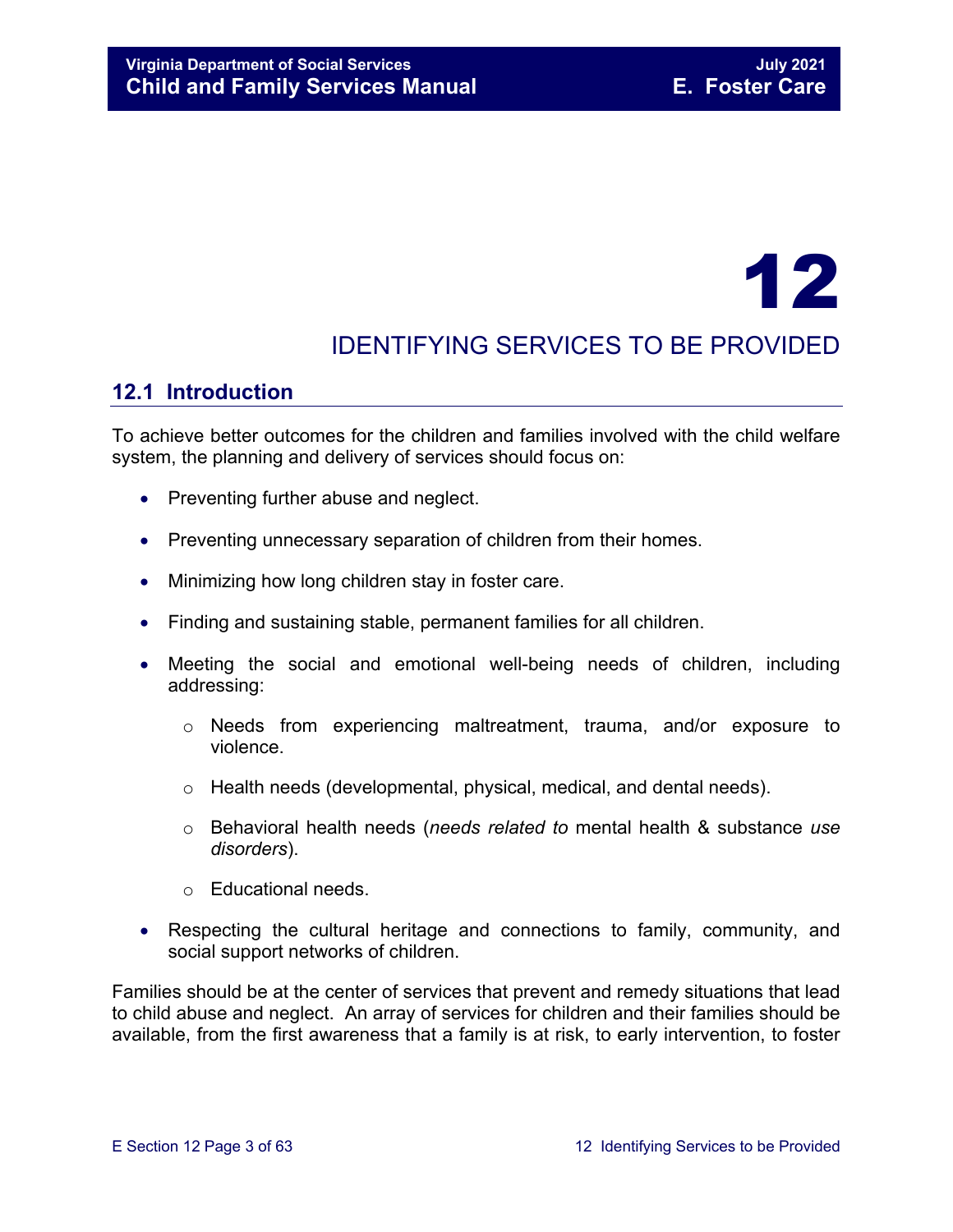care for those children whose safety and well-being is threatened, through permanency and the services necessary to sustain permanency.<sup>[1](#page-3-2)</sup>

#### <span id="page-3-0"></span>**12.2 Framework**

Local departments of social services (LDSS) shall meet federal and state legal requirements and should use sound practice principles to achieve desired outcomes and to guide decision making in providing foster care services for children and their families.

#### <span id="page-3-1"></span>**12.2.1 Practice principles**

Three fundamental principles inherent in Virginia's Children's Services System Practice Model guide service delivery include:

#### **First, we believe that all children and communities deserve to be safe.**

• Safety is primary. Every child has the right to live in a safe home, attend a safe school and live in a safe community. Ensuring safety requires a collaborative effort among family, agency staff, and the community.

#### **Second, we believe in family, child, and youth-driven practice.**

- It is our responsibility to understand children, youth, and families within the context of their own family rules, traditions, history, and culture.
- Children, youth, parents, and family members are partners in decision making on service and educational planning and in placement decisions, whenever appropriate.

#### **Third, we believe that all children and youth need and deserve a permanent family.**

- Children have a right to connections with their biological family and other caring adults with whom they have developed emotional ties.
- Services should be high quality, timely, efficient, and effective.
- We partner with others to support child and family success in a system that is family-focused, child-centered, and community-based.
- Services to families shall be delivered as part of a total system with cooperation, coordination, and collaboration occurring among families, service providers, and community stakeholders.

<span id="page-3-2"></span>Ĩ. 1 Adapted from the ["Child Welfare League of America Statement on Optimal Child Welfare Service](http://www.cwla.org/advocacy/financingoptimaldeliv.htm)  [Delivery"](http://www.cwla.org/advocacy/financingoptimaldeliv.htm).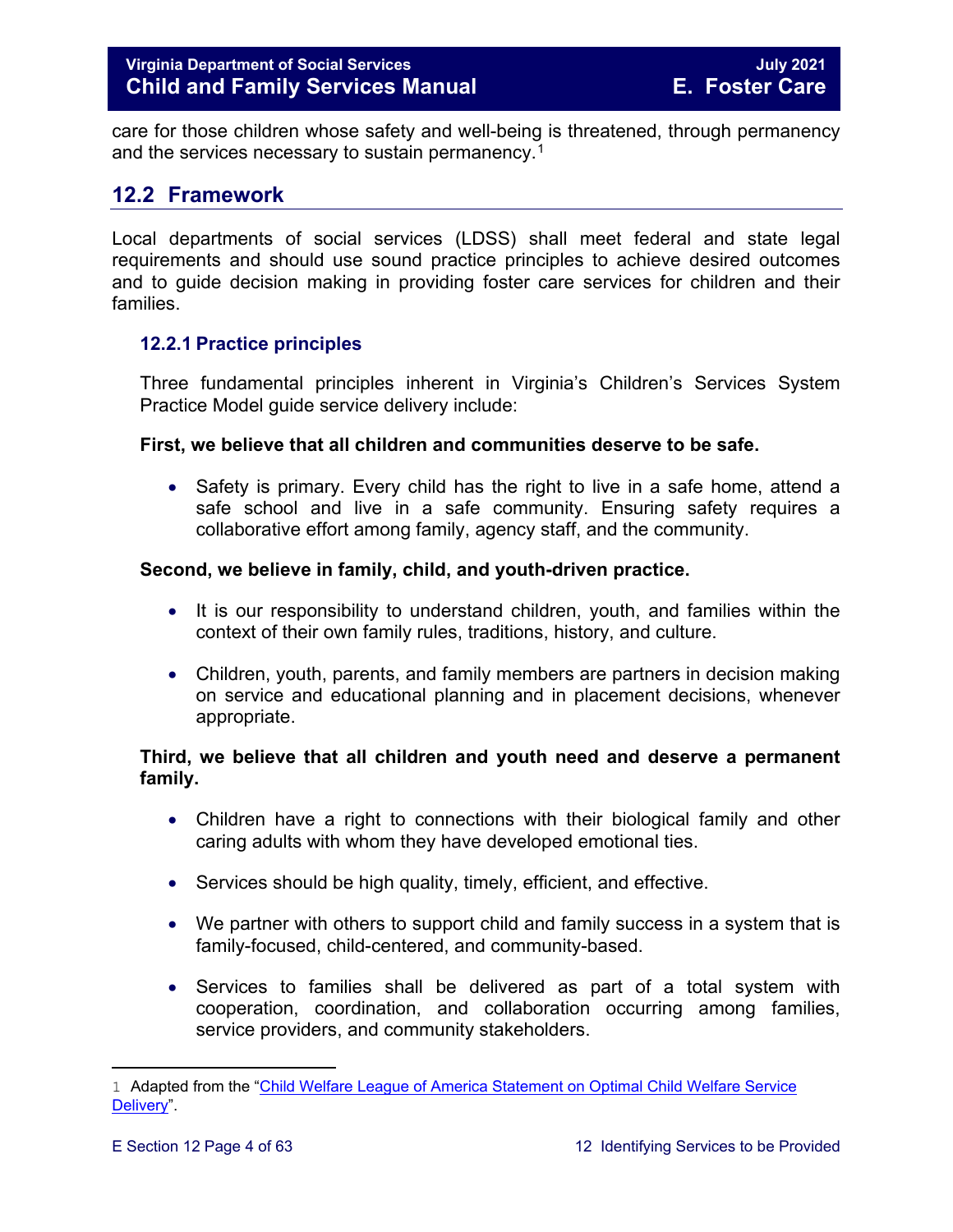• All stakeholders share responsibility for child safety, permanency, and wellbeing.

#### <span id="page-4-0"></span>**12.2.2 Legal citations**

The legal framework and specific requirements for providing services to families are delineated in state law. See the law for complete language by clicking on the citations.

- **Foster care services** 
	- $\circ$  § 63.2-905
- **Children's Services Act (CSA)**
	- §§ [2.2-5200](https://law.lis.virginia.gov/vacode/2.2-5200/) through [2.2-5214](https://law.lis.virginia.gov/vacode/2.2-5214/)
- **Education requirements when placing child**
	- o **Ensure educational stability for the child**
		- $\circ$  [Social Security Act, Title IV, § 475 \(1\) \(G\) \[42 USC 675\]](http://www.ssa.gov/OP_Home/ssact/title04/0475.htm)
		- o [The Child and Family Services Improvement and Innovation Act](http://www.gpo.gov/fdsys/pkg/PLAW-112publ34/html/PLAW-112publ34.htm)**;**  Public Law 112-34
		- $\circ$  § [63.2-900.3](https://law.lis.virginia.gov/vacode/63.2-900.3/)
		- $\circ$  § 22.1-3.4
	- o **Notify new school of placement; records; enrollment**
		- $\circ$  § [63.2-900](https://law.lis.virginia.gov/vacode/63.2-900/) D
		- $\circ$  § [22.1-3.4](https://law.lis.virginia.gov/vacode/22.1-3.4/)
		- o § [22.1-289 E](https://law.lis.virginia.gov/vacode/22.1-289/)

#### <span id="page-4-1"></span>**12.2.3 Outcomes**

Providing effective, quality and timely services for children in foster care is essential to achieving outcomes required in the federal Child and Family Services Review. The outcomes and specific measures are listed below:

#### **Outcome 1: Families have enhanced capacity to provide for their children's needs.**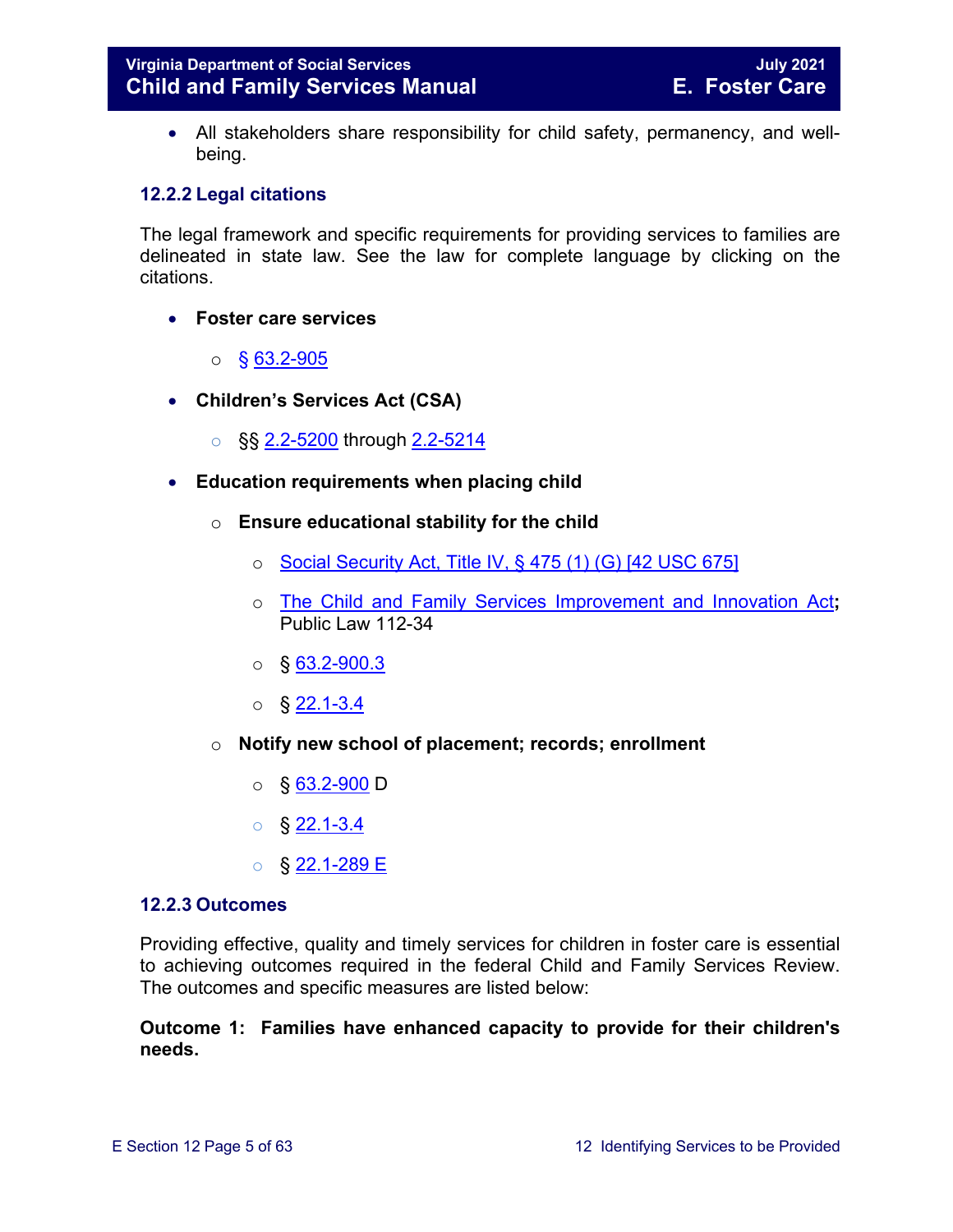• Needs and services of child, parents, and foster parents are assessed and met.

#### **Outcome 2: Children have permanency and stability in their living situations.**

- More children leave foster care and achieve permanency.
- Children achieve permanency with shorter lengths of stay in foster care.
- Increased timeliness to permanency.
- Fewer placement moves and disruptions.
- Fewer children in out-of-home care.
- More children placed in family-based care.
- More children placed in relative foster homes.
- Fewer children placed in residential care.
- Fewer children re-enter out-of-home care.

#### **Outcome 3: The continuity of family relationships and connections is preserved for children.**

- More children in foster care placed in close proximity to families and communities.
- More children in foster care placed with their siblings.

#### **Outcome 4: Children receive adequate services to meet their physical and mental health needs.**

- Children's health needs are assessed upon entering foster care.
- Children's physical health needs are met consistently.
- Children's dental health needs are met consistently.
- Children's trauma needs are met consistently.
- Children's behavioral health needs are met consistently.

#### **Outcome 5: Children receive appropriate services to meet their educational needs.**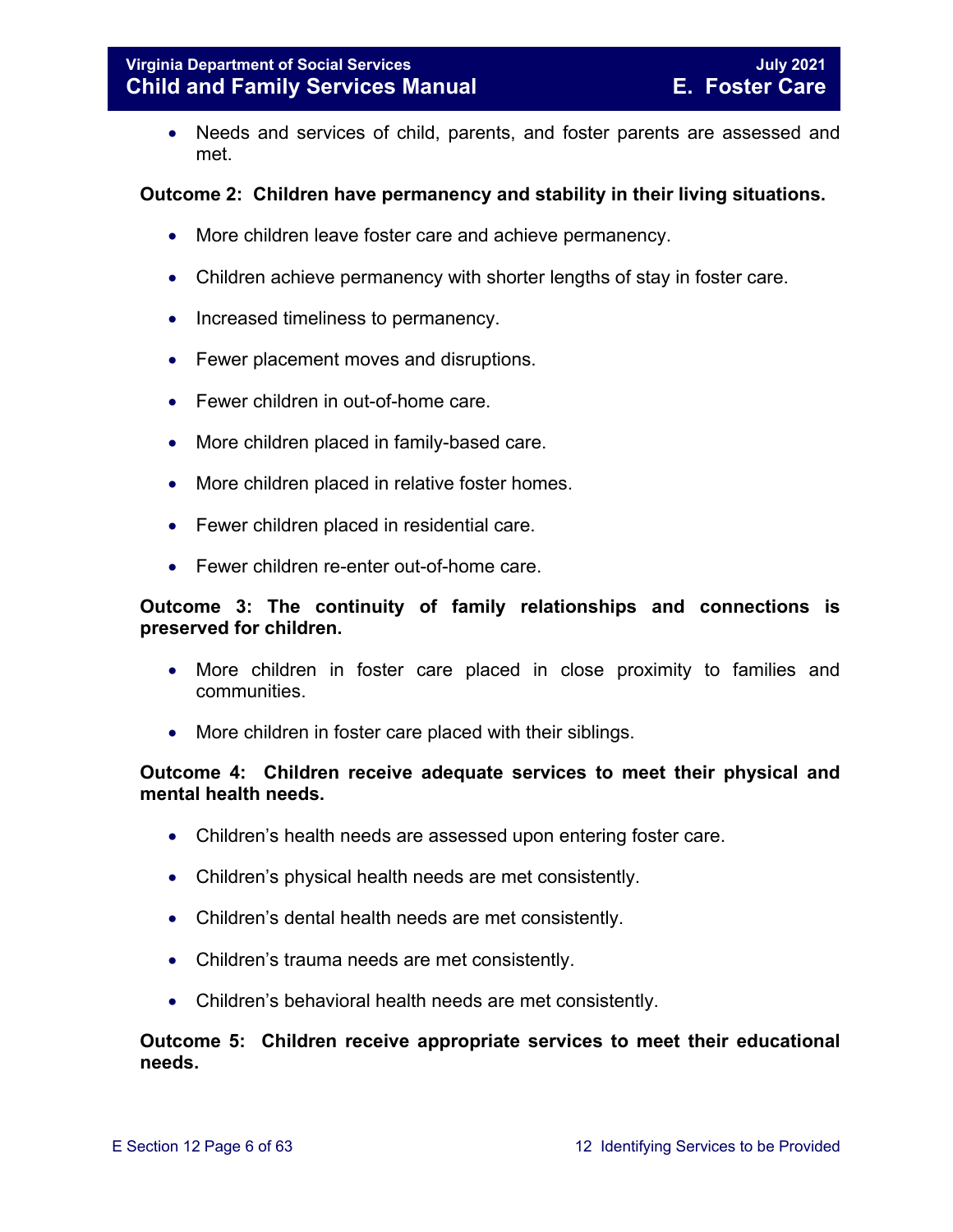<span id="page-6-0"></span>• Children's educational needs are assessed and met.

#### <span id="page-6-2"></span>**12.3 Identifying services based on strengths and needs**

Once a comprehensive assessment of the child and family has been completed, the service worker, the Family Partnership Team, and/or the Family Assessment and Planning Team (FAPT) should brainstorm creative ways to build upon the strengths, resources, and natural supports of the child and family to meet their unique needs.

Additional resources that can help identify services based on the child's needs include:

- Virginia Commission on Youth's [Collection of Evidence-based Practices for](http://vcoy.virginia.gov/collection.asp)  [Children and Adolescents with Mental Health Treatment Needs](http://vcoy.virginia.gov/collection.asp) and its [Reference Chart of Disorders and Evidence-based Practices.](http://vcoy.virginia.gov/documents/collection/Reference_Chart.pdf)
- SAMHSA's [National Registry of Evidence-based Programs and Practices](https://www.samhsa.gov/capt/tools-learning-resources/finding-evidence-based-programs)  [\(NREPP\)](https://www.samhsa.gov/capt/tools-learning-resources/finding-evidence-based-programs) provides a searchable online registry of mental health and substance interventions available for implementation.
- California Evidence-Based Clearinghouse for Child Welfare (CEBC) Topic Areas provide child welfare professionals with easy access to information about selected child welfare related programs This interactive search enables the service worker to search based on specific criteria and then browse through a wide range of programs that match that criteria.
- Blueprints for Healthy Youth Development [Program Selector](http://www.blueprintsprograms.com/programSelector.php) on model and promising programs, includes problem behavior, education, emotional well-being, physical health, and positive relationships.
- [Evidence-Based Treatments for Children and Adolescents: An Updated Review](http://www.childfirst.ucla.edu/Chorpita%20et%20al%20(2011)-Evidence-Based%20Treatment%20for%20Children.pdf)  [of Indicators of Efficacy and Effectiveness](http://www.childfirst.ucla.edu/Chorpita%20et%20al%20(2011)-Evidence-Based%20Treatment%20for%20Children.pdf) by Bruce Chorpita, et al. 2011. This updated review of evidence-based treatments follows the original review performed by the Hawaii Task Force. Over 750 treatment protocols from 435 studies were coded and rated on a 5-level strength of evidence system. Results showed large numbers of evidence based treatments applicable to anxiety, attention, autism, depression, disruptive behavior, eating problems, substance use, and traumatic stress. Provides a list of options and information available to guide decisions about treatment selection.

#### <span id="page-6-1"></span>**12.4 Wraparound approach**

LDSS should use a wraparound approach to help achieve the child's permanency goal and well-being and to address the child and family's needs. The process involves an intensive, individualized process for planning, implementing, and managing care to achieve positive outcomes with the child and family.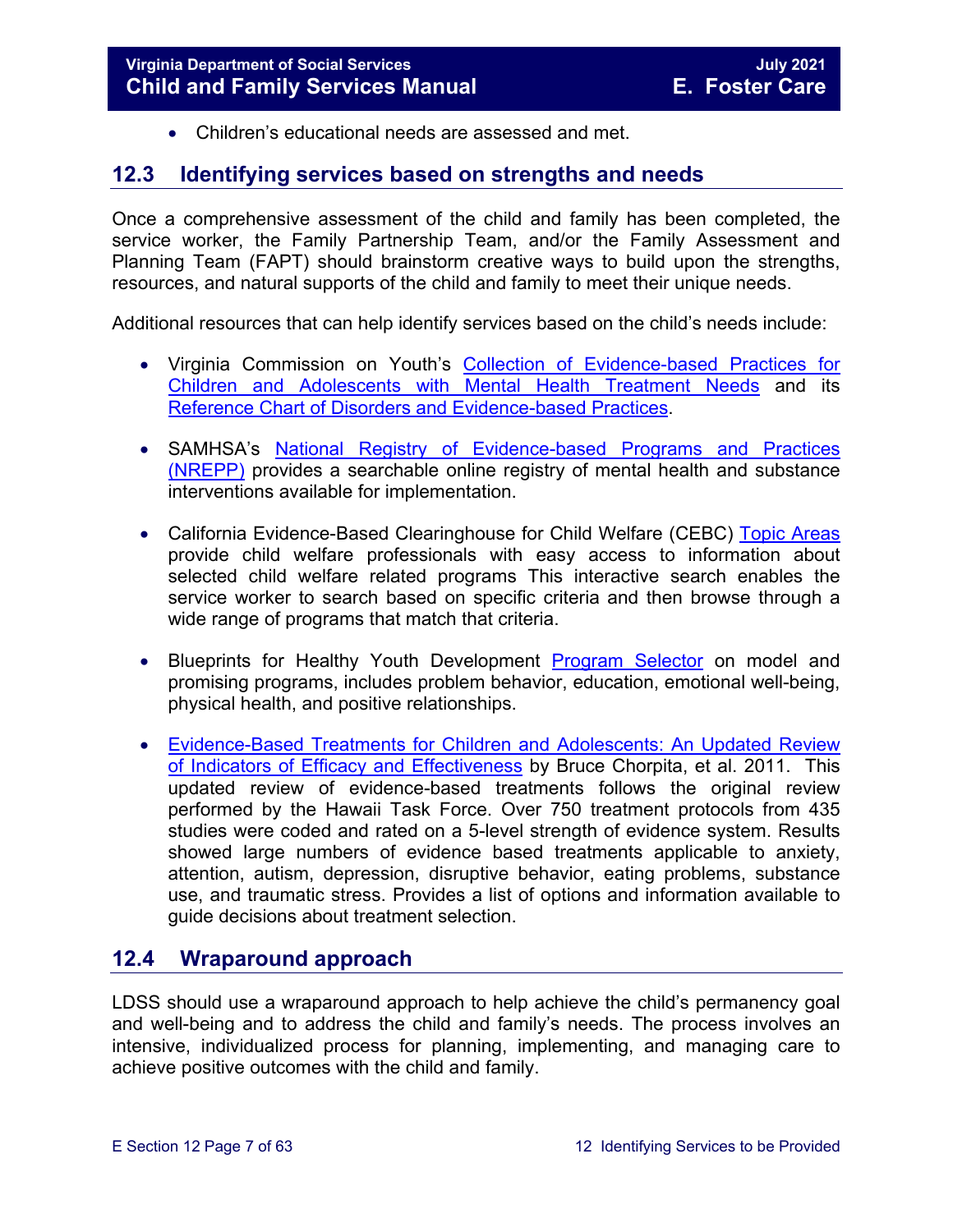#### **Virginia Department of Social Services July 2021 Child and Family Services Manual**

A team of people, relevant to the child's life, collaboratively develops and implements a creative wraparound plan. This holistic plan is designed based on an assessment of the needs of the child, caregivers, and siblings. A wraparound set of services and supports is individually designed with the child and family to meet their identified needs. The services creatively build upon and enhance the unique strengths, resources, and natural supports of the child and family.

The planning process, as well as the services and supports provided, are individualized, family-driven, culturally-competent, youth-guided, and community-based. The process and plan are strengths-based, including activities that purposefully help the child and family recognize, use, and build their talents, assets, and positive capacities.

The process strives to develop the coping skills, problem-solving skills, and self-efficacy of the child and family members. It increases the "natural support" available to the family by strengthening their interpersonal relationships and using other available resources in the family's network of social and community relationships. It emphasizes integrating the child into the community and building the family's social support network.[2](#page-7-1)

For more information and practical tools on the wraparound process:

- The [CSA website](http://www.csa.virginia.gov/html/systems_of_care/Wraparound_strategies.cfm) has training slides developed by expert consultants in wraparound strategies that were used in Virginia. It also provides links to national resources.
- The [National Wraparound Initiative](http://www.nwi.pdx.edu/) (NWI) convened national experts to define the wraparound practice model, develop standards, compile resources, strategies and tools, and disseminate guidance and information on high quality wraparound implementation to achieve positive outcomes for youth and families.
- The NWI ["Resource Guide to Wraparound"](http://www.nwi.pdx.edu/NWI-book/) provides information on the basics, principles, theory and research, wraparound practice, and supports for implementation.

#### <span id="page-7-0"></span>**12.5 Serving children in their homes and communities**

Children who have significant emotional, behavioral, and mental health needs can successfully live in family homes and communities with the support of effective behavioral health services. Over the past twenty years, two major federal initiatives addressed the needs of children and youth with significant mental health conditions: Substance Abuse and Mental Health Services Administration's (SAMHSA) Children's Mental Health Initiative (CMHI) and the Centers for Medicare & Medicaid Services (CMS) Psychiatric Residential Treatment Facility (PRTF) Demonstration Program. Results from these programs across the country have consistently found that the implementation of home and community-based services for this population have made significant improvement in the quality of life for these children, youth, and their families.

<span id="page-7-1"></span>t <sup>2</sup> Adapted from Wraparound Basics on the <u>National Wraparound Initiative website</u>.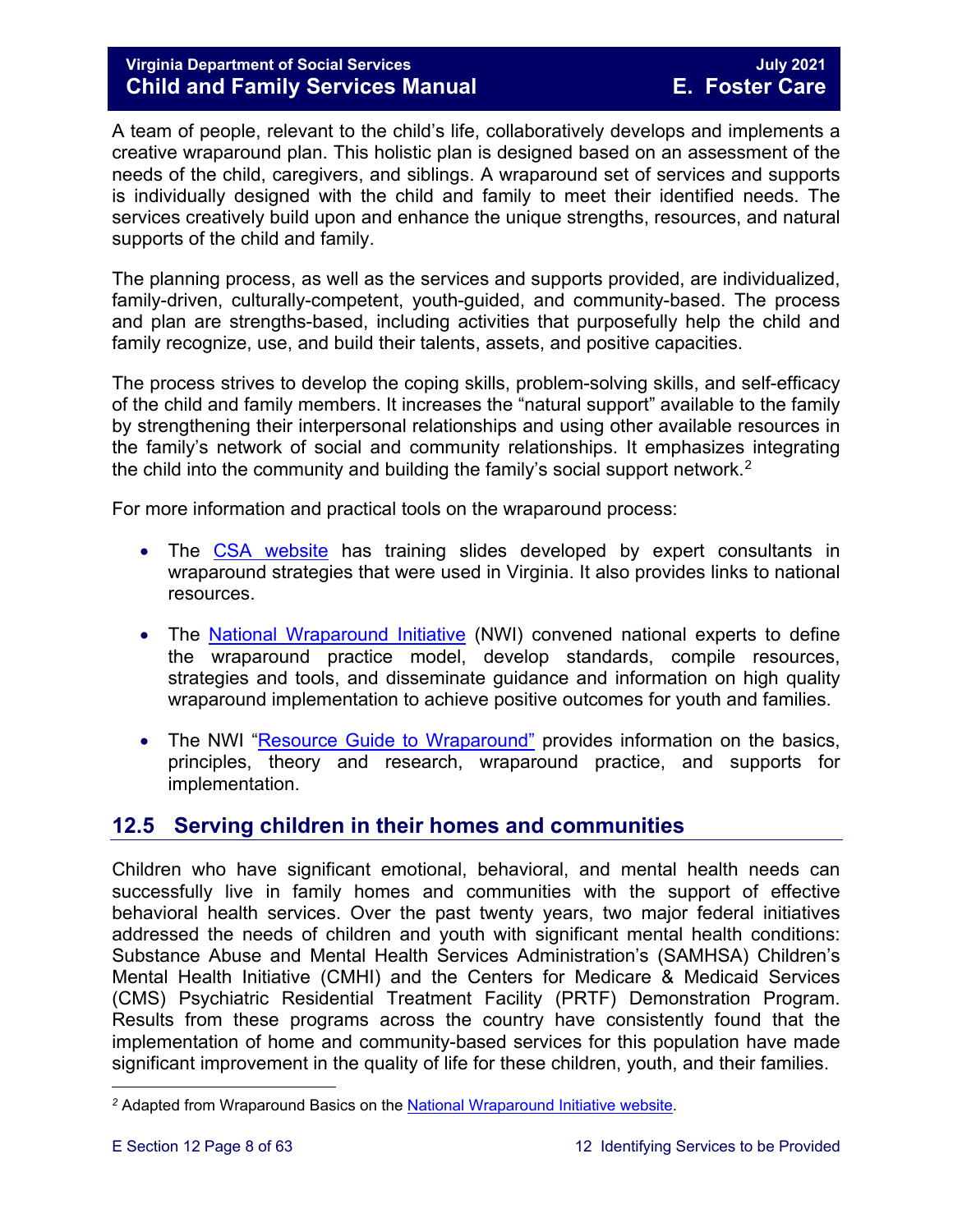Results from these federal initiatives have demonstrated that the provision of home and community-based services resulted in:

- More stable living situations.
- Increased behavioral and emotional strengths.
- Improved clinical and functional outcomes.
- Reduced suicide attempts.
- Improved school attendance and performance.
- Improved attendance at work for caregivers.
- Decreased contacts with law enforcement.
- Reduced costs of care.

Programs in these federal initiatives that helped achieve these results include:

- Intensive Care Coordination Wraparound Approach.
- Peer Services: Parent and Youth Support Services.
- Intensive In-Home services.
- Respite services.
- Mobile crisis response and stabilization services.
- Flex funds.  $3$

For more information on these results and services, see information bulletin on [Coverage of Behavioral Health Services for Children, Youth and Young Adults with](http://www.medicaid.gov/federal-policy-guidance/downloads/CIB-05-07-2013.pdf)  [Significant Mental Health Conditions.](http://www.medicaid.gov/federal-policy-guidance/downloads/CIB-05-07-2013.pdf)

Examples of evidence-based programs that have also demonstrated results of serving children in the community include:

- [Multisystemic](http://mstservices.com/index.php/what-is-mst) Therapy (MST).
- [Functional Family Therapy](http://fftllc.com/) (FFT).

<span id="page-8-0"></span>t *<sup>3</sup> Information in this section excerpted and adapted primarily from Joint CMCS and SAMHSA Informational Bulletin on Coverage [of Behavioral Health Services for Children, Youth and Young Adults](http://www.medicaid.gov/federal-policy-guidance/downloads/CIB-05-07-2013.pdf)  [with Significant Mental Health Conditions](http://www.medicaid.gov/federal-policy-guidance/downloads/CIB-05-07-2013.pdf) dated May 7, 2013.*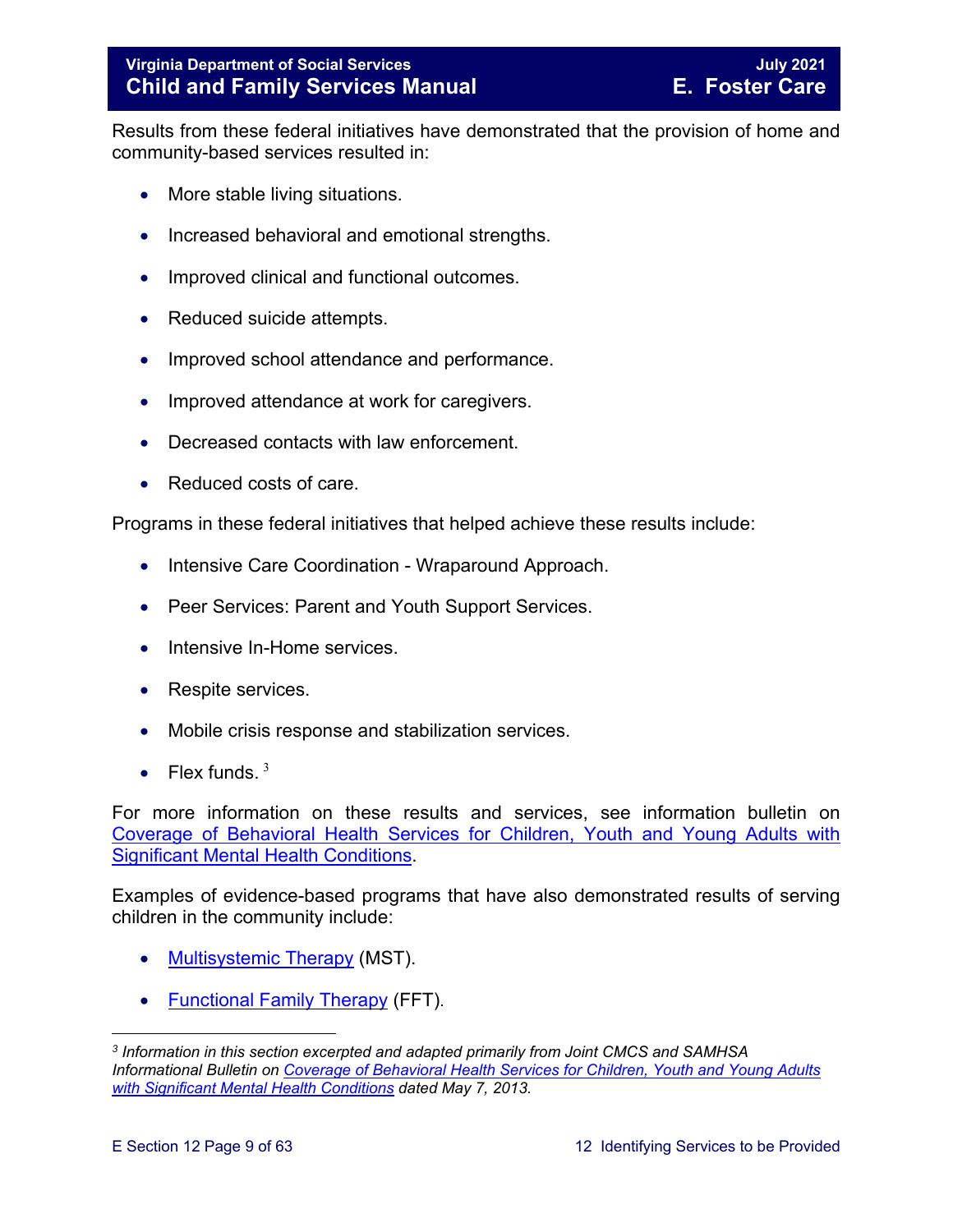- Multidimensional Treatment Foster Care.
- Attachment and Biobehavioral Catch-up (ABC)
- Trauma Focused Cognitive Behavioral Therapy (TF-CBT).

#### <span id="page-9-0"></span>**12.5.1 Children who are victims or at risk of human trafficking**

Human Trafficking refers to both sex and labor trafficking. Severe forms of trafficking include: sex trafficking in which a commercial sex act is induced by force, fraud, or coercion, or in which the person induced to perform such act has not attained 18 years of age; or labor trafficking which is the recruitment, harboring, transportation, provision, or obtaining of a person for labor or services, through the use of force, fraud, or coercion for the purpose of subjection to involuntary servitude, peonage, debt bondage, or slavery.

Sex Trafficking is a multi-billion dollar industry<sup>[4](#page-9-1)</sup> worldwide and it is rapidly growing in the United States and in Virginia. Research suggests that children currently or formerly in foster care are at higher risk of being trafficked. Common risk factors<sup>[5](#page-9-2)</sup> include but are not limited to:

- Limited or severed family connections;
- Gang affiliations;
- History or current episode of runaway (See [Section 17.13.5](https://fusion.dss.virginia.gov/Portals/%5bdfs%5d/Files/DFS%20Manuals/Foster%20Care%20Manuals/Foster%20Care%20Manual%2007-2020/Final%20Foster%20Care%20Manual%2007-2020/section_17_managing_foster_care_services.pdf#page=25) for screening after a runaway episode);
- A history of trauma, physical or sexual abuse; and,
- Prior involvement with law enforcement.

The Preventing Sex Trafficking and Strengthening Families Act of 2014 [\(P.L.113-](https://www.congress.gov/113/plaws/publ183/PLAW-113publ183.pdf) [183\)](https://www.congress.gov/113/plaws/publ183/PLAW-113publ183.pdf) requires states to make efforts in identifying, documenting and determining the appropriate services specifically for children and youth who are victims or at risk of being sex trafficked. This applies to children who:

- Are under the age of 18 and in the placement, care or supervision of a title IV-E agency.
- Are under the age of 18, have an open case with a LDSS agency but were not removed from their home.

<span id="page-9-2"></span><span id="page-9-1"></span>ī 4 International Labour Organization (Geneva 2014). <u>Profits and poverty: the economics of forced labour.</u> 5 Department of Health and Human Services Administration for Children, Youth and Families (2014). Guidance to states and services on addressing human trafficking of children and youth in the United States.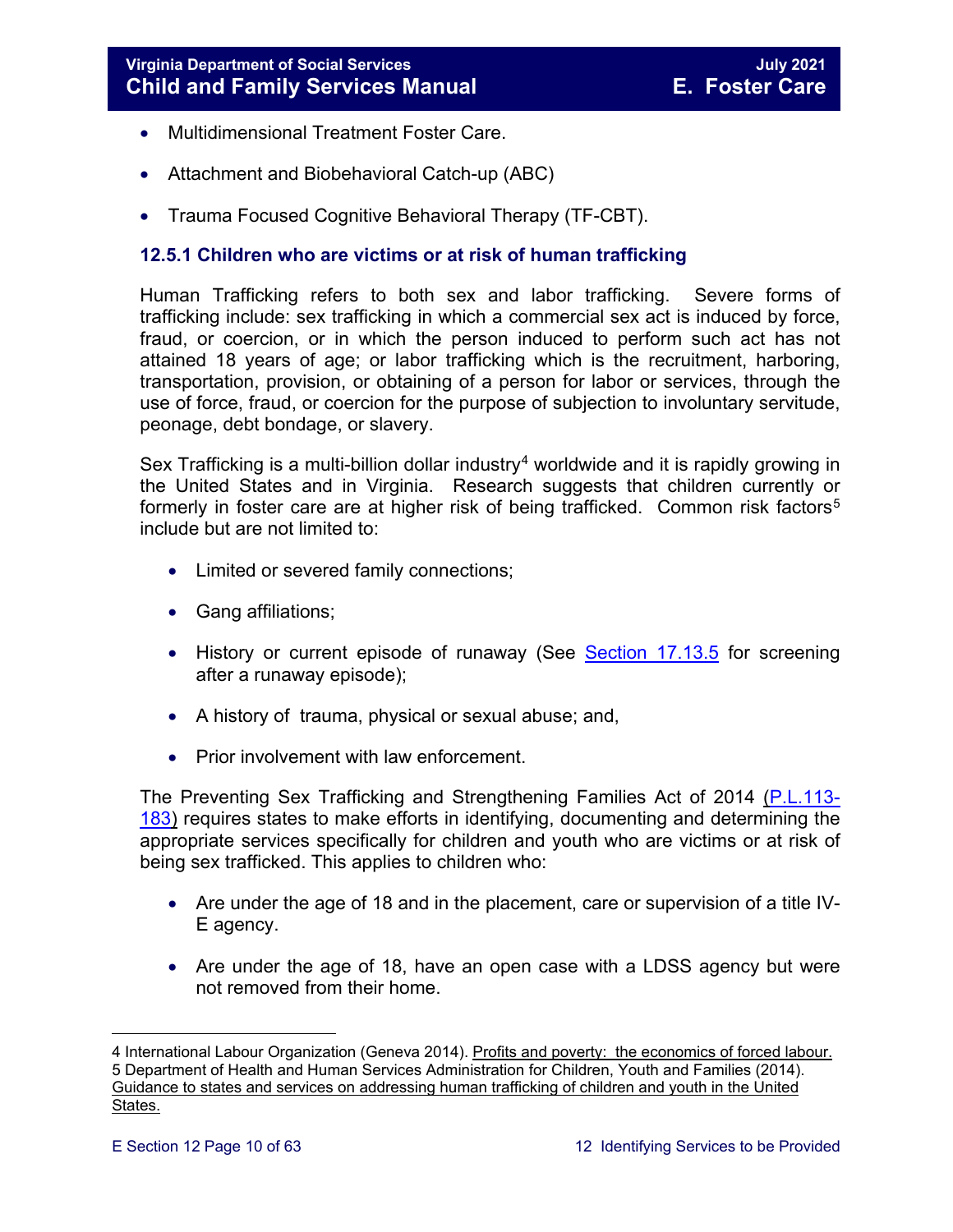- Are under the age of 18 and have run away from foster care.
- Are between the ages of 18 and 21 and in the Fostering Futures Program.

The information obtained in this process may assist in identifying characteristics, signs and vulnerabilities to respond to youth who have been sex trafficked and inform communities how to help combat future incidents. The LDSS shall report within 24 hours to law enforcement after receiving information on a child or youth who has been identified as being a sex trafficking victim. Additionally, LDSS should assess and identify any factors that may place the child or youth at a heightened risk for sex trafficking.

LDSS are also required to complete human trafficking assessments for all complaints or reports alleging that a child is victim of human trafficking, unless it is determined an investigation or family assessment is required (as outlined in [Section](#page-11-0)  [12.5.1.2\)](#page-11-0). If the child has been a victim of human trafficking, the LDSS must complete the assessment on the child and implement services that can assist the child and family.

If the child is identified as a victim of sex trafficking at any point in the foster care case, the service worker must update the sex trafficking screen under the client in the foster care case to indicate the child was a victim of sex trafficking.

#### **12.5.1.1 Services for children who are victims or at risk of sex trafficking**

When determining the services for children who were victims or at risk of sex trafficking, the service worker shall consider several factors when developing a treatment plan and document efforts made to provide appropriate services in the youth's foster care plan. These factors include:

- Access to safe and suitable housing.
- A safety plan to keep perpetrators away from the victim and his/her treatment setting.
- A safety plan for youth who have been trafficked should they be approached by the perpetrator when away from the treatment setting.
- Access to trauma-informed evidence based mental health services by experienced professionals in complex trauma.
- Access to physical health services, STD testing, and specialized care such as OB/GYN or drug rehabilitation.
- Access to legal services.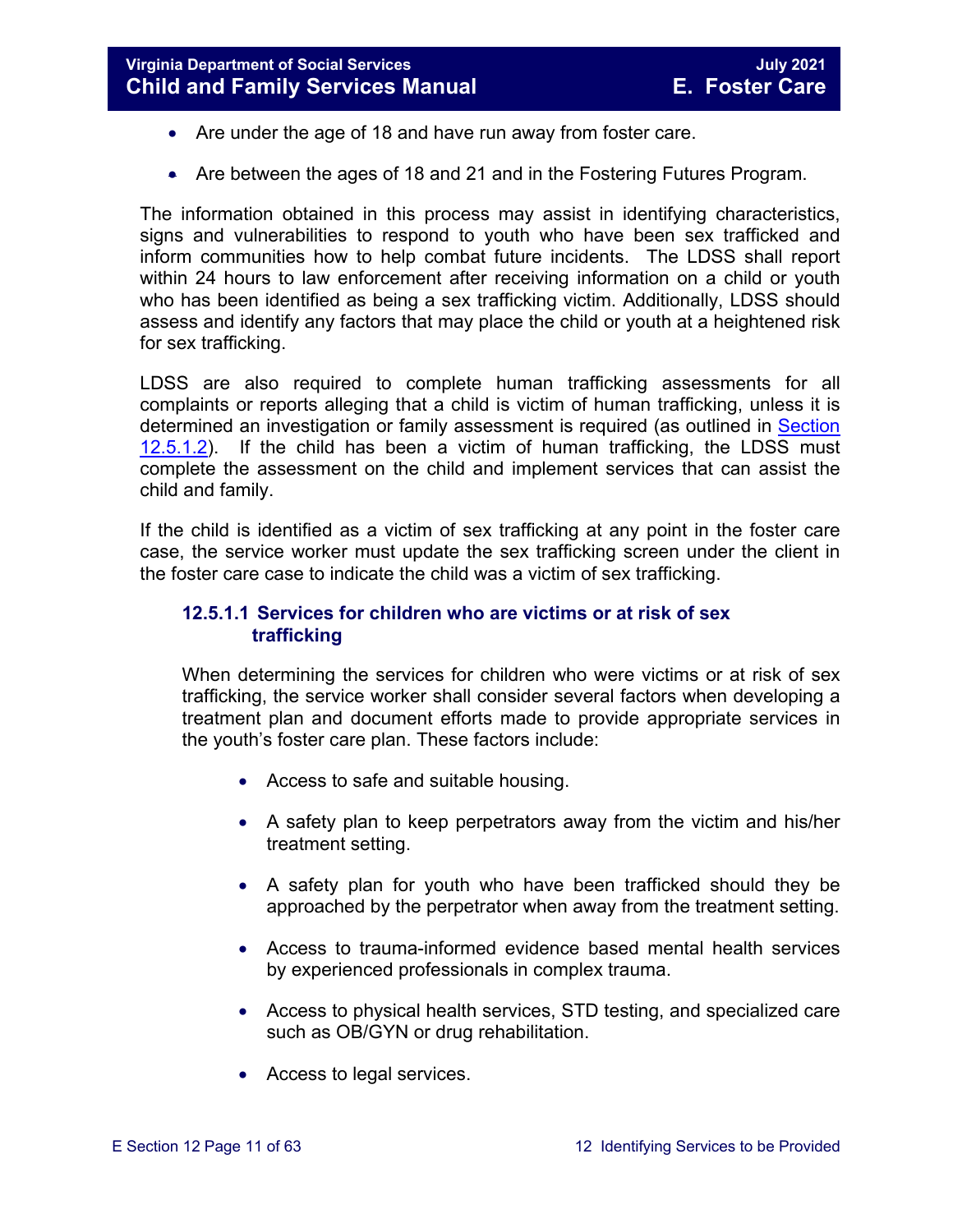- Access to rehabilitative service including counseling, education and job training.
- Access to services that may reduce their risk factors for sex trafficking, such as sex trafficking prevention programs, healthy relationships programs, educational support, counseling or other treatment programs.

Service workers should explore community-based services that are traumainformed and evidence-based that can be provided to the child or youth in the least-restrictive, most family-like setting.

#### <span id="page-11-0"></span>**12.5.1.2** *Placements for youth who are victims or at risk of sex trafficking*

*Service workers must ensure that children and youth who are victims or who are at risk of sex trafficking are placed in settings that are the least restrictive, the most family-like, and that are safe and appropriate for the youth (i.e. a family foster home). If safety factors require a higher level of care (i.e. congregate care), service workers should explore whether the child's emotional, behavioral, or other treatment needs would qualify them for a psychiatric treatment facility or a qualified residential treatment program (See Section 6B) as these programs would have the most therapeutic support available.* 

*VDSS has formed partnerships with other state agencies to work towards enhancing capacity in Virginia for high quality residential services targeted at providing services specifically for children who are victims of human trafficking and services to reduce the risk of human trafficking for those children who are at heightened risk. Once high quality congregate care programs are available with these qualifications, IV-E funding may be used to fund these placements, even if the facility isn't designated as a qualified residential treatment program.* 

#### **12.5.1.3Human trafficking assessments and children and youth in foster care**

Beginning July 1, 2019, the Code of Virginia  $(\S$   $63.2$ -1506.1) requires all LDSS to complete a human trafficking assessment for all complaints or reports alleging that a child is victim of human trafficking, unless it is determined an investigation or family assessment is required. Human trafficking includes sex and labor trafficking.

• All complaints or reports alleging a child is a victim of human trafficking require the LDSS to complete a human trafficking assessment, unless during the course of the human trafficking assessment it is determined an investigation or family assessment is required by law or is necessary to protect the safety of the child. The completion of a human trafficking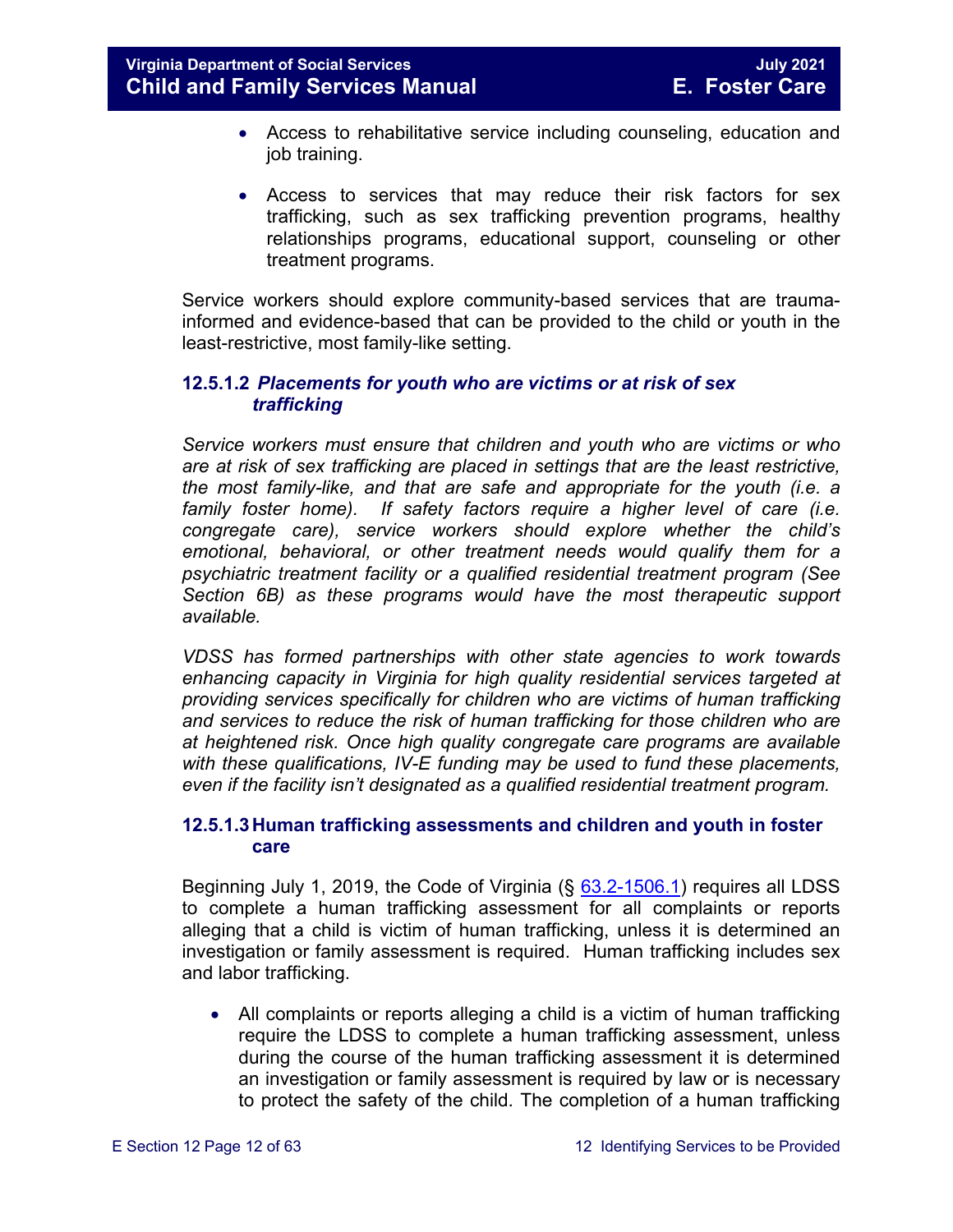assessment does not require the complaint or report meet the four validity criteria outlined in [22 VAC 40-705-50 B.](https://law.lis.virginia.gov/admincode/title22/agency40/chapter705/section50/) The completion of an investigation or family assessment on a complaint or report alleging a child is a victim of human trafficking requires a valid complaint or report and each of the four validity criteria outlined in [22 VAC 40-705-50 B](https://law.lis.virginia.gov/admincode/title22/agency40/chapter705/section50/) must be satisfied. [\(Section 4.2](https://fusion.dss.virginia.gov/Portals/%5Bdfs%5D/Files/DFS%20Manuals/CPS%20Manuals/Manual--2020/section_4_assessments_investigations%20July%202020.pdf) of Child Protective Services guidance)

When service workers receive information of a human trafficking incident involving a child in foster care, the service worker must make a child protective services report to the locality where the human trafficking occurred or was discovered. This will allow the locality to review the report and determine if an investigation or family assessment is required by law or is necessary to protect the safety of the child. If the locality determines the report is invalid, that locality will screen out the report and open a human trafficking assessment from the invalid referral.

For youth in foster care, the human trafficking assessment will be a separate case from the foster care case in the child welfare information system. In order to maintain the integrity of the foster care case and comply with the requirements of the human trafficking assessment, it is crucial not to change the case type from foster care to human trafficking assessment.

In cases where the locality with custody of the youth and the locality where the human trafficking occurred or was discovered are different, the locality with custody of the youth will have primary assignment and the locality where the trafficking occurred or was discovered may have a secondary assignment to ensure the child's immediate safety if there is significant distance and the locality with custody of the youth cannot respond immediately. This is different from how Child Protective Services cross-jurisdictional cases are typically handled. However, since the locality with custody of the youth is already responsible for ensuring the youth receives services and has a relationship with the youth, assigning this locality as primary prevents duplication of services and efforts.

When the locality with custody of the youth and where the human trafficking occurred or was discovered are the same, the locality can determine case assignment in their locality. It is recommended that the human trafficking assessment be a joint case between foster care and child protective services. The foster care service worker is familiar with the child and family and is already providing services through the foster care case. However, child protective services can help ensure that human trafficking guidance is followed and the corresponding screens are completed. Agencies may assign prevention workers to these cases as well. Agencies have autonomy and flexibility to determine what works best to serve the youth in their care.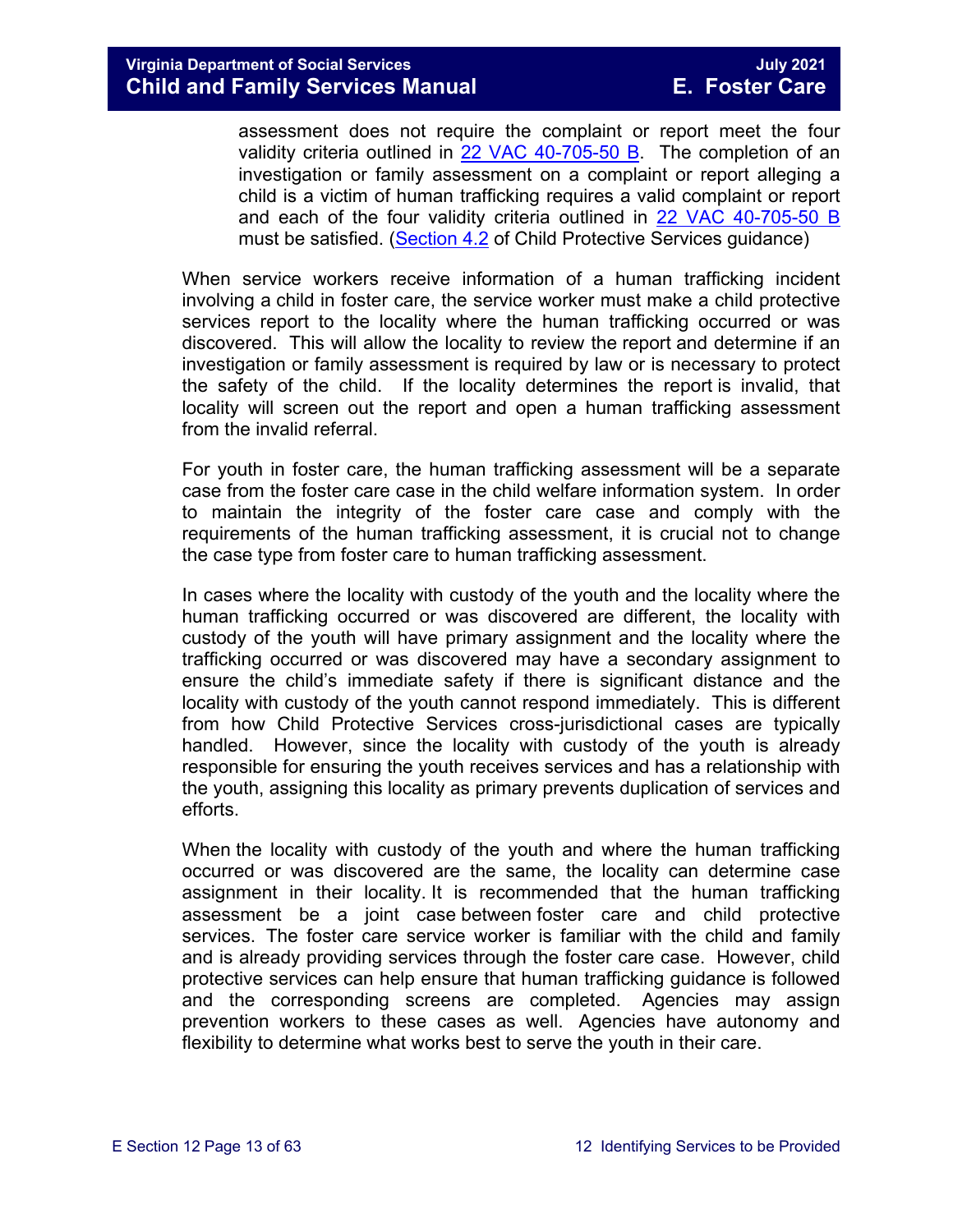#### **12.5.1.4 Resources**

- [Human Trafficking Screening Tool.](http://centerforchildwelfare.fmhi.usf.edu/kb/policymemos/HT_ScreeningTool_FPTraining.pdf)
- [Building Child Welfare Response to Sex Trafficking \(includes screening](http://www.luc.edu/media/lucedu/chrc/pdfs/BCWRHandbook2011.pdf)  [tools\)](http://www.luc.edu/media/lucedu/chrc/pdfs/BCWRHandbook2011.pdf)
- [VDSS public website.](http://www.dss.virginia.gov/family/fc/index.cgi)
- [The Polaris Project.](http://www.polarisproject.org/about-us/overview)
- [The National Human Trafficking Resource Center.](http://www.traffickingresourcecenter.org/?gclid=CIi1wZa578cCFdQYHwoda9cBkA)
- [Identifying Minors and Young People Exploited Through Sex Trafficking:](https://library.childwelfare.gov/cwig/ws/library/docs/capacity/Blob/106060.pdf?w=NATIVE(%27SIMPLE_SRCH+ph+is+%27%27Identifying+Minors+and+Young+People+Exploited+Through+Sex+Trafficking:+A+Resource+for+Child+Welfare+Agencies%27%27%27)&upp=0&order=native(%27year/Descend%27)&rpp=25&r=1&m=1)  [A Resource for Child Welfare Agencies](https://library.childwelfare.gov/cwig/ws/library/docs/capacity/Blob/106060.pdf?w=NATIVE(%27SIMPLE_SRCH+ph+is+%27%27Identifying+Minors+and+Young+People+Exploited+Through+Sex+Trafficking:+A+Resource+for+Child+Welfare+Agencies%27%27%27)&upp=0&order=native(%27year/Descend%27)&rpp=25&r=1&m=1)

#### <span id="page-13-0"></span>**12.5.2 Safety Services**

Child and family safety must be continuously assessed in every child welfare program area throughout the life of the case (See [Section 17.8.1](https://fusion.dss.virginia.gov/Portals/%5bdfs%5d/Files/DFS%20Manuals/Foster%20Care%20Manuals/Foster%20Care%20Manual%2007-2020/Final%20Foster%20Care%20Manual%2007-2020/section_17_managing_foster_care_services.pdf#page=14) and the Home Visit [Guidance Tool\)](https://fusion.dss.virginia.gov/Portals/%5Bdfs%5D/Files/Foster%20Care/Job%20Aids%20%26%20Resources/Monthly%20Worker%20Visit%20Checklist.pdf). Safety assessment is both a process and a product. A continuum of immediate protective intervention and safety services must be initiated throughout the life a child welfare case whenever safety issues are identified.

Safety services are formal or informal services provided to or arranged for the family with the explicit goal of ensuring the child's safety. These services must be immediately available and accessible and may be provided by professionals, family members or other willing parties as long as each involved individual understands their role and responsibility. The safety services must be clearly documented (i.e. safety plan, foster care plan, court order, etc.) for the involved parties and in the case record.

In foster care cases, safety services may be put in place in response to a CPS allegation in a foster home, addressing safety issues during a trial home visit, and whenever there is a safety issue identified regardless of the child's placement. Safety services can be concrete items such as purchasing child locks or child care or they can be a service such as respite.

As with all aspects of case planning, the family should be engaged in providing input and joint decision making throughout the process of identifying, implementing, and evaluating these interventions and safety services. Documentation in the automated child welfare system must clearly demonstrate how the actions taken provided the child with immediate protection from the safety issue and how each safety service contributes to addressing or eliminating the safety matters specific to the child.

Some of examples of safety services in foster care cases include: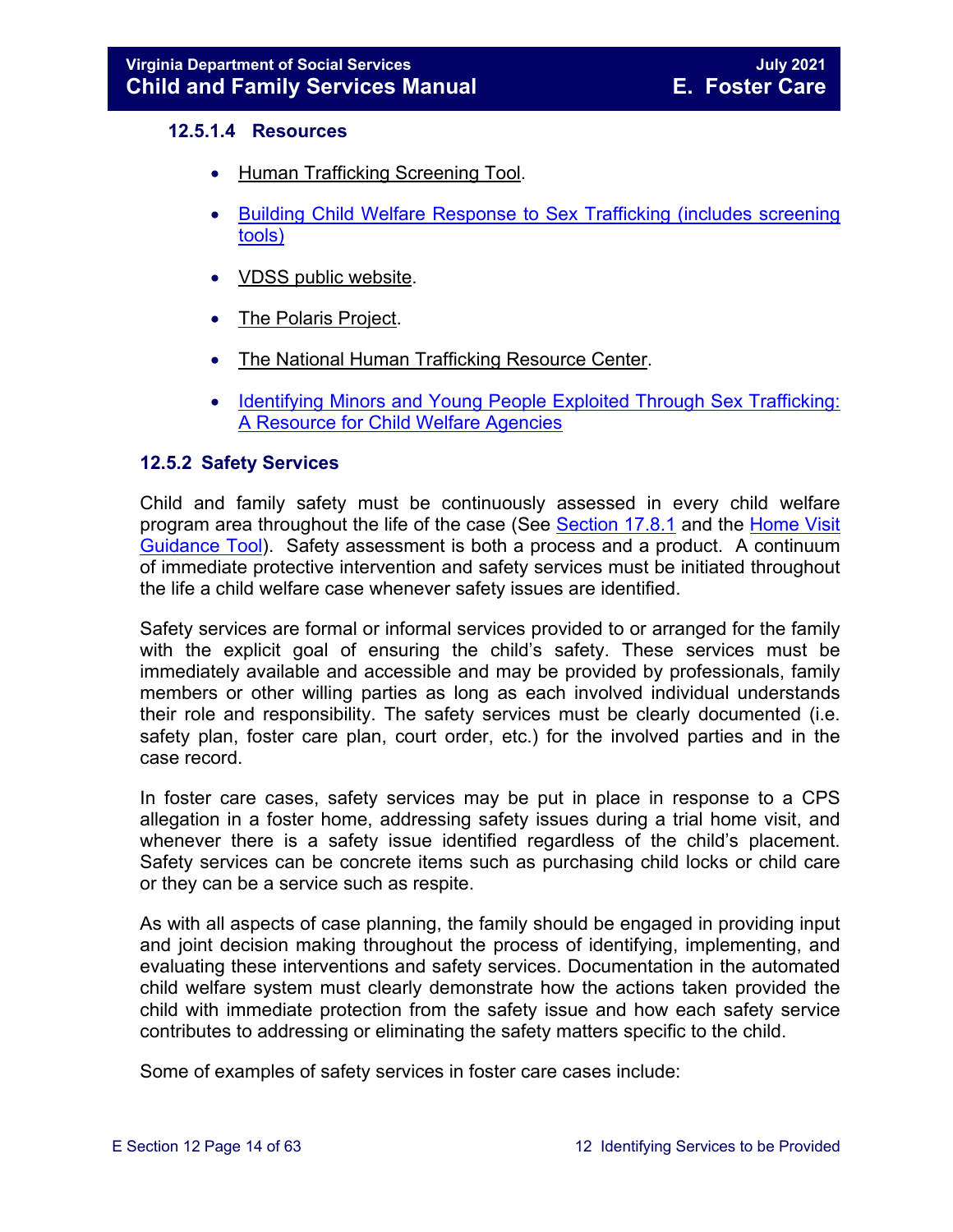**Virginia Department of Social Services July 2021 Child and Family Services Manual** 

- Child has significant behavioral needs and entered foster care due to physical abuse by the mother. After sufficient progress on foster care plan goals, the LDSS is prepared to start a trial home visit. Safety concerns still exist regarding the mother's ability to manage the child's behaviors continuously without escalation. During the FPM prior to the trial home visit, the agency put in place the safety service of respite provided by the child's foster parent. This service is available immediately and will continue throughout the trial home visit. Mom will access the service as needed and on a preventative basis as well. The service was documented as part of the FPM record in the OASIS and was documented in the foster care plan review that was submitted to court.
- Child is three years old and was placed immediately in a foster home upon entry into foster care. During his first night of placement, the child woke up in the middle of the night, dragged a chair to the front door, and unlocked all the locks. The child walked to another home on the neighboring street and was found by the homeowner. The police were called and LDSS was subsequently notified. Due to the safety concern identified, the safety service of purchasing safety locks for the family was put in place. The LDSS immediately assisted the foster family with purchasing and installing the safety locks on all entrances. The service was documented in the child's foster care plan and case contacts.

#### <span id="page-14-0"></span>**12.6 Infant and toddler early intervention services**

The [Infant & Toddler Connection of Virginia](http://www.infantva.org/fam-SupportServices.htm) provides early intervention supports and services to infants and toddlers from birth through age two who are not developing as expected or who have a medical condition that can delay normal development. To determine eligibility, the child's development is evaluated by at least two professionals from different professions or areas of development. When eligible, the family and professionals develop an Individualized Family Service Plan (IFSP).

#### <span id="page-14-1"></span>**12.7 Head Start and Early Head Start**

Children whose families are served by the child welfare system often are developmentally vulnerable due to trauma stemming from early abuse and neglect as well as from risk factors that commonly co-occur, such as prenatal drug exposure, prematurity, low birth weight, poverty, homelessness, parent's depression and other mental health problems. The comprehensive services offered by Head Start and Early Head Start programs support children by providing a safe and enriched learning environment while facilitating early identification of developmental delays and access to early intervention, health care and mental health services. In addition, Head Start and Early Head Start programs provide a significant source of family support, parent education and adult developmental services for parents and other family members.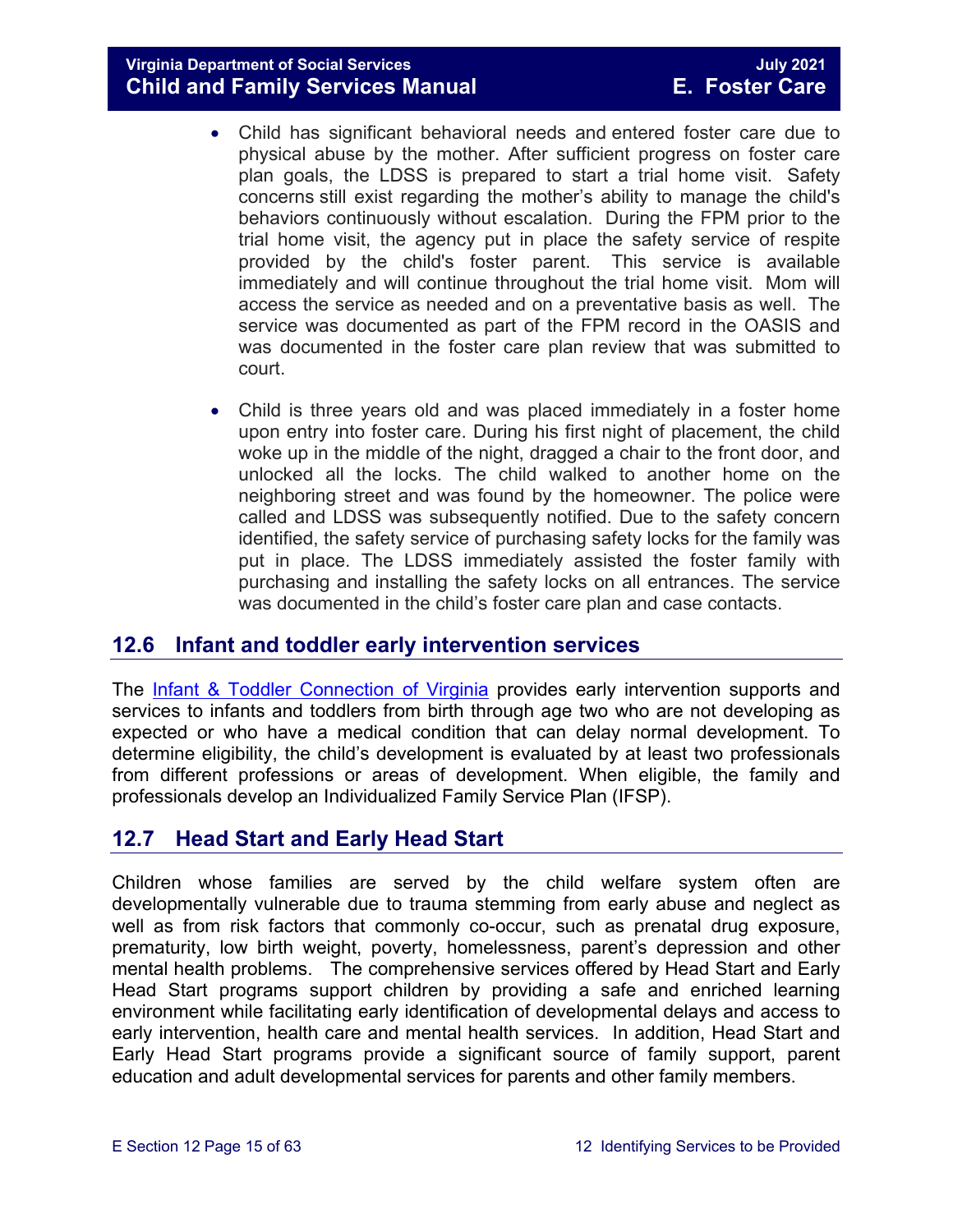Foster children who meet program age requirements are automatically eligible for Head Start and Early Head Start even if the family or foster family income exceeds income guidelines.

Children whose custodial parents have an open case with the child welfare system but retain physical custody of their children are not automatically eligible for Head Start or Early Head Start, but a program may prioritize these children for enrollment due to the level of risk and the needs of the family.

Additional information on locating and enrolling in a local Head Start program may be found on the [Virginia Head Start Association, Inc.](http://www.headstartva.org/index.php) website.

#### <span id="page-15-0"></span>**12.8 Child care services**

#### <span id="page-15-1"></span>**12.8.2 Choosing allowable child care provider**

The LDSS holding custody of a child shall consult with the foster/adoptive parent when selecting a child care provider. Considerations when making decisions about which provider to use include such things as the special needs of the child, travel distance from the foster/adoptive home, availability of the provider, provider costs in relation to other providers in the area, approval status of the provider, and the foster/adoptive parent request for specific services. Children's special needs include characteristics such as developmental disabilities, intellectual disabilities, emotional disturbance, sensory or motor impairment, or significant chronic illness which require special health surveillance or specialized programs, interventions, technologies, or facilities.

The providers identified below are considered as legally operating in Virginia and are allowable for child care services and payment from title IV-E funds. Authorization of the provider's status shall be verified online prior to use of the provider and a hard copy of the authorization shall be maintained in the case record of the child. See the VDSS [public website](http://www.dss.virginia.gov/family/cc/index.cgi) for contact information for verifying the status of specific daycare providers listed below.

- Voluntary registered family day homes.
- Licensed family day homes.
- Licensed child day centers.
- Certified pre-schools.
- Religiously exempt child day centers.
- Department of Education-approved child care facilities.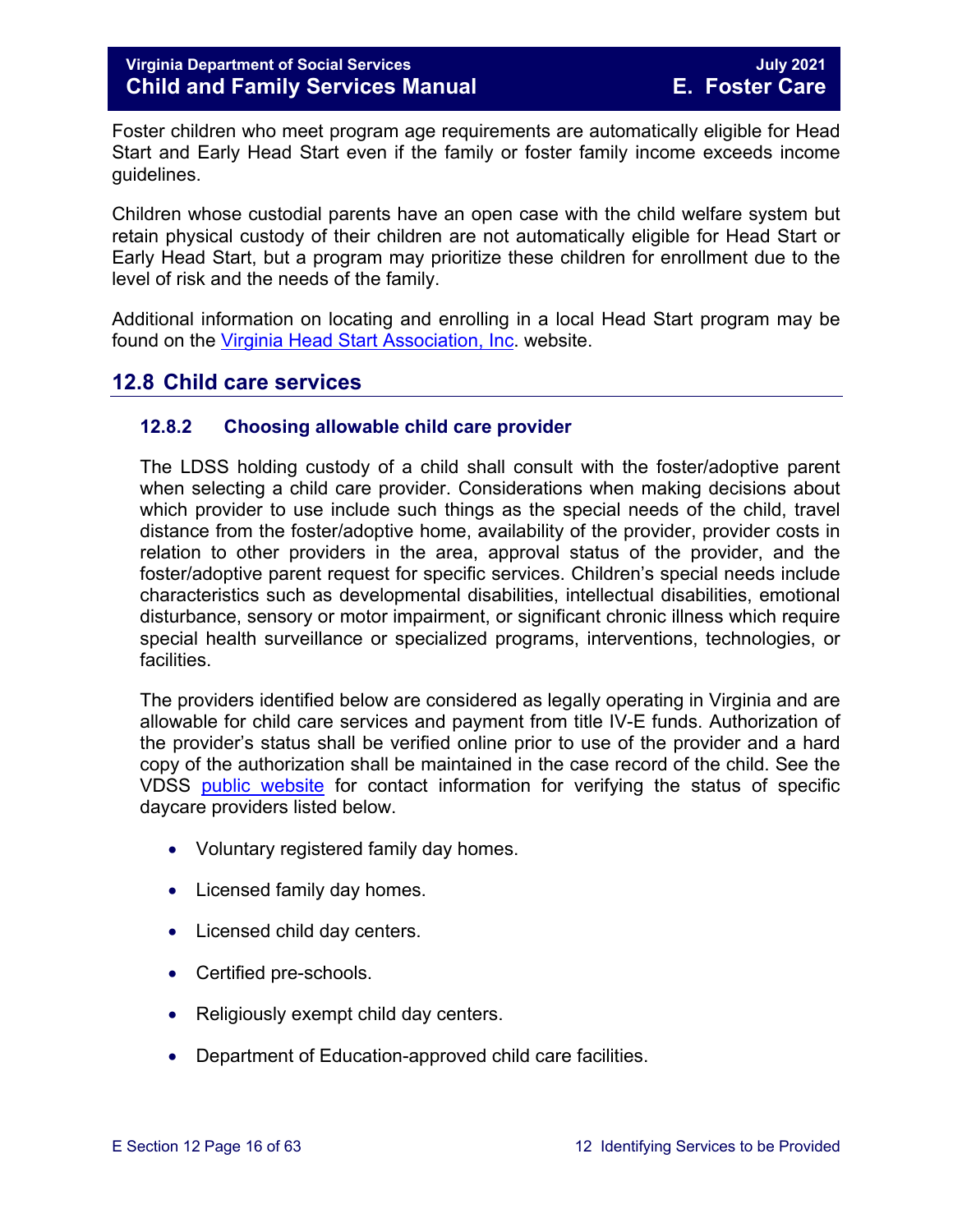- Local ordinance-approved providers (available in Fairfax County, Alexandria, Arlington).
- Family day system homes

#### <span id="page-16-0"></span>**12.8.3 Rates for child care**

Localities shall make a diligent effort to secure fully approved child care for foster children at costs no greater than the established maximum reimbursable rates. These rates are established in accordance with federal regulatory requirements.

Rates are determined by type of provider, number of hours the child is in care, and the age of the child, as described below. For more information, see the Division of Child Care and Early Childcare Development, [Child Care Guidance.](https://fusion.dss.virginia.gov/ccecd/CCECD-Home/Child-Care-Subsidy-Program/Program-Guidance)

- **Provider type**. Two levels of maximum reimbursable rates shall be used based on the type of provider. The LDSS shall have a written agreement with the provider for child care services. The types of providers for each rate level are listed in Appendix E of the Child Care Guidance manual.
- **Number of hours in care**. The unit price for services shall be based on whether the child is in child care for a full day (five (5) or more hours a day) or a part day (fewer than five (5) hours for a day).
- **Age groupings**. Rates shall be based on the age of children, as defined by the VDSS Division of Licensing Programs for child day centers:
	- o Infants. Children from birth up to 16 months.
	- o Toddlers. Children from 16 months up to 24 months.
	- $\circ$  Preschool. Children from 24 months up to the age of eligibility to attend public school (five years by September 30). Children turning five after September 30 are considered pre-school until they start school the following year.
	- o School age. Children eligible to attend public school, age five or older by September 30 of that same year. Children turning five after September 30 are considered pre-school until they start school the following year. The School Age rate is effective starting the first Monday in September for all children who turn age 5 before September 30th.

The maximum reimbursable rates for child care are listed for each locality by full day and part day for each age group in the CCD Manual.

• Level 1 rates are listed in Appendix L.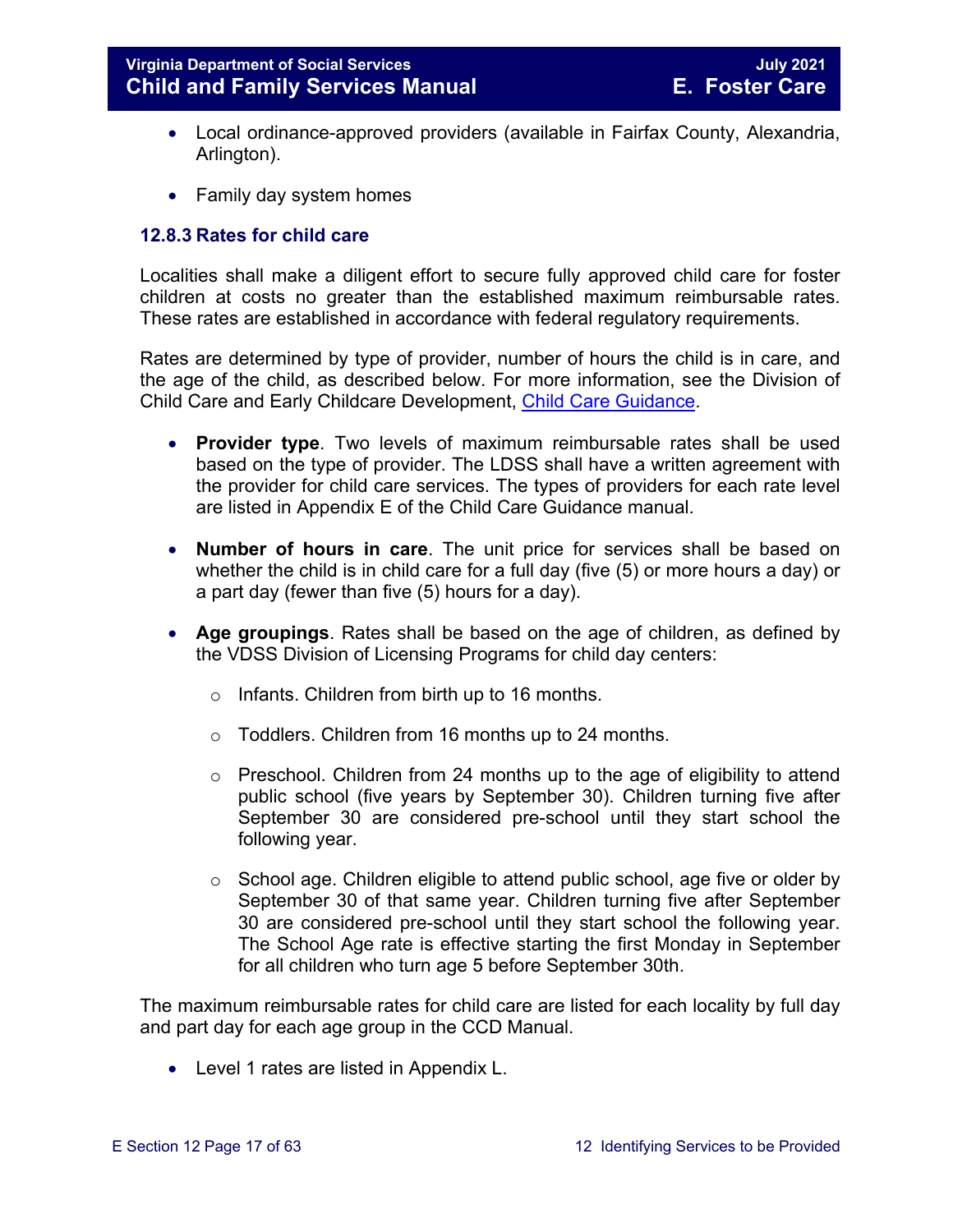• Level 2 rates are listed in Appendix M.

If the LDSS has made a diligent effort to secure child care at or lower than the maximum reimbursable rate and cannot locate a provider willing to accept that rate, the LDSS may choose to pay more if it is determined to be a reasonable cost. Reasonableness is determined based on the considerations used in selecting the provider. Providers whose costs cannot be justified as "reasonable" in comparison to costs charged by similar providers should generally not be used.

The service worker shall document in the case record the efforts made to secure the maximum reimbursable rate and factors used to determine reasonable cost.

#### <span id="page-17-0"></span>**12.8.4 Funding sources**

#### **Allowable title IV-E expenditures:**

Child care is an allowable title IV-E expenditure when the child care:

- Provides daily supervision during the foster parents working hours when the child is not in school.
- Facilitates the foster parent's attendance at activities which are beyond the scope of "ordinary parental duties."
- Is provided in a licensed day care facility or home.

As examples, child care is an allowable expenditure under title IV-E for the foster parent to attend:

- Judicial or administrative reviews.
- Mandated team meetings by the court or the LDSS.
- Approved foster parent training.
- College classes when the foster child is not in school.

#### **Not allowable title IV-E expenditures:**

Child care provided to a child in foster care cannot be paid with title IV-E to facilitate a foster parent's participation in activities that are:

- Within the realm of "ordinary parental duties."
- Deemed a social service.

As examples, the following activities are not allowable expenditures under title IV-E: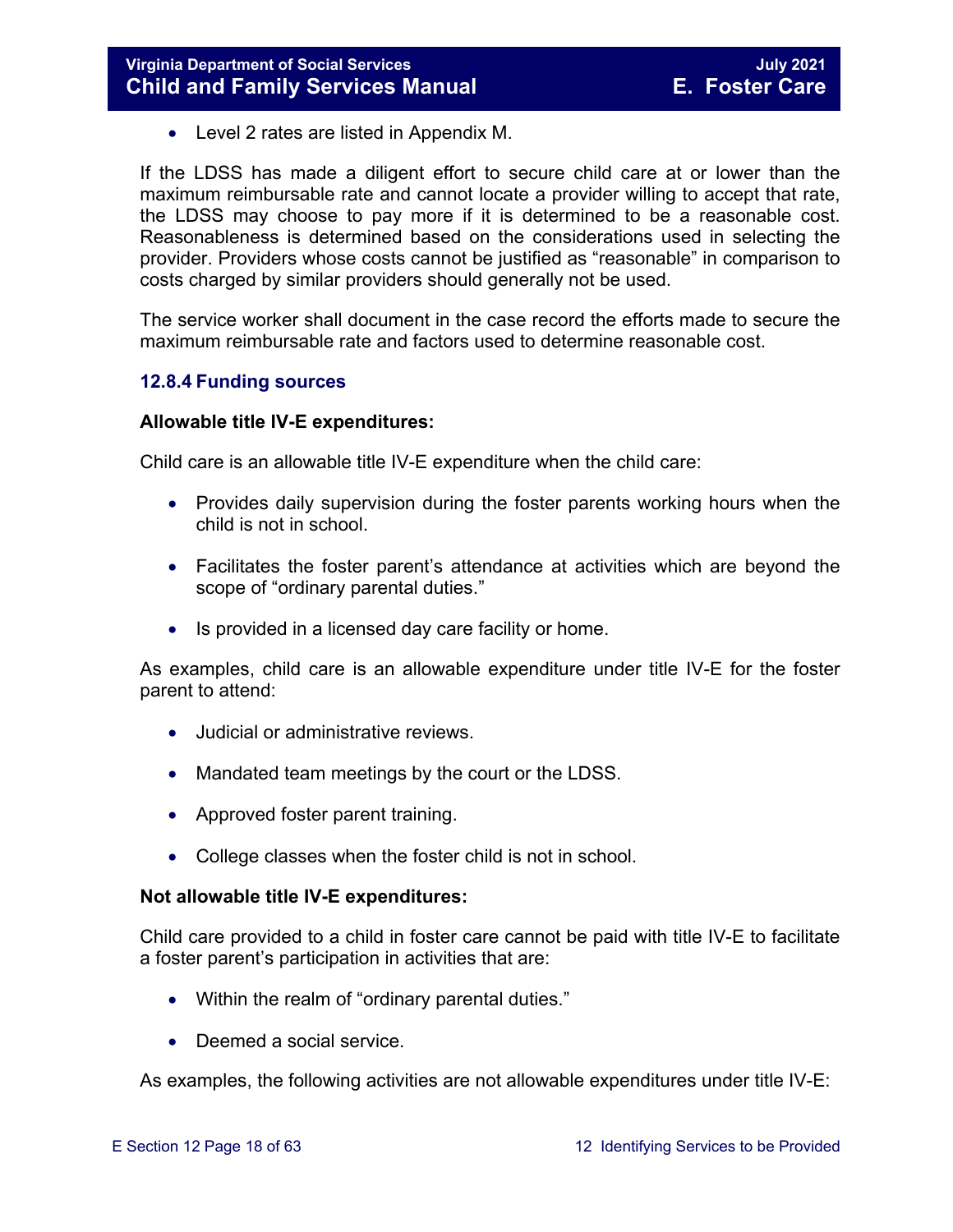- Illness of the foster parent.
- Respite care.
- School conferences.

**State pool (CSA) funds** are used to fund child care for non-title IV-E children. The use of state pool funds for child care is governed by federal and state requirements for the provision of child care services to foster care children. State pool funds may not be used to circumvent federal and state requirements for the provision of services, i.e. to pay for a non-licensed provider, or to pay for circumstances disallowed by title IV-E such as activities that are within the realm of "ordinary parental duties".

#### <span id="page-18-0"></span>**12.9 Respite care services**

Respite care is a therapeutic support service designed to offer short-term relief to families caring for children by providing substitute care for children. The purpose of respite care for families, including foster families, is to reduce foster home disruption and provide a stable foster care placement for the child. It can be provided on an emergency or planned basis. The following requirements shall be met:

- The respite care provider shall be approved by the LDSS (See ["Local](https://fusion.dss.virginia.gov/dfs/DFS-Home/Family-Recruitment/Family-Recruitment-Guidance)  Department [Foster and Adoptive Home Approval Guidance Manual"](https://fusion.dss.virginia.gov/dfs/DFS-Home/Family-Recruitment/Family-Recruitment-Guidance)).
- Respite care can be provided for up to 30 days per year. If more than 30 days per year is needed for a child with special needs, the reasons for the need for additional respite care should be documented in the record. Respite care should not extend beyond 60 days per year.
- Respite care is not the provision of an emergency placement when a placement has disrupted, or short-term placement of a child in a residential facility for the purposes of treatment.
- The LDSS shall assure that a basic orientation to the agency's mission and goals, policies, and procedures related to medical treatment, emergencies, liability, transportation, confidentiality, and information about the child is provided to the respite care provider prior to the commencement of services.
- While the child is receiving respite care, the foster parents shall continue to receive foster care maintenance payments.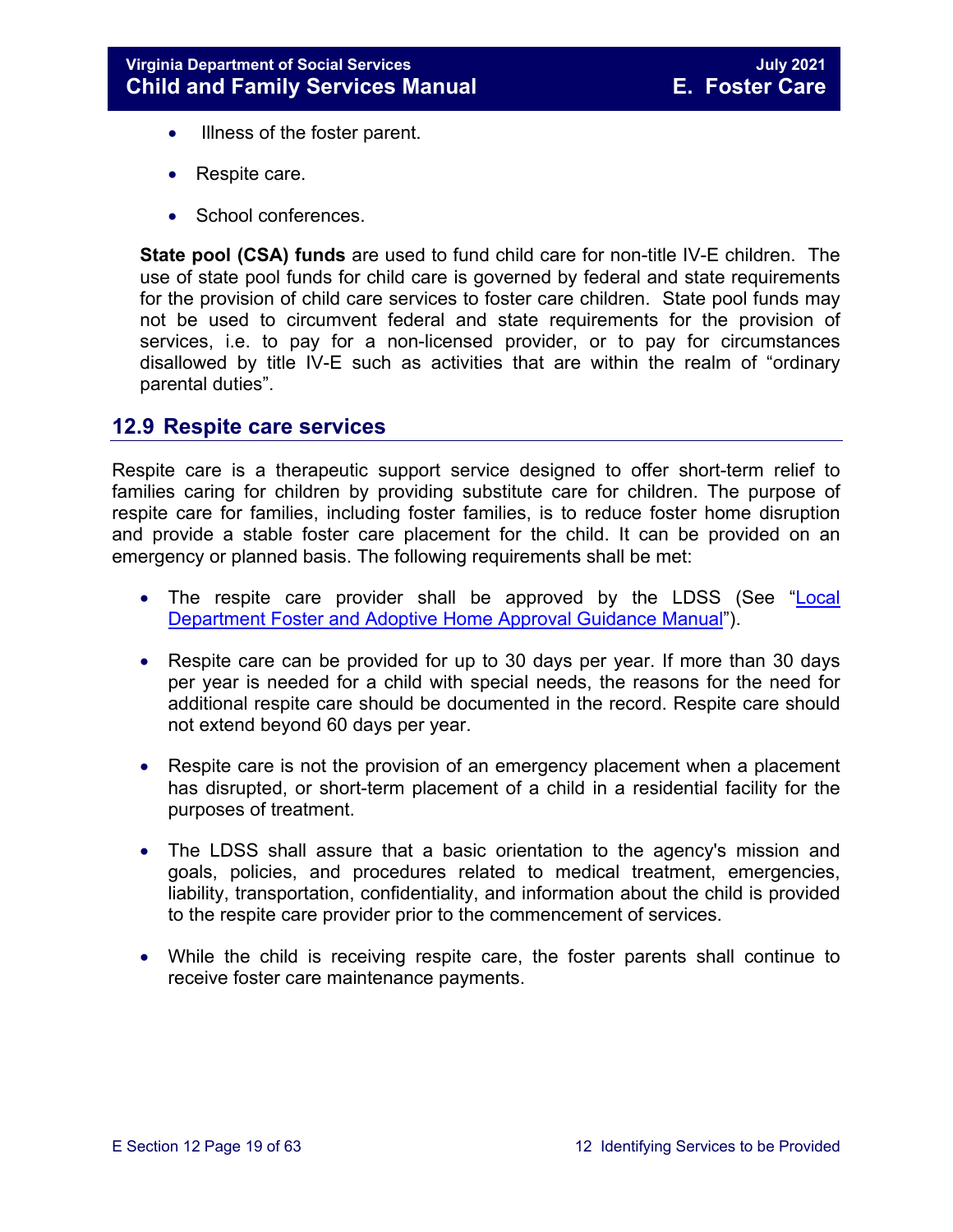### <span id="page-19-0"></span>**12.10 Transportation services**

#### <span id="page-19-1"></span>**12.10.2 Travel of children in foster care**

Decisions regarding children in foster care traveling out of state and/or out of the country should be made according to policies regarding normalcy for children in foster care. [See section 6.8.](https://fusion.dss.virginia.gov/Portals/%5bdfs%5d/Files/DFS%20Manuals/Foster%20Care%20Manuals/Foster%20Care%20Manual%2007-2020/Final%20Foster%20Care%20Manual%2007-2020/section_6_placement_to_achieve_permanency.pdf#page=28) The caregivers should consider the child's foster care plan including the child's school schedule, visitation schedule, treatment needs, etc. (The decision should be made with input from the child's team, including the birth family.)

#### **12.10.2.1 Requirement for approved child restraint devices**

- Children through age seven (until their 8<sup>th</sup> birthday), transported in a vehicle by LDSS staff, foster care providers, or any adult transporting a child, shall be properly secured in a child-restraint device of a type approved by the United States Department of Transportation. There is no height or weight requirement; age is the only requirement.
- Rear-facing child restraint devices shall be placed in the back seat. If the vehicle does not have a back seat, the child-restraint device may be placed in the front seat if the passenger side does not have an air bag or if it has been deactivated  $( $\S$  46.2-1095)$  $( $\S$  46.2-1095)$ .

Safety seat installation videos are available in English and Spanish at the [Virginia Department of Health website.](http://www.vahealth.org/injury/safetyseat/laws.htm)

Exceptions for certain children who may be exempted from the requirements for an approved restraint device in the following situation:

- o If a physician states that use of a child-restraint device would be impractical because of the child's weight, physical unfitness, or other medical reasons. The driver shall carry or keep in the vehicle a statement signed by the physician giving the child's name and the grounds for exemption (§ [46.2-1096\)](https://law.lis.virginia.gov/vacode/46.2-1096/).
- $\circ$  A seat belt which is standard equipment in automobiles may be used for children at least four (4) years old but less than eight (8) year old when the driver carries or keeps in the vehicle a signed written statement of a physician that the child's weight, physical fitness, or other medical reasons makes the use of a child-restraint system impractical. The statement shall give the child's name and the grounds for exemption  $(\frac{6}{9}46.2-1100)$  $(\frac{6}{9}46.2-1100)$ .

Violation is sufficient for ticketing; no other violations need be committed prior to ticketing. There is a civil penalty of \$50.00 for failure to have a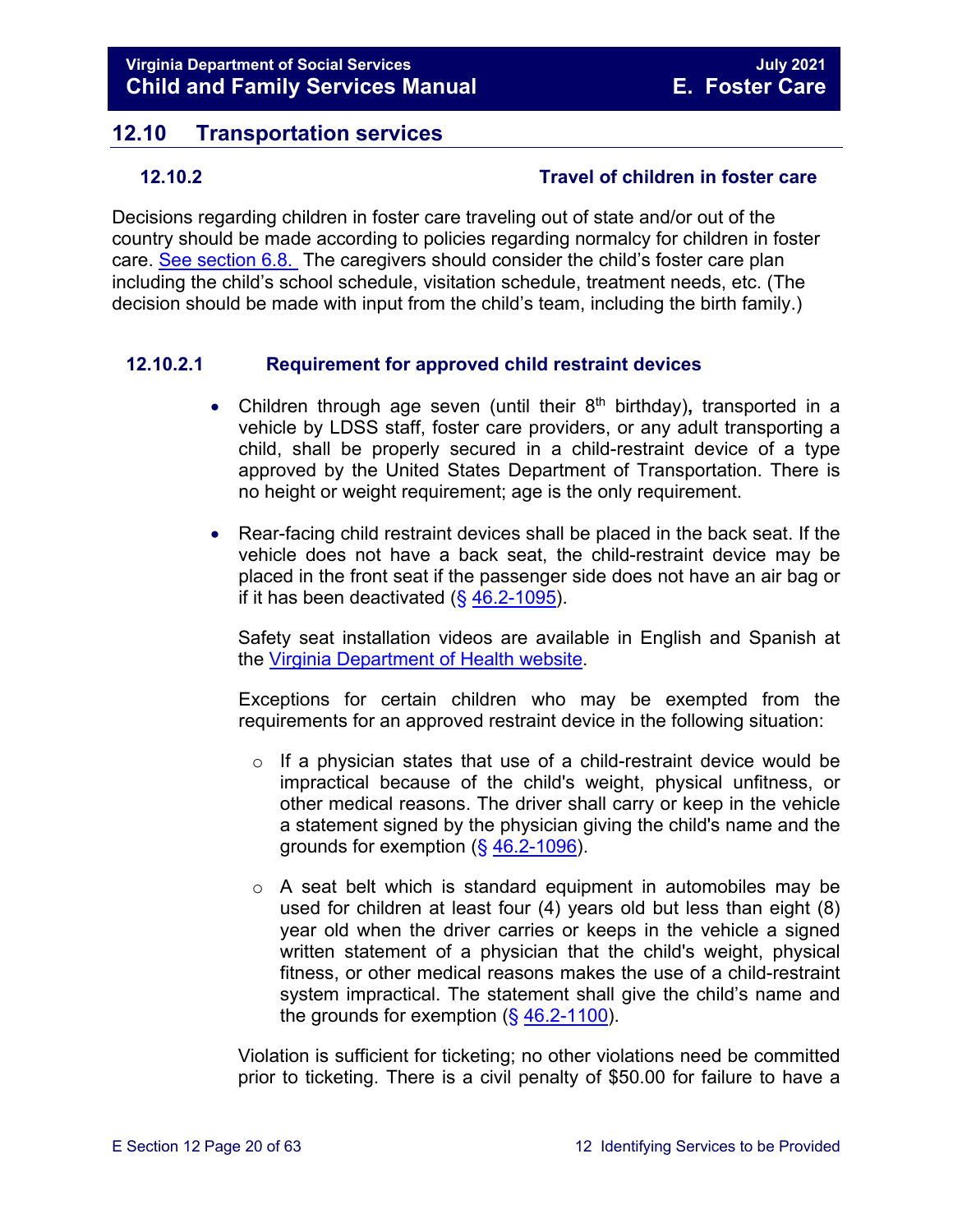child in a child restraint device. Subsequent violations on different dates will be fined up to \$500.00.

There is an additional \$20.00 penalty for failure to carry a physician's written statement for a child exempted from the law due to medical reasons (§ [46.2-1098\)](https://law.lis.virginia.gov/vacode/46.2-1098/).

- Children age eight (8) and through age 17 (until their 18<sup>th</sup> birthday), transported in a vehicle by LDSS staff, foster care providers, or any other adults transporting the children shall be correctly secured by an appropriate safety belt (§ [46.2-1095\).](https://law.lis.virginia.gov/vacode/46.2-1095/)
- Violation is sufficient for ticketing; no other violations need be committed prior to ticketing. There is a civil penalty of \$25.00 for failure to have a child correctly buckled.
- Children through age 15 (until 16<sup>th</sup> birthday) shall not be transported in the rear cargo area of a pickup truck, except for certain parades and farming activities  $( $\S$  46.2-1156.1).$

#### **12.10.2.2 How to pay for restraint devices**

Free child safety seats are available for eligible families who cannot afford them. To qualify, applicants shall meet all of the following:

- Parent, legal guardian, or foster parent of the child.
- Medicaid or FAMIS eligible or meet program [income eligibility guidelines.](http://www.vahealth.org/Injury/safetyseat/documents/2008/pdf/Income%20Guidelines%20Current.pdf)
- Resident of Virginia.
- Last trimester of pregnancy, or provided for children seven (7) years old or younger who fit within the program safety seat manufacturer's guidelines.
- Available to attend a safety seat installation and use class.
- Sign a waiver of liability release form.

Foster parents can learn how to apply for the program or obtain technical assistance on child protection at their [local distribution site.](http://www.vahealth.org/Injury/safetyseat/) For more information, contact the [Office of Family Health Services](http://www.vdh.virginia.gov/ofhs/) in the Virginia Department of Health either online or at 1-800-732-8333.

Child-restraint devices for LDSS use may be purchased from administrative funds. Payment for devices to be used by foster parents may be purchased from administrative funds.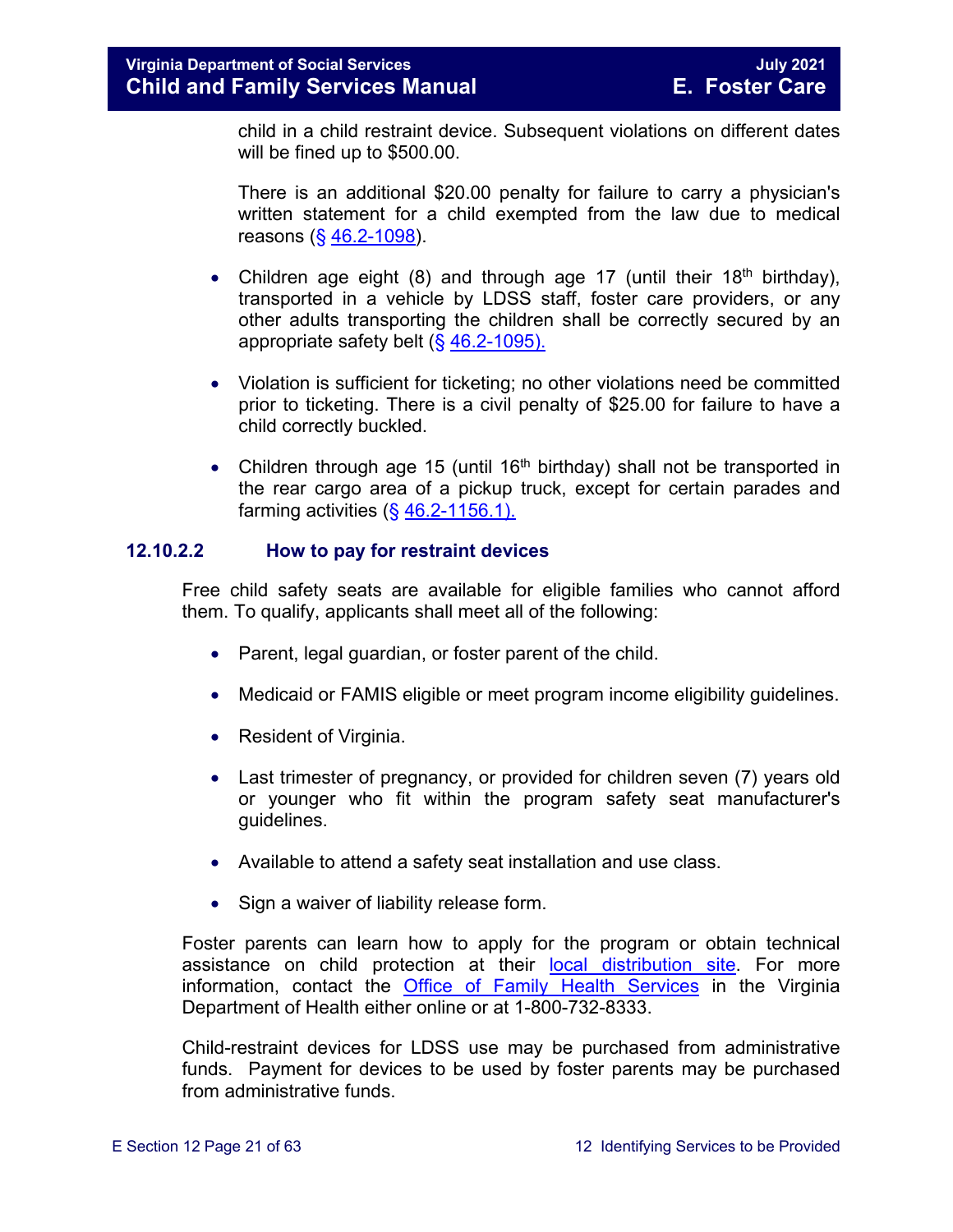#### <span id="page-21-0"></span>**12.10.3 Purchasing transportation**

#### **services**

Transportation may be provided from State Pool Funds, Medicaid (title XIX), or title IV-E funds as follows:

#### **12.10.3.1 Using Medicaid to purchase transportation**

Transportation to obtain medical services for the child may be provided through the child's Managed Care Organization (MCO). Transportation to the nearest provider capable of rendering care for covered services is covered by Medicaid when no other transportation is available. Logisticare is one Medicaid transportation service provider which coordinates drivers to transport members from their medical appointments anywhere in Virginia. This and other transportation services are accessed through the child's MCO. Additional information about covered transportation services and limitations can be found in the [Transportation Manual](http://transportation.dmas.virginia.gov/Home.aspx) of the Department of Medical Assistance Services.

#### **12.10.3.2 Using title IV-E funds for transportation**

Title IV-E funds shall be used to pay for transportation costs for title IV-E eligible children when transportation is needed for two distinct purposes described below. These payments are made in addition to the basic maintenance payments.

• Transporting the child to visits with either parents or siblings.

Title IV-E funds cannot be used for parents to travel to visit children. Reasonable costs of travel for a child to visit siblings, parents, and prior custodians to whom the child is expected to return may be made if needed. Costs may include mileage (calculated at the state mileage reimbursement rate), bus tickets, or other transportation costs. Providers shall submit receipts for travel costs to the LDSS in order to receive reimbursement.

• Transporting the child to remain in the school in which the child was enrolled prior to entry into foster care or prior to placement change.

Reimbursement of transportation costs may be made to foster parents, friends, relatives, neighbors, and employees of child placing agencies and residential programs. Public transportation, such as bus fare or other similar transportation, is paid at the established rate. Providers shall submit receipts for travel costs to LDSS in order to receive reimbursement. The LDSS may reimburse the local school district's school bus transportation fund. There shall be a documented agreement or contract between the LDSS and the local education agency (LEA) or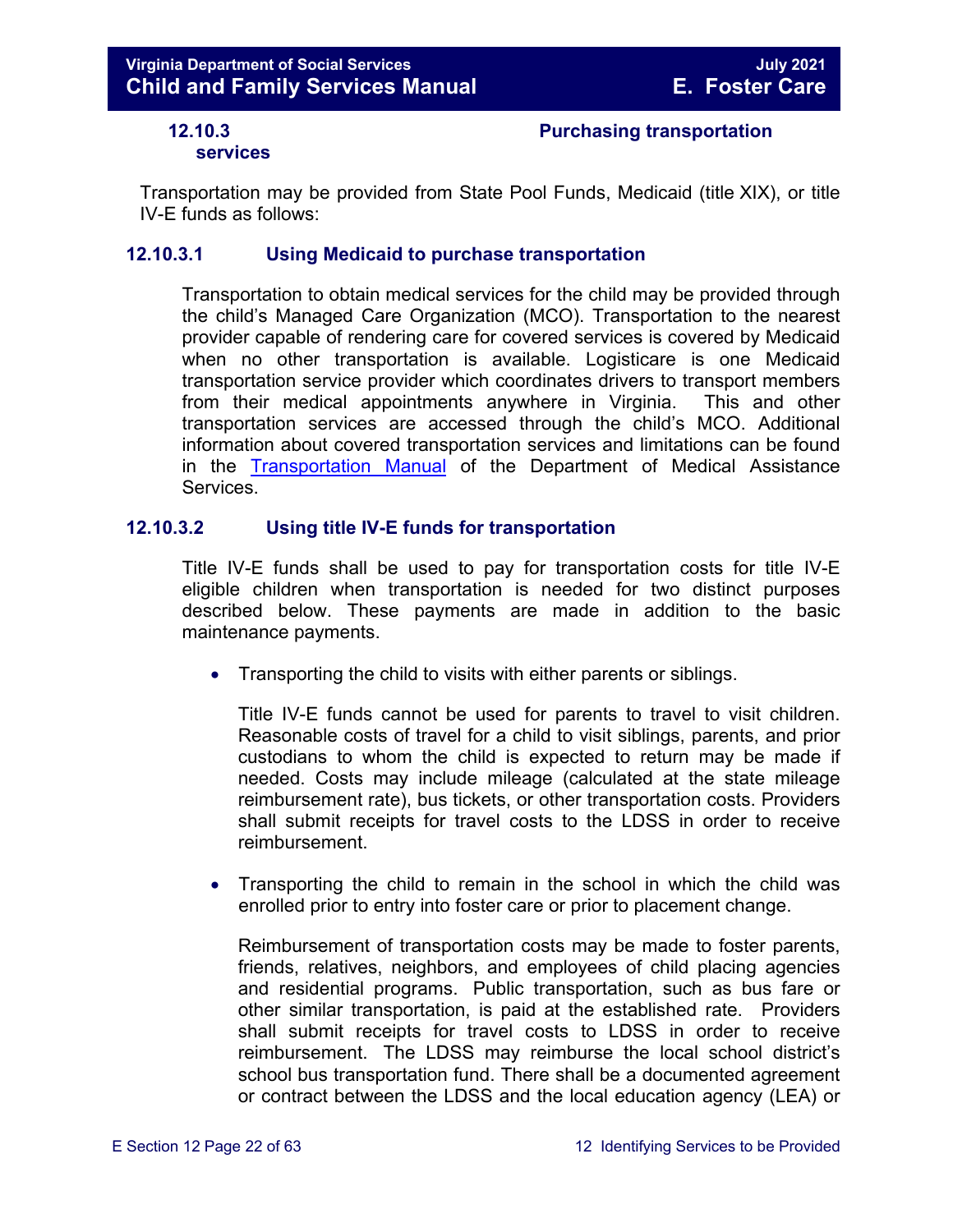the company that manages the school bus system and a copy placed in the child's file. All travel costs require receipts and/or other documentation as determined by the LDSS. The LDSS shall maintain these receipts/documents per foster care record retention. Reasonable and necessary transportation costs shall be defined as those costs that are equivalent to the state/ federal mileage reimbursement rate. For those situations where the LDSS must negotiate a higher rate, the LDSS should have documentation to support why this is needed to meet the child's needs for school transportation. (For example: flat rates such as \$70 per day without a breakdown of the costs is unacceptable.) Federal language does not define reasonable or set maximum rates, however, monthly amounts that exceed the child's maintenance rate would require justification. Approval of transporters other than foster parents is at the discretion of the LDSS utilizing the local approval standards for this practice. It is the service worker's responsibility to review and approve the transportation costs then provide the supporting documentation (negotiated rate and justification) to the eligibility worker to determine eligibility for title IV-E funds.

For more information on funding transportation costs, see [Section 12.12.](#page-52-1)

Information on funding to support transportation expenses as part of maintenance costs is available in the [Finance Guidelines Manual](https://fusion.dss.virginia.gov/dof/DOF-Home/LOCAL-RESOURCES/Finance-Guidelines-Manual-LDSS), Section 4.25, LASER Budget Line and Cost Code Descriptions, 811.

#### **12.10.3.3 Using State Pool Funds to purchase transportation**

Transportation expenses for a non-title IV-E eligible child to remain in the school in which he or she was enrolled at the time of an initial or change in foster care placement are allowable maintenance costs and shall be purchased from State Pool Funds according to the criteria described in [Section 12.12.](#page-52-1) These payments are made in addition to the basic maintenance payments paid on behalf of the child. The LDSS and school shall have jointly determined that remaining in the same school is in the child's best interests.

State pool funds are not used for the transportation of foster care child or youth who require "specialized" transportation for purposes of special education, i.e. for children or youth who attend private day schools, or children or youth who have transportation accommodations noted within the IEP (require lift bus, special supervision, special restraints, etc). The local school division is responsible for "specialized" transportation.

Transportation purchased with state pool funds must meet all federal and state requirements for the provision of transportation for children and youth in foster care. The appropriate use of state pool funds for transportation of non title IV-E foster care children and youth is determined according to the same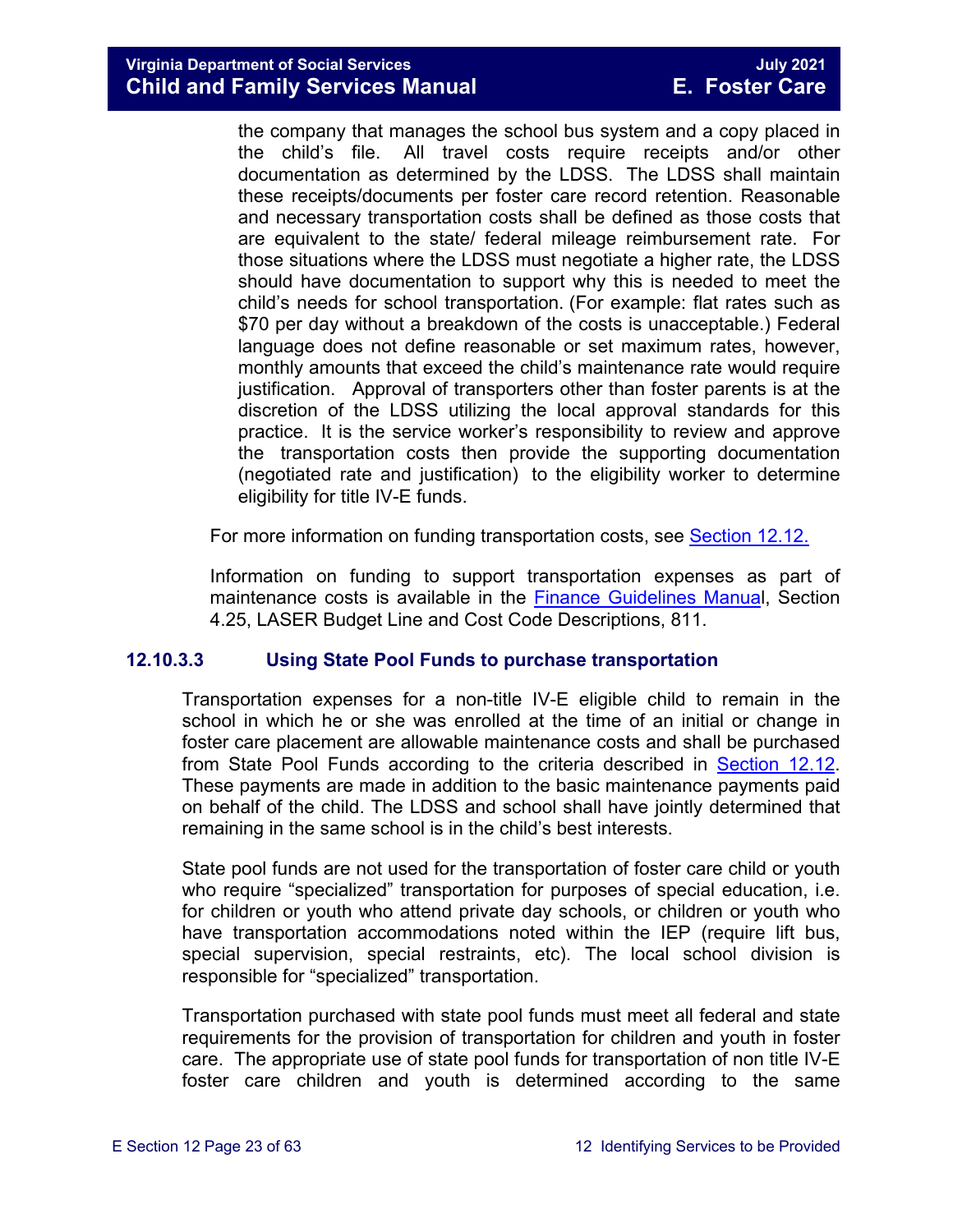requirements established for use of title IV-E funds for the title IV-E eligible child or youth.

Payment may be made to specific providers as follows:

- Foster parents and employees of child placing agencies and residential facilities using their own cars to transport an eligible child to visitation, to school, or to a visit with parents or siblings are paid at the state mileage rate for actual miles driven. Individual providers shall have a valid driver's license and automobile insurance and shall submit proof of miles driven to the LDSS for reimbursement.
- Public transportation paid at the established rate.
- Friends, relatives, and neighbors of the child or foster parent are paid at the state mileage rate. They shall have a valid driver's license and automobile insurance and shall submit proof of miles driven to the LDSS for reimbursement.

#### <span id="page-23-0"></span>**12.11 Health and behavioral health care services**

Improving outcomes for children in foster care requires addressing the social and emotional well-being needs of children, including addressing their:

- Maltreatment, trauma, and/or exposure to violence needs.
- Health needs (developmental, physical, medical, and dental needs).
- Behavioral health needs (*needs related to* mental health & substance *use disorders*).[6](#page-23-2)

#### <span id="page-23-1"></span>**12.11.2 Consent for medical treatment for children in custody**

Where possible, parent(s) of a child who is committed or entrusted to an LDSS should always be involved in the medical planning for the child. When parent(s) are not available, or their consent cannot be obtained immediately, a court order is required for major medical/surgery treatment. If the court order is not readily available, the LDSS director or his designee may consent  $(\frac{5}{5})$  [16.1-241](https://law.lis.virginia.gov/vacode/16.1-241/) and  $\frac{54.1}{54.1}$ [2969 A.2\)](https://law.lis.virginia.gov/vacode/54.1-2969/). A judge may give blanket authority to the LDSS to give consent. Such blanket authority should be in writing and signed by the judge. Any authorized person who consents to medical/surgical treatment of the child shall make a reasonable effort to notify parent(s)/guardians as soon as possible. Foster parents, adoptive parents prior to the final order, and residential facilities can obtain routine or minor medical care for the child.

Ĩ.

<span id="page-23-2"></span><sup>6</sup>*[Information Memorandum: Promoting Social and Emotional Well-Being for Children and](http://www.acf.hhs.gov/sites/default/files/cb/im1204.pdf)  [Youth Receiving Child Welfare Services](http://www.acf.hhs.gov/sites/default/files/cb/im1204.pdf) (ACYF-CB-IM-12-04; April 17, 2012).*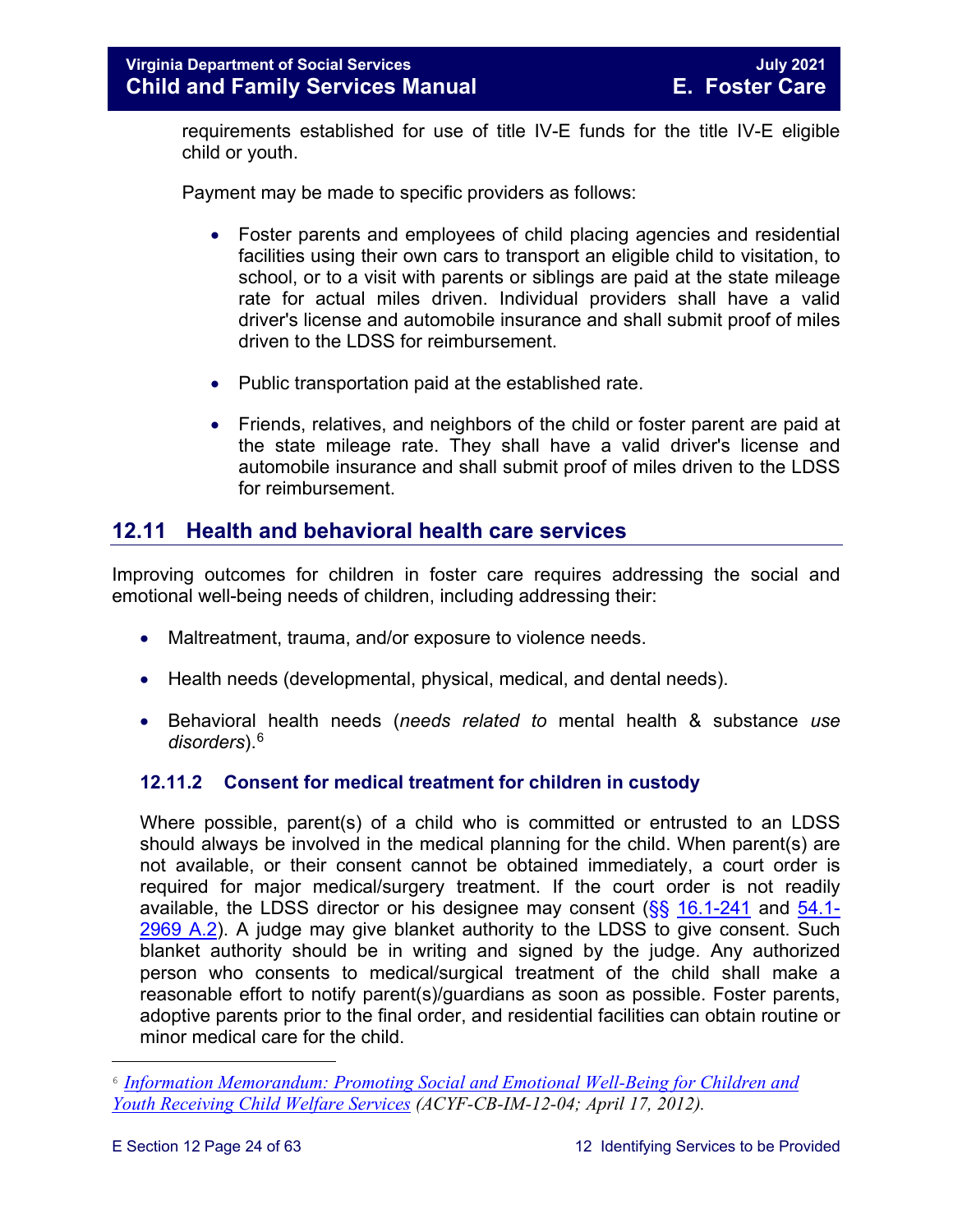#### <span id="page-24-0"></span>**12.11.2.1 Consent for medical treatment for children placed in foster care through non-custodial agreements when parent(s) retain custody**

Parent(s) or guardians of children in non-custodial foster care placements shall provide consent for medical treatment, except in those instances where consent has been delegated to the LDSS in the non-custodial foster care agreement.

#### **12.11.2.2 When a minor may consent to medical and health services**

A minor's consent is needed to:

- Determine the presence or treatment of venereal disease or any infections or contagious disease reportable to the state health department.
- Receive service for birth control, pregnancy, family planning, and outpatient care.
- Receive services for treatment or rehabilitation for *substance use disorders*, mental illness, or emotional disturbance (§ [54.1-2969 E\).](https://law.lis.virginia.gov/vacode/54.1-2969/)

#### **12.11.2.3 Authority of permanent foster parents to give consent for medical care**

The foster parent of a child in a court-approved Permanent Foster Care placement has the right to consent to surgery unless the court order for placement has modified this right  $(\S 63.2 - 908)$ .

#### <span id="page-24-1"></span>**12.11.2.4 Consent for treatment for young adults in foster care**

Upon reaching the age of 18, the former foster child is an adult and is responsible for consenting to his/her own medical treatment. The young adult should designate someone to make health care treatment decisions on his/her behalf, if the young adult becomes unable to participate in the decisions and does not have or want a relative who would otherwise be authorized by State law to make these decisions. The young adult, after reaching age 18, may designate a health care power of attorney by completing the form, entitled [Virginia Advance Medical Directive,](http://www.vdh.virginia.gov/OLC/documents/2008/pdfs/2005%20advanced%20directive%20form.pdf) on the Virginia Department of Health (VDH) website, which complies with Virginia law [\(Patient Protection and](http://www.gpo.gov/fdsys/pkg/PLAW-111publ148/pdf/PLAW-111publ148.pdf)  [Affordable Care Act P.L. 111-148;](http://www.gpo.gov/fdsys/pkg/PLAW-111publ148/pdf/PLAW-111publ148.pdf) § [54.1-2995\)](https://law.lis.virginia.gov/vacode/54.1-2995/). The LDSS should encourage and assist the youth in seeking guidance from an attorney to address any questions he/she has. The young adult should provide a copy of this document to his/her physician, and close relatives and/or friends.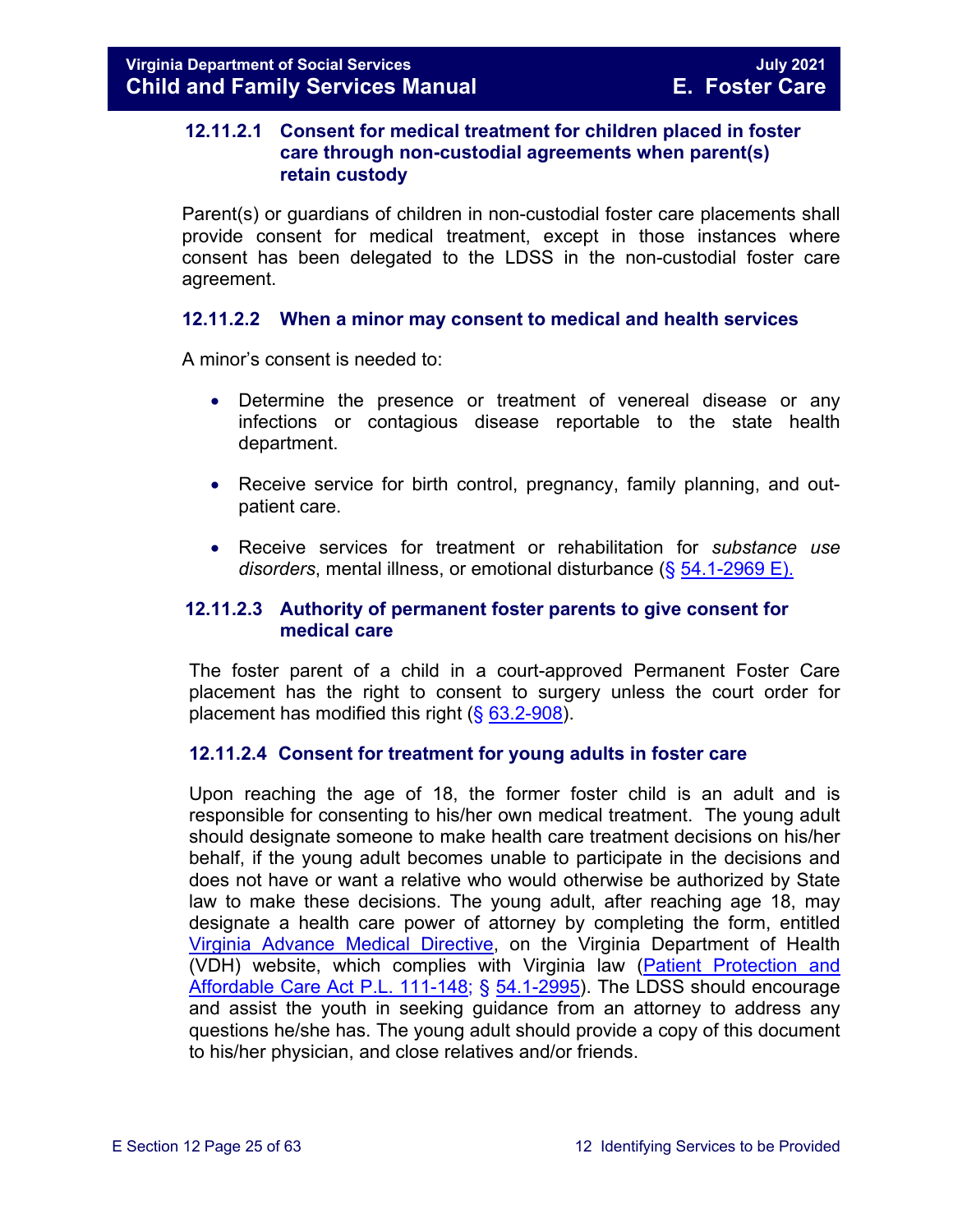#### **12.11.1.5 Consent for psychotropic medication**

Except in those instances noted in [Sections 12.11.1.1](#page-24-0) through [12.11.1.4,](#page-24-1) the local department has authority to give informed consent for psychotropic medication for a child in the care of the local department. In order to grant consent for a child to take psychotropic medication, the local department is required to identify a Psychotropic Medication Consenter (PMC). Approved PMCs review the prescription for the medication, gather the necessary information, and make a decision to provide or to deny consent. PMCs are required to complete additional training as outlined in [Section 12.11.8.](#page-48-0) When selecting an individual to serve as a PMC, agencies should select someone who has the experience and knowledge to effectively advocate for the child.

#### <span id="page-25-0"></span>**12.11.3 Medical care and treatment to be provided to child in foster care**

The service worker shall ensure the child receives:

- A medical evaluation **within 72 hours** of initial placement in foster care, when the child has conditions that indicate such an evaluation is necessary [\(22](http://leg1.state.va.us/cgi-bin/legp504.exe?000+reg+22VAC40-201-50)  [VAC 40-201-50](http://leg1.state.va.us/cgi-bin/legp504.exe?000+reg+22VAC40-201-50) C). When the child has urgent health, mental health, or *substance use* needs upon entering foster care, the service worker shall immediately refer the child to a licensed health or mental health professional for an appropriate evaluation to be completed within 72 hours.
- A medical examination **no later than 30 days** after initial placement in foster care  $(22 \text{ VAC } 40\text{-}201\text{-}50 \text{ C})$ . The provider should be a Medicaid provider for the Medicaid eligible child or a provider covered by the child's health insurance.
- Periodic screenings (well-child visits) at regular intervals based on Virginia's EPSDT periodicity schedule. The child shall receive well-child visits while in foster care, including:
	- $\circ$  At birth, at age 3-5 days, and by 1 month of age.
	- o At age 2 months, 4 months, 6 months, and 9 months.
	- o At age 12 months, 15 months, 18 months, 24 months, and 30 months.
	- o Annually at age 3 years up to 18 years.

The Virginia Department of Medical Assistance Services (DMAS) uses the American Academy of Pediatrics and Bright Futures guidelines to develop the schedule. See:

o Well Child Visit Schedule, see **EPSDT Periodicity Chart**.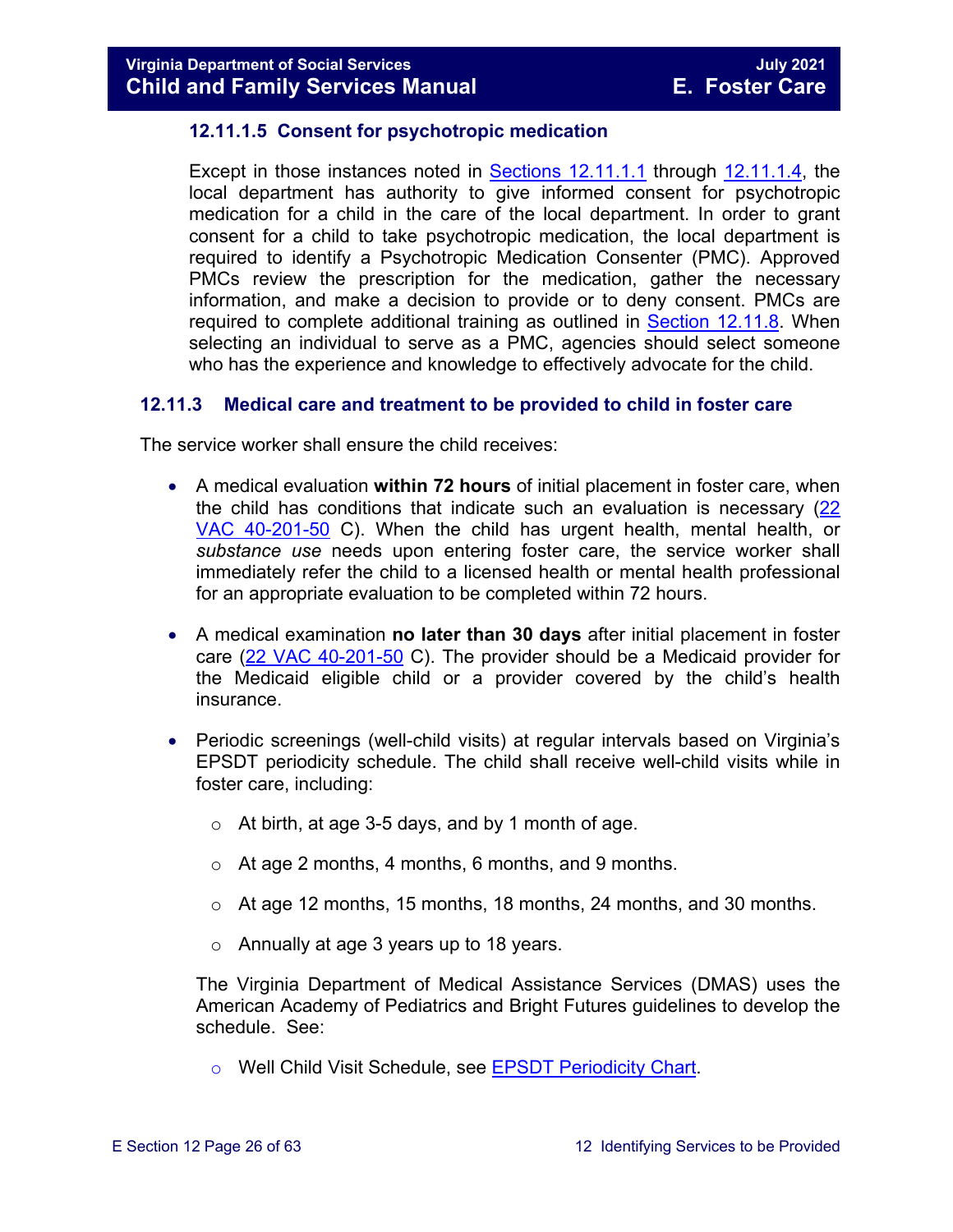#### **Virginia Department of Social Services July 2021 Child and Family Services Manual**

- o [American Academy of Pediatrics \(AAP\) Recommendations for](http://pediatrics.aappublications.org/cgi/data/120/6/1376/DC1/1)  [Preventive Pediatric Health Care.](http://pediatrics.aappublications.org/cgi/data/120/6/1376/DC1/1)
- o American Committee on [Immunization Practices \(ACIP\) Child &](http://www.cdc.gov/vaccines/schedules/index.html)  [Adolescent Immunization Schedules.](http://www.cdc.gov/vaccines/schedules/index.html)
- Inter-periodic screenings when any caregiver or professional who interacts with the child requests an unscheduled check-up or problem focused assessment at anytime because of illness or change in the child's condition while in foster care.
	- $\circ$  When it appears the child may have trauma, mental health, or substance *use* issues, as identified through the medical examination or comprehensive assessment conducted within the first thirty (30) days of entering foster care, the child shall receive a comprehensive mental health evaluation with a licensed mental health professional **within 60 days** of entering foster care.

Medical care shall be provided for the child who is ill or injured and ongoing medical treatment for the child with physical, mental, or emotional needs.

- Dental examinations while the child is in foster care **beginning at whichever is later, six (6) months of age or when the child gets teeth and every six (6) months** thereafter. This schedule is based on guidelines by the American Academy of Pediatric Dentistry, the American Dental Association, and the American Academy of Periodontology. For Medicaid enrolled children, this schedule is in accordance with DMAS' Smiles for Children Program.
	- o See Dental Visit Schedule, see [Dental Health Guidelines.](http://www.dmas.virginia.gov/Content_atchs/dnt/dnt-schdl.pdf)

Prior to the child being placed on a new psychotropic medication, the child should receive the following inter-periodic screens/assessments:

- A pediatric medical examination to ensure symptoms are not indicative of a medical problem, except in the case of an emergency. In an emergency, a physical examination should be conducted as soon as possible.
- A comprehensive child and adolescent behavioral health evaluation by a licensed mental health professional to identify psychosocial interventions.

Note: When the child's condition has already been evaluated and the doctor is changing treatment or psychotropic medication after a treatment or psychotropic medication did not work, these examinations are not necessary (see [Section](#page-46-0)  [12.11.8.2\)](#page-46-0).

Medical examinations are provided in accordance with the Early Periodic Screening, Diagnosis, and Treatment (EPSDT) Program, whether or not the child has Medicaid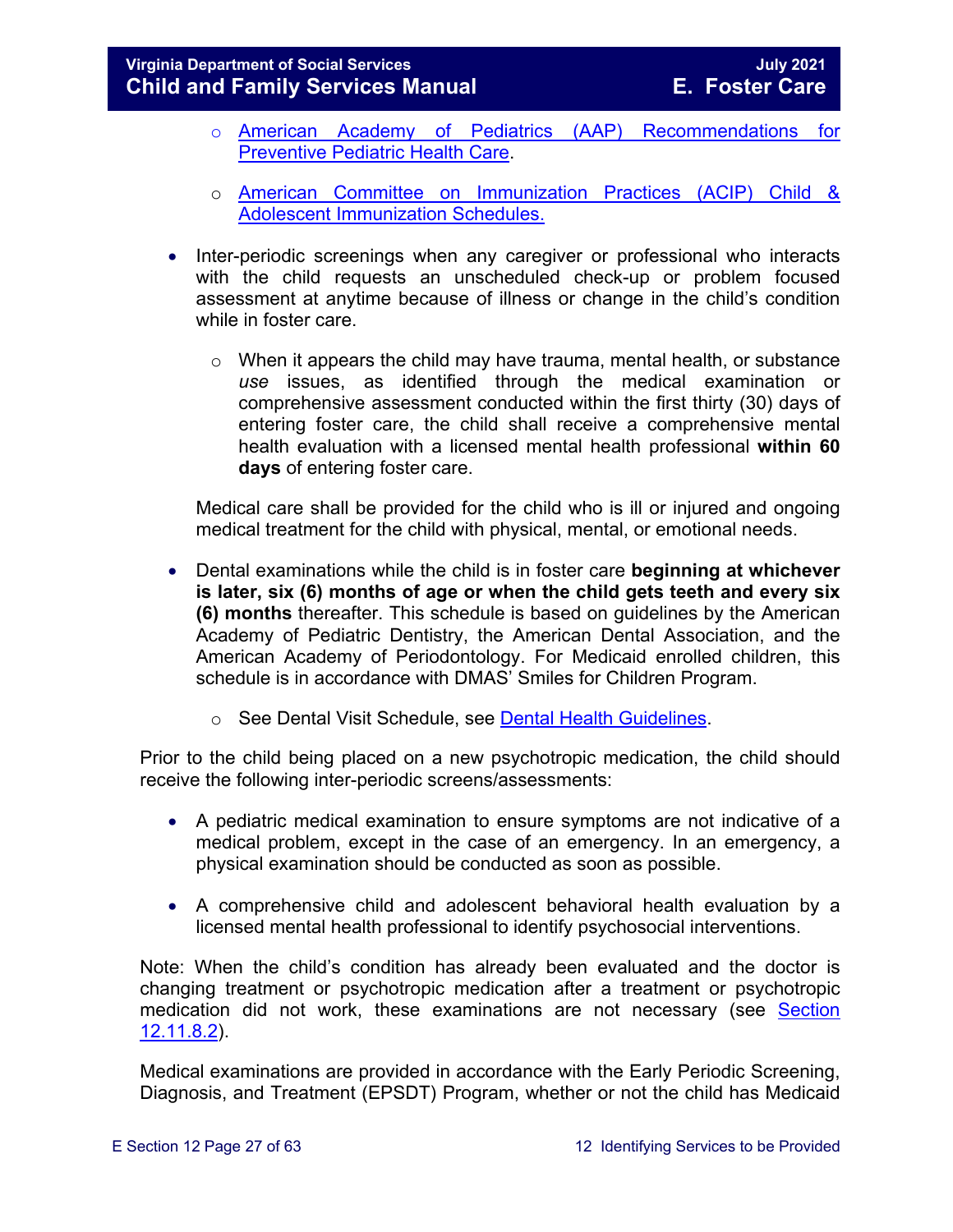coverage. EPSDT is a comprehensive and preventive child health program for individuals under age 21 through the Medicaid program (see [Section 5.9.3\)](https://fusion.dss.virginia.gov/Portals/%5bdfs%5d/Files/DFS%20Manuals/Foster%20Care%20Manuals/Foster%20Care%20Manual%2007-2020/Final%20Foster%20Care%20Manual%2007-2020/section_5_conducting_child_and_family_assessment.pdf#page=21).

The service worker should involve the birth parents in attending the child's medical appointments when appropriate. Participating in these visits helps educate the birth parents on the child's needs and health care and helps provide continuity of care when the child returns home.

The service worker shall document on the Health Information Screens in OASIS and the foster care paper case record that the medical and dental examinations were obtained for the child as required. Documentation shall include the date, type of examination, name and address of health care provider, results, and any follow-up instructions. Bright Futures resources on children's health information

The service worker should inform the child's birth parent or guardian, family members, foster care provider, and/or caregiver of Bright Futures resources that provide comprehensive information and guidelines on children's health.

- Bright Futures is the American Academy of Pediatrics' standard reference book on children's health information for pediatricians. It is a set of principles, strategies and tools that are theory-based, evidence-driven and systems oriented that can be used to improve the health and well-being of children. It provides a comprehensive set of expert guidelines, as well as a practical developmental approach to providing health supervision for children from birth to age 21 in the context of family and community. The guidelines are designed to present a single standard of care and a common language based on a model of health promotion and disease prevention.
	- o [American Academy of Pediatrics website on Bright Futures.](https://brightfutures.aap.org/Pages/default.aspx)
	- o For information about Virginia's Bright Futures, see the Virginia [Department of Health website.](http://www.vahealth.org/Brightfutures/index.htm)
	- o The [Healthy Futures website](https://www.vdh.virginia.gov/brightfutures/default.html) is an online version of Bright Futures designed for parents and caregivers of all children, from newborns to older teens. It shares children's health information from Bright Futures through short videos and text. Parents and caregivers can use this website to learn about what to expect at routine doctor's visits, child development milestones, and specific topics like nutrition and mental health. They can also learn how to be active participants in promoting a child's health and well-being.

#### <span id="page-27-1"></span><span id="page-27-0"></span>**12.11.4 Trauma focused treatments**

Complex trauma affects a child's sense of safety, ability to regulate emotions, and capacity to relate well to others. Since complex trauma often occurs in the context of the child's relationship with a caregiver, it interferes with the child's ability to form a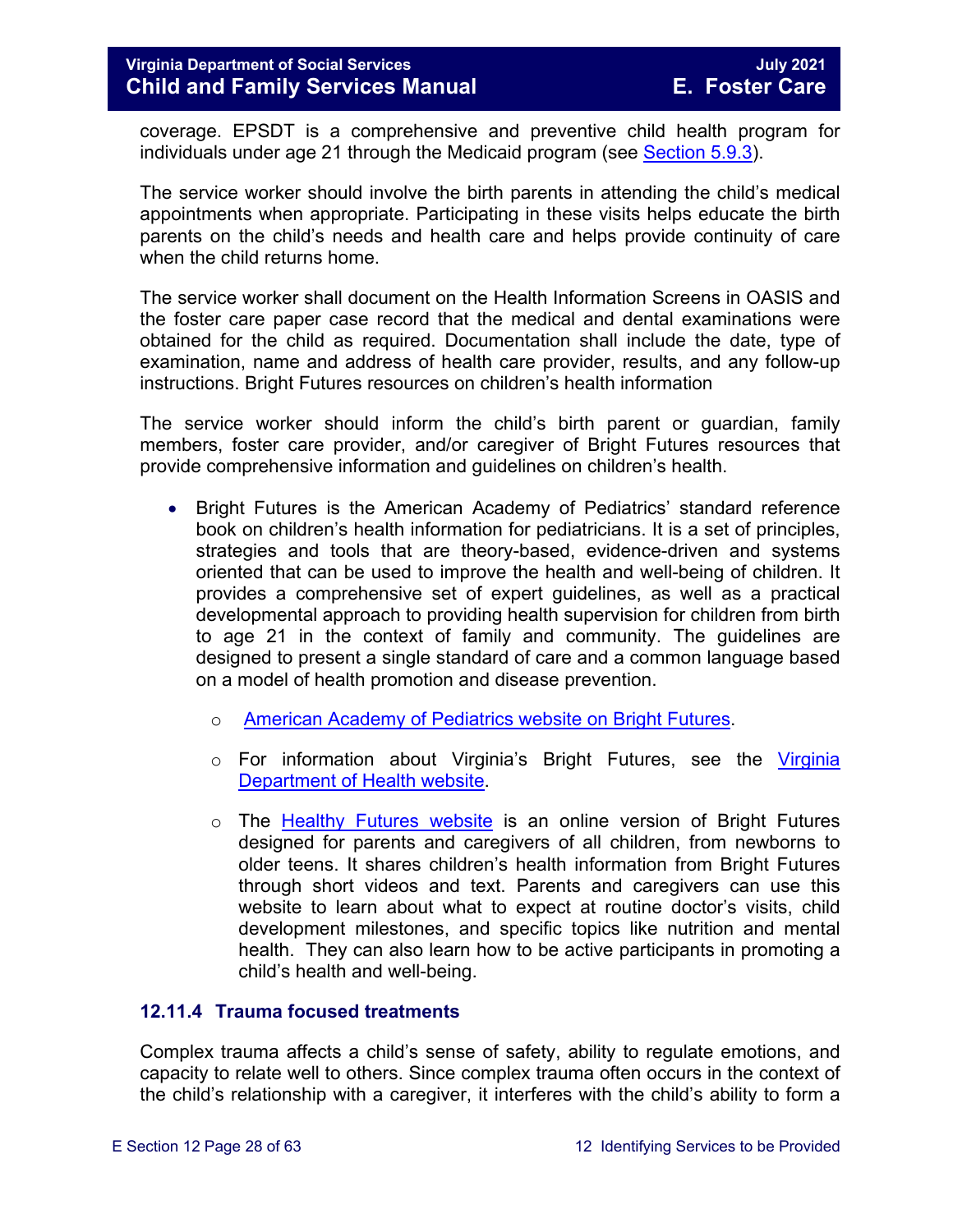secure attachment. Consequently, an important goal of service delivery is to help children and youth develop positive social emotional functioning, restore appropriate developmental functioning, and reestablish healthy relationships.<sup>[7](#page-28-0)</sup>

Trauma-informed care redirects attention from treating symptoms of trauma (e.g., behavioral problems, mental health conditions) to treating the underlying causes and context of trauma. Trauma-specific interventions include medical, physiological, psychological, and psychosocial therapies provided by a trained professional that assist in the recovery process from traumatic events. Treatments are designed to maximize a child's sense of physical and psychological safety, develop coping strategies, and increase a child's resilience.<sup>[8](#page-28-1)</sup>

Examples of evidence-based therapies for trauma include:

- Trauma-Focused Cognitive Behavioral Therapy (TF-CBT).
- Cognitive Behavioral Intervention for Trauma in Schools (CBITS).
- Parent-Child Interactive Therapy (PCIT).
- Child-Parent Psychotherapy (CPP).
- Dialectical behavioral therapy (DBT).
- Trauma and Grief Component Therapy for Adolescents (TGC T-A).

Examples of other types of therapy used with trauma include:

- Behavioral therapy.
- Play therapy.
- Group therapy.
- Parent coaching.

For resources to address trauma, see:

<span id="page-28-0"></span>Ĩ. <sup>7</sup> *Excepted from the [Tri-Agency Letter on Trauma Informed Treatment](http://www.medicaid.gov/Federal-Policy-Guidance/Downloads/SMD-13-07-11.pdf) dated July 11, 2012 from the United States Department of Health and Human Services' Administration for Children and Families (ACF), Centers for Medicare & Medicaid Services (CMS), and Substance Abuse and Mental Health Services Administration (SAMHSA).*

<span id="page-28-1"></span><sup>8</sup>*Information in this section excepted and adapted from [Implementing Trauma-Informed Practices in](http://childwelfaresparc.org/wp-content/uploads/2013/11/Implementing-Trauma-Informed-Practices.pdf)  [Child Welfare.](http://childwelfaresparc.org/wp-content/uploads/2013/11/Implementing-Trauma-Informed-Practices.pdf) Klain, Eva J. White, Amanda R. State Policy Advocacy and Reform Center (SPARC). First Focus. American Bar Association Center on Children and the Law. 2013.*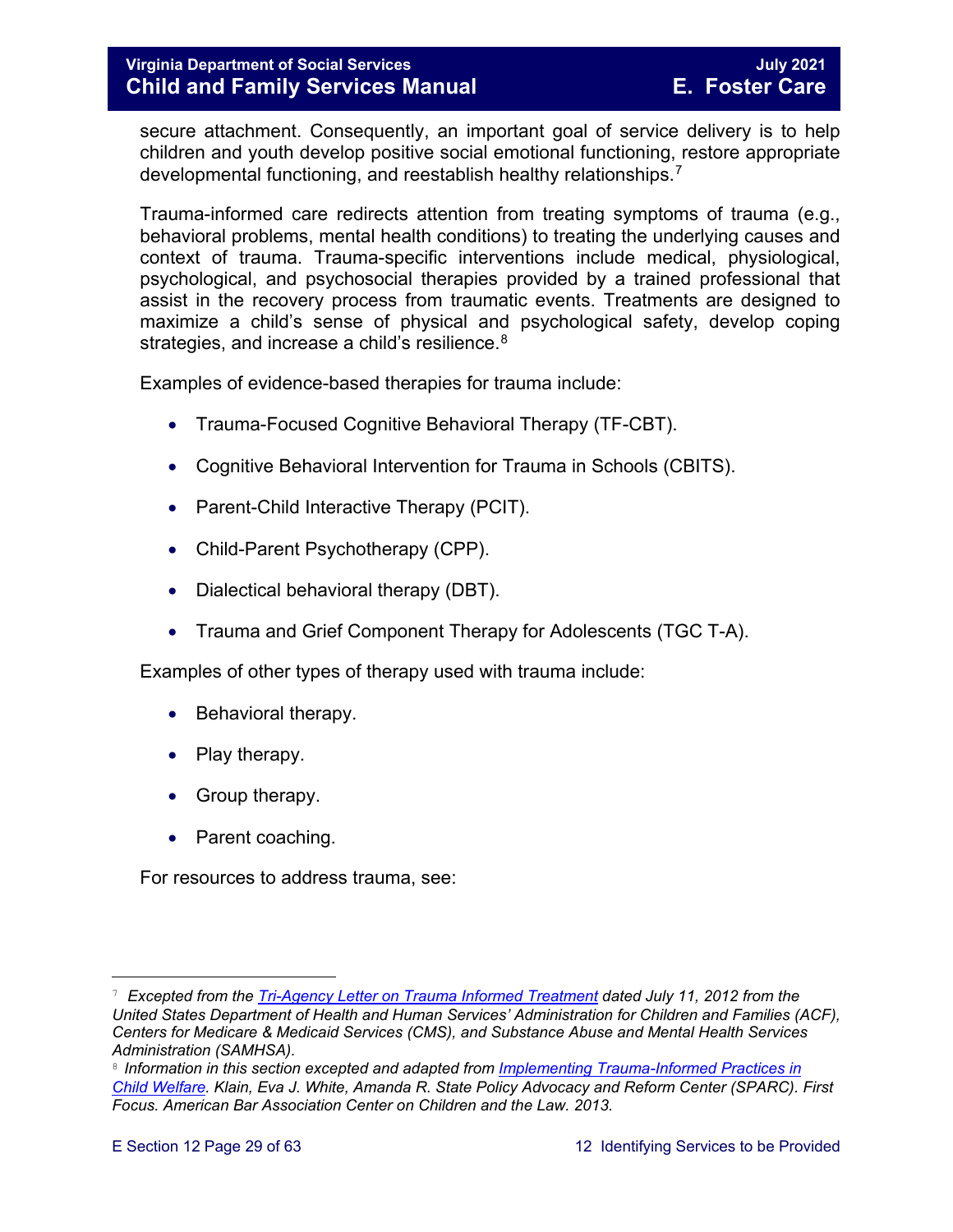#### **Virginia Department of Social Services July 2021 Child and Family Services Manual**

- The [National Child Traumatic Stress Network](http://www.nctsn.org/) and the [National Child](http://www.nctsn.org/resources/topics/treatments-that-work/promising-practices)  [Traumatic Stress Network Empirically Supported Treatments and Promising](http://www.nctsn.org/resources/topics/treatments-that-work/promising-practices)  [Practices.](http://www.nctsn.org/resources/topics/treatments-that-work/promising-practices)
- SAMSHA's [National Registry of Evidence-based Programs and Practices](https://www.samhsa.gov/nrepp)  [\(NREPP\)](https://www.samhsa.gov/nrepp) searchable online registry of mental health and substance interventions available for implementation.
- National Institute of Justice: [Children Exposed to Violence.](https://www.crimesolutions.gov/TopicDetails.aspx?ID=60)

Providing trauma-specific interventions is one component of serving children who have experienced traumatic stress. The LDSS and child-serving systems need to collaborate in instituting trauma-informed practices. All stakeholders (e.g., the child, parents, caregivers, service workers, supervisors, administrators, service providers, judges, attorneys) should be involved in recognizing and responding to the impact of traumatic stress on children and their caregivers. They should all be involved in helping to facilitate resiliency and recovery.

#### <span id="page-29-0"></span>**12.11.5 Children with Special Health Care Needs Program**

The [Children with Special Health Care Needs \(CSHCN\) Program](http://www.vahealth.org/specialchildren/) by the Virginia Department of Health promotes optimal health and development of Virginia's children with special health care needs by working in partnership with families, service providers, and communities.

- [Care Connection for Children](http://www.vdh.virginia.gov/ofhs/childandfamily/childhealth/cshcn/care.htm) is a statewide network of Centers of Excellence for children with special health care needs. The [centers](http://www.vdh.virginia.gov/ofhs/childandfamily/childhealth/cshcn/documents/2012/pdf/City-County%20Map%20oct-10%20CCC%20Centers%20with%20phone%20numbers.pdf) provide access to specialty medical services; assistance coordinating care and services; assistance in obtaining health insurance for the child; information and referral to community resources; family-to-family support; and training and consultation with community providers.
- [Child Development Services Program](http://www.vdh.virginia.gov/ofhs/childandfamily/childhealth/cshcn/developmentServices.htm) is a specialized program for children and adolescents who are suspected of having developmental and behavioral disorders. A professional team, with a pediatrician, nurse, social worker, educational consultant, and psychologist, provides services. Core services of the [child development clinics](http://www.vdh.virginia.gov/ofhs/childandfamily/childhealth/cshcn/cdsClinics.htm) include diagnostic assessment and care planning, follow-up care coordination and referral.

#### <span id="page-29-1"></span>**12.11.6 Paying for medical care**

For the Medicaid eligible child, Medicaid may be used to pay for medical needs including transportation to the Medicaid provider when other transportation is not available.

Other funding can only be used to pay for medical needs not covered under Medicaid, or medical services provided by vendors or in facilities not covered by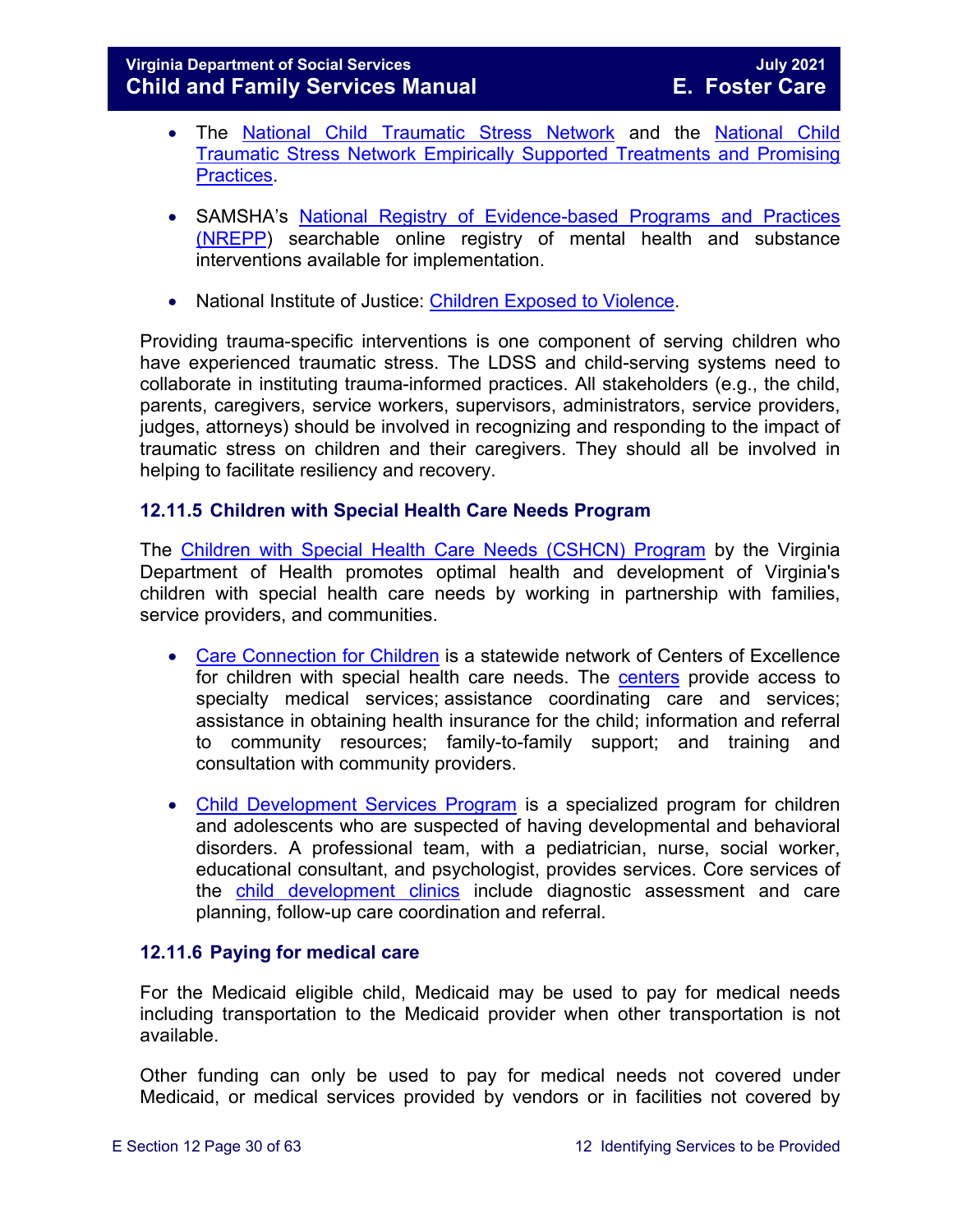Medicaid under fee-for-service or the responsible managed care organization (MCO). (Note: Medicaid will pay for providers that are in the MCO provider network that are not in the DMAS Medicaid provider network.) The foster care provider or service worker should ask the medical provider to verify eligibility prior to services being provided to ensure coverage of services.

Resources for costs of medical care not covered by Medicaid include:

- Child's own income or resources including parents' health insurance and SSI/SSA.
- General relief.
- State pool funds (CSA).

#### <span id="page-30-0"></span>**12.11.7 Medicaid services**

The [Medicaid Program](http://dmasva.dmas.virginia.gov/Content_pgs/rcp-home.aspx) is managed by the Virginia Department of Medical Assistance Services (DMAS). Medicaid services most related to children and youth in foster care are identified in this section; not all Medicaid services are listed. For a complete listing and description of covered and non-covered services, see the [Medical Assistance for Families and Children](http://dmasva.dmas.virginia.gov/Content_atchs/atchs/medbook-eng.pdf) Handbook.

#### **12.11.7.1 Medicaid eligibility**

Children in foster care placement are eligible for Medicaid unless they are not considered Virginia residents, or they have income or other financial resources that make them ineligible for Medicaid.

#### **12.11.7.1.1 Medicaid eligibility under age 26 for children in foster care**

Effective January 1, 2014, the young adult who was formerly in foster care in Virginia (title IV-E and non-title IV-E eligible) may be eligible to receive Medicaid up to age 26. Effective July 1, 2014, former foster care youth from other states may also be eligible for Virginia Medicaid up to age 26. Youth must meet the following four (4) requirements. The youth:

- Was under the care and responsibility of any state's foster care agency.
- Was receiving Medicaid until his discharge from foster care upon turning 18 years or older.
- Is not eligible for Medicaid in another mandatory Medicaid covered group; and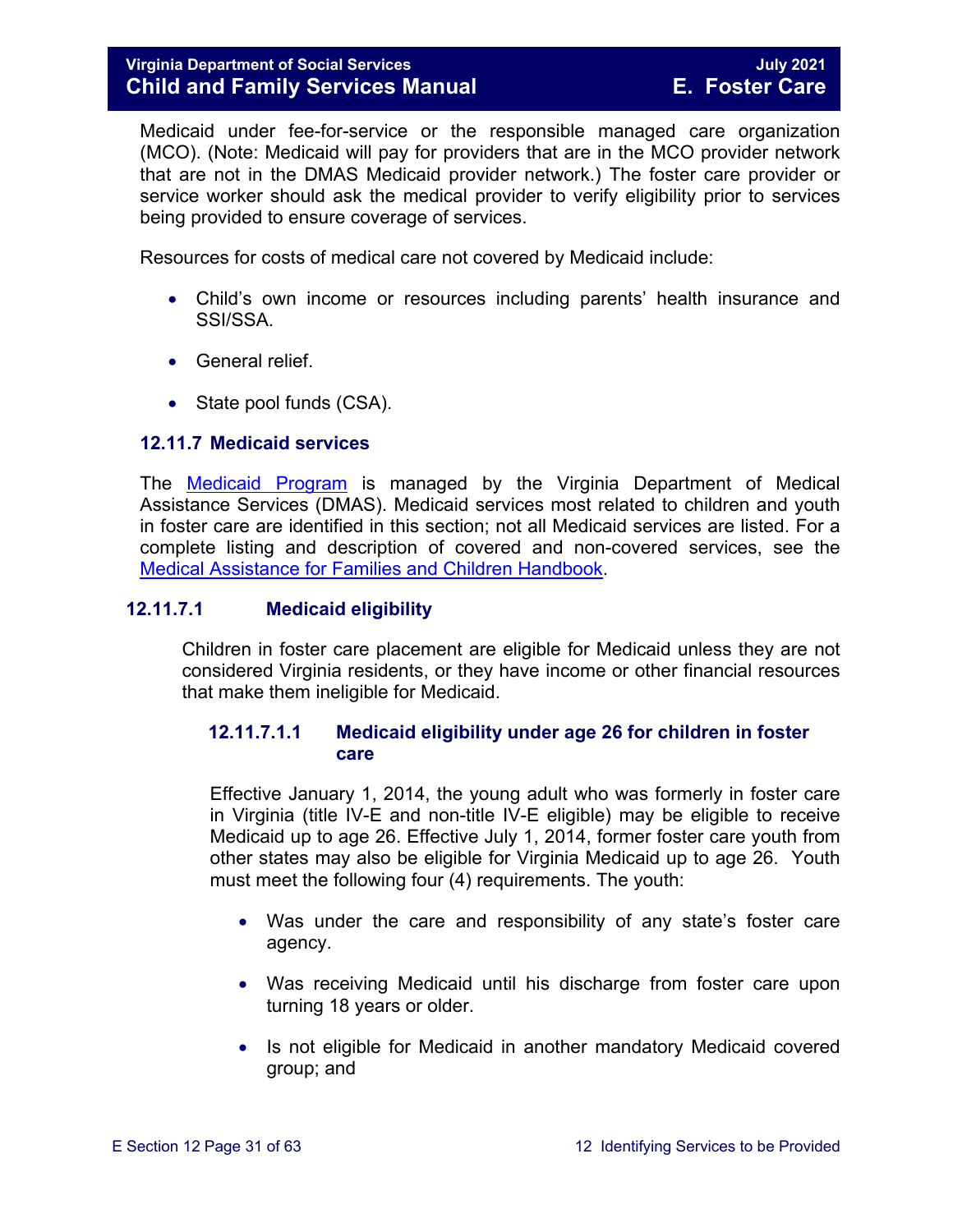• Is under age 26 years.

The young adult does not need to meet financial eligibility requirements. However, the young adult must meet all other Medicaid requirements. An application is not required, unless the youth is no longer receiving Medicaid through foster care or was a former foster care youth from another state. Former foster care status will be verified with documentation by the young adult, agency records, or contact with the LDSS that held custody.

The service worker should provide notification to the benefits program specialist to perform a partial review of eligibility for a youth who is turning 18, is a Virginia resident, and meets eligibility requirements stated above.

The youth's transition plan should address any services related to his/her health care needs including insurance coverage and coordination with the benefits program specialist during the course of the youth's transition out of foster care (see [Section 13.14\)](https://fusion.dss.virginia.gov/Portals/%5bdfs%5d/Files/DFS%20Manuals/Foster%20Care%20Manuals/Foster%20Care%20Manual%2007-2020/Final%20Foster%20Care%20Manual%2007-2020/Section_13_achieving_permanency_for_older_youth.pdf#page=37).

If the eligible youth was:

- In foster care and enrolled in Medicaid during the month foster care ended, the youth is entitled to Medicaid coverage beginning the first day of the month following the month the child was no longer in foster care.
- If the eligible youth was a former foster care youth and Medicaid was previously discontinued when the youth turned 18, the youth may reapply for coverage and be eligible in this covered group when meeting eligibility requirements.

#### **12.11.7.1.2 Residency requirements for Medicaid**

Per federal guidance, the SSI eligible child is considered a resident of the state in which he is living. Being a non-title IV-E child does not negate eligibility to receive Medicaid in Virginia. The SSI eligible child is eligible for Medicaid and is not required to meet the Virginia Medicaid residency requirement. Additional residency clarification is listed below:

- A IV-E foster care child receiving a maintenance payment is a resident of the state in which he is living.
- A IV-E adoption assistance child is a resident of the state in which he is living whether or not a maintenance payment is being made.
- An SSI child is a resident of the state in which he is living.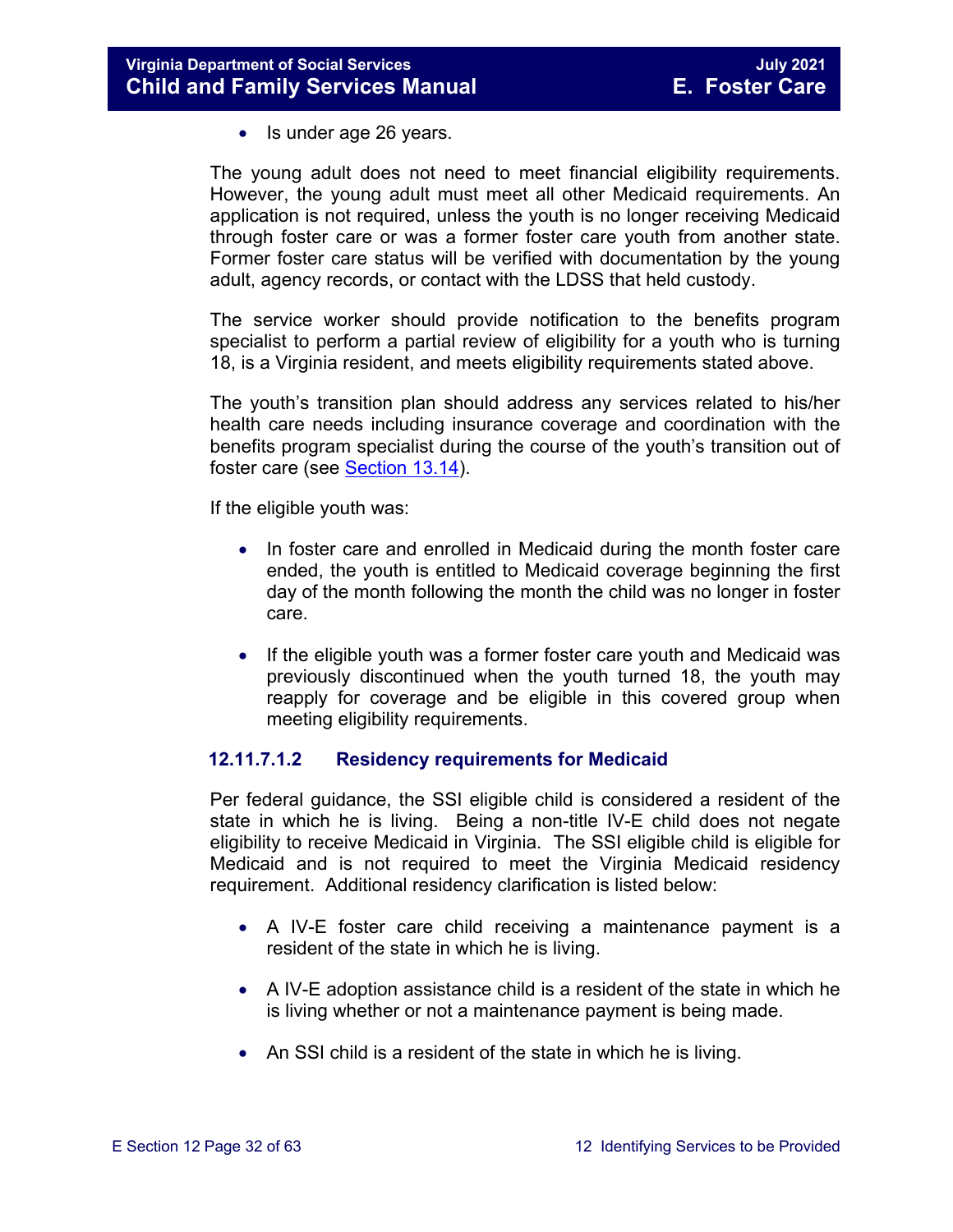• A non-IV-E foster care child who is not an SSI recipient is a resident of state which holds his custody.

#### **12.11.7.1.3 Medicaid out-of-state**

If a title IV-E child is placed out-of-state, information certifying the child's title IV-E status shall be sent to the Interstate Placement Unit in Home Office so that it may be sent to the receiving state. Title IV-E foster children and children receiving title IV-E adoption subsidy are eligible for Medicaid coverage in the state where they reside.

Non-title IV-E children placed out-of-state meet the Virginia residency requirement and may be eligible for Virginia Medicaid; however, providers in other states often do not accept Virginia's Medicaid coverage, and the LDSS will have to pay for uncovered medical expenses out of State Pool Funds.

The non-title IV-E child may or may not receive Medicaid under the receiving state's Medicaid Program. Before a child is placed, the caregiver should consult their local public assistance office to determine whether the child will be eligible to receive medical coverage in the receiving state.

If the child is not eligible to receive Medicaid coverage in the receiving state, the child will continue to be covered under Virginia Medicaid. In this case, medical service providers in the other state will need to register as Virginia Medical providers in order to bill Virginia for services provided to the child. **Prior** to placement, the caregiver should be instructed to find medical service providers who are willing to register as Virginia providers and willing to accept Virginia payment rates. Out of state medical providers should log onto<http://dmas.virginia.gov/> to enroll as Virginia providers.

#### **12.11.7.1.4 Extension of Medicaid for children in adoptive placement**

Medical coverage is extended during the adoptive placement until the final order of adoption for children who continue to meet the foster care covered group for Medicaid purposes.

When placing non-title IV-E eligible children for adoption, it is best to have Adoption Assistance in place prior to placement, if possible. In many states, children will be eligible for medical coverage if adoption assistance is in place.

Medical coverage is extended past the final order if: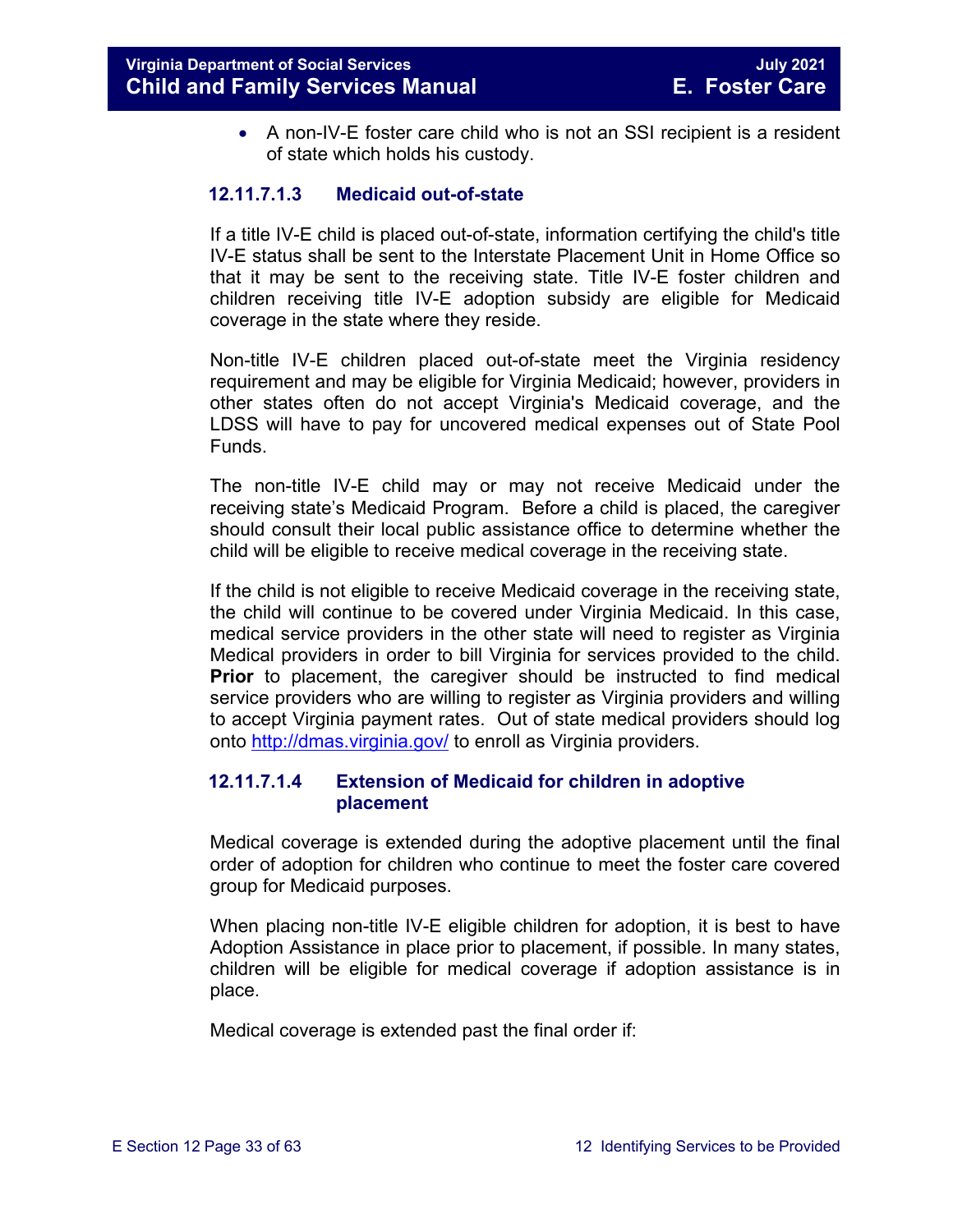- The child is title IV-E eligible with a subsidized adoption assistance agreement in effect, regardless of the existence of an interlocutory order or final judicial decree; or
- The adoptive family meets the financial requirements of Medicaid; or
- The child is non-title IV-E eligible, but has special medical or rehabilitative needs referenced in an adoption assistance agreement and meets the financial requirements for the Child Under Age 21 covered group as determined by Virginia's Medicaid program.

#### **12.11.7.2 Using Medicaid providers**

Medicaid providers shall be used for the Medicaid eligible child whenever they are available and accessible for the appropriate treatment of children and youth under fee-for-service. For the Medicaid eligible child receiving services under a responsible managed care organization (MCO), providers in that MCO provider network shall be used. (Note: Medicaid will pay for providers in the MCO provider network that are not in the DMAS Medicaid provider network.) The foster care provider or service worker should ask the service provider to verify eligibility prior to services being provided to ensure coverage of services.

State pool funds shall not be spent for any service that can be funded through Medicaid for Medicaid-eligible children and youth except when Medicaid funded services are unavailable or inappropriate for meeting the needs of a child. [\(Appropriation Act Item 274E\)](http://lis.virginia.gov/cgi-bin/legp604.exe?111+bud+21-274)

The needs of the child and family shall take precedence over the use of Medicaid-funded services. For example, a child should not be placed in a group home far away from his or her home just to use a Medicaid facility. Similarly, a child should not be placed in a higher level of care than necessary just to access Medicaid funding.

#### **12.11.7.3 Medicaid's Early Intervention Program**

Services under Medicaid's Early Intervention Program include:

- Case management and service coordination.
- Developmental services.
- Family training.
- Counseling.
- Speech-language pathology, including sign language and cued language services.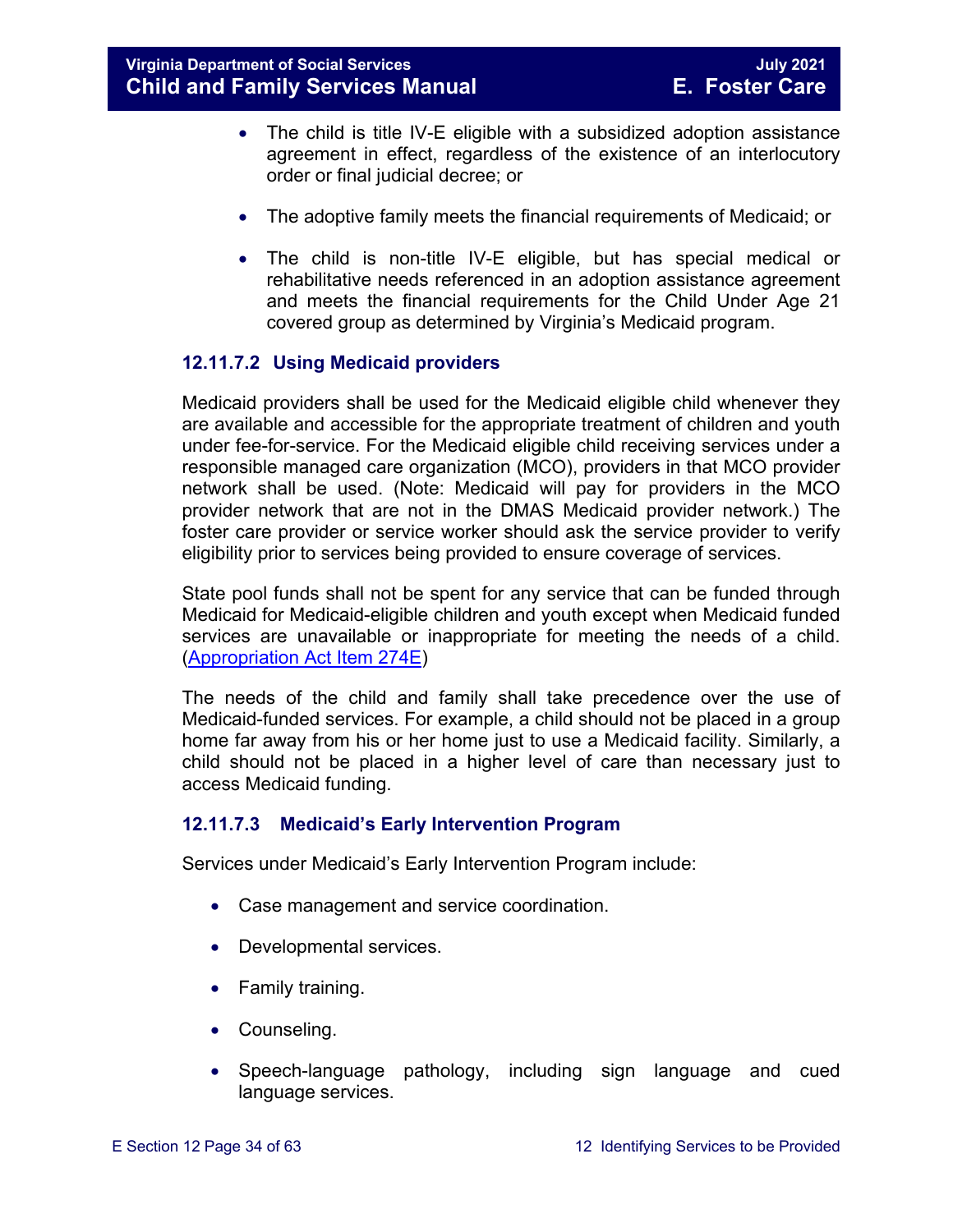- Nursing services.
- Occupational therapy.
- Physical therapy.
- Psychological services.
- Social work services.
- Assistive technology related services (such as instruction or training on use of assistive technology).

#### **12.11.7.4 Early and Periodic Screening, Diagnosis, and Treatment (EPSDT)**

[EPSDT](http://dmasva.dmas.virginia.gov/Content_pgs/mch-home.aspx) is a comprehensive and preventive child health program for children in Medicaid or FAMIS Plus up to the age of 21 that detects and treats health care problems early through:

- Regular medical, dental, vision, and hearing check-ups. See Section [5.9.3.1](https://fusion.dss.virginia.gov/Portals/%5bdfs%5d/Files/DFS%20Manuals/Foster%20Care%20Manuals/Foster%20Care%20Manual%2007-2020/Final%20Foster%20Care%20Manual%2007-2020/section_5_conducting_child_and_family_assessment.pdf#page=22) on when EPSDT screenings shall be provided for child.
- Diagnosis of problems.
- Treatment of dental, eye, hearing, and other medical problems discovered during check-ups.
- Specialized services that are medically necessary treatment services that are not a routinely covered service through Virginia Medicaid. All such services must be a service that is allowed by the Centers for Medicare and Medicaid Services (CMS), as defined in 42. U.S.C. sec 1396d (r) (5).
- Examples of EPSDT specialized services include:
	- o Hearing and audiology.
	- o Assistive technology devices.
	- o Behavioral therapy and applied behavior analysis services
	- o Personal care.
	- o Private duty nursing.
	- o Medical infant formula and medically necessary nutritional supplements.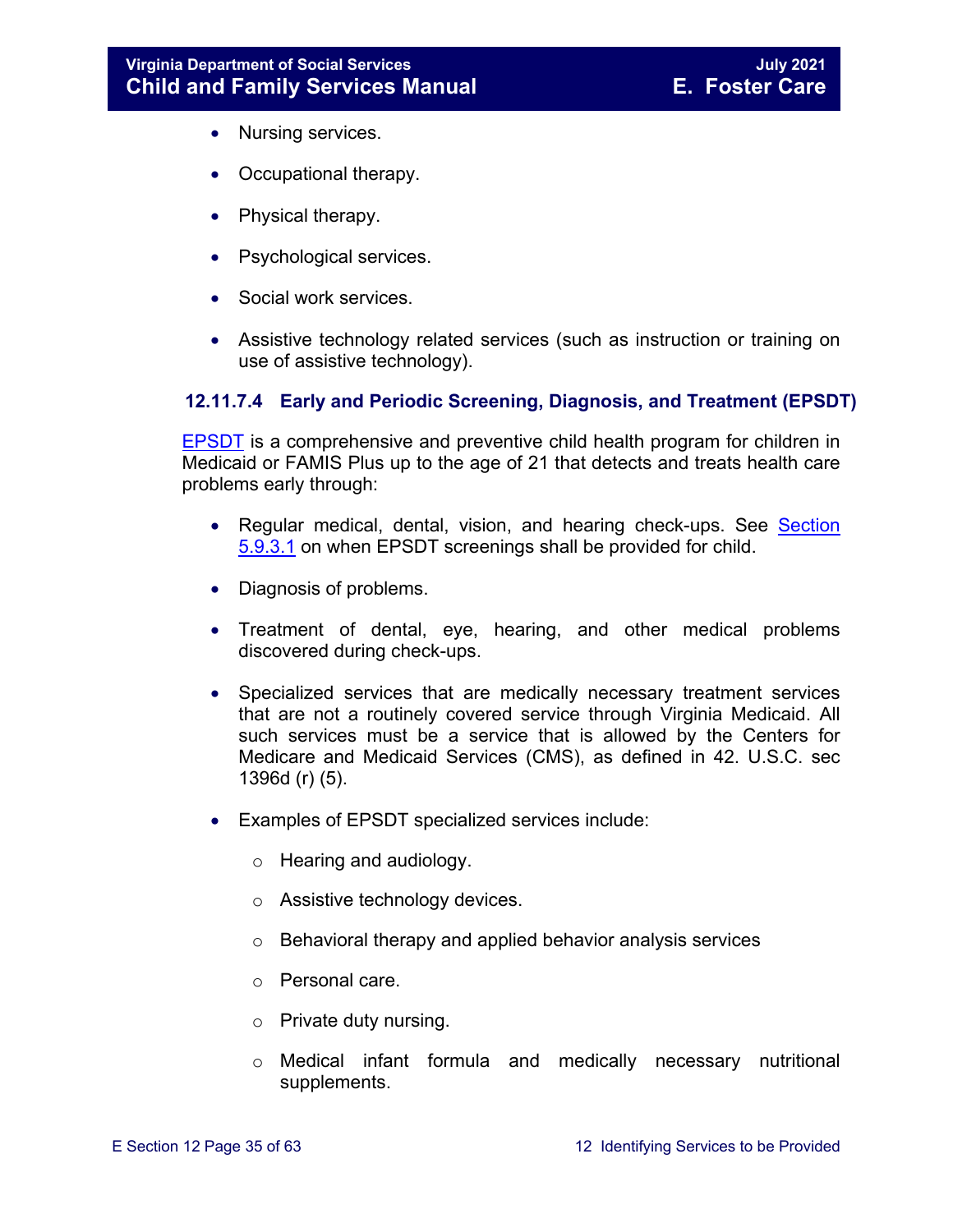- See the (DMAS) website on the [EPSDT program](http://www.dmas.virginia.gov/Content_pgs/mch-home.aspx) for information on specialized services, including:
	- o An overview to EPSDT Specialized Services.
	- o EPSDT Fact Sheets on specific services.
	- o Information and forms for service authorization.

All EPSDT treatment services must:

- Be deemed medically necessary to correct or ameliorate a health or mental health condition.
- Be documented by a physician when the need is for specialist referral or treatment.
- Not be services that are considered experimental or investigational.

EPSDT services do not require a local match.

For more information on EPSDT services, see the EPSPT manual under [Provider Manuals](https://www.virginiamedicaid.dmas.virginia.gov/wps/portal/ProviderManual) on the DMAS Web Portal link at [www.virginiamedicaid.dmas.gov.](http://www.virginiamedicaid.dmas.gov/) The following chapters may be most helpful: Chapter 2 - Provider requirements; Chapter 4 - Covered services; and Chapter 6 - Documentation requirements.

#### **12.11.7.5 Dental services**

The Smiles For Children program provides coverage for diagnostic, preventive, and restorative/surgical procedures, as well as orthodontia services for children. DentaQuest is the single dental benefits administrator that will coordinate the delivery of all Smiles For Children dental services. Dental services do not require a local match.

For more information on dental services, see

- [Dental services](http://dmasva.dmas.virginia.gov/Content_pgs/dental-home.aspx)
- [Dentists who accept Medicaid](http://dmasva.dmas.virginia.gov/Content_pgs/dental-home.aspx)
- Dental Services Manual under [Provider Manuals](https://www.virginiamedicaid.dmas.virginia.gov/wps/portal/ProviderManual) on the DMAS Web Portal link at [www.virginiamedicaid.dmas.gov.](http://www.virginiamedicaid.dmas.gov/) The following chapters may be most helpful: Chapter 2 - Provider requirements; Chapter 4 - Covered services; and Chapter 6 - Documentation requirements.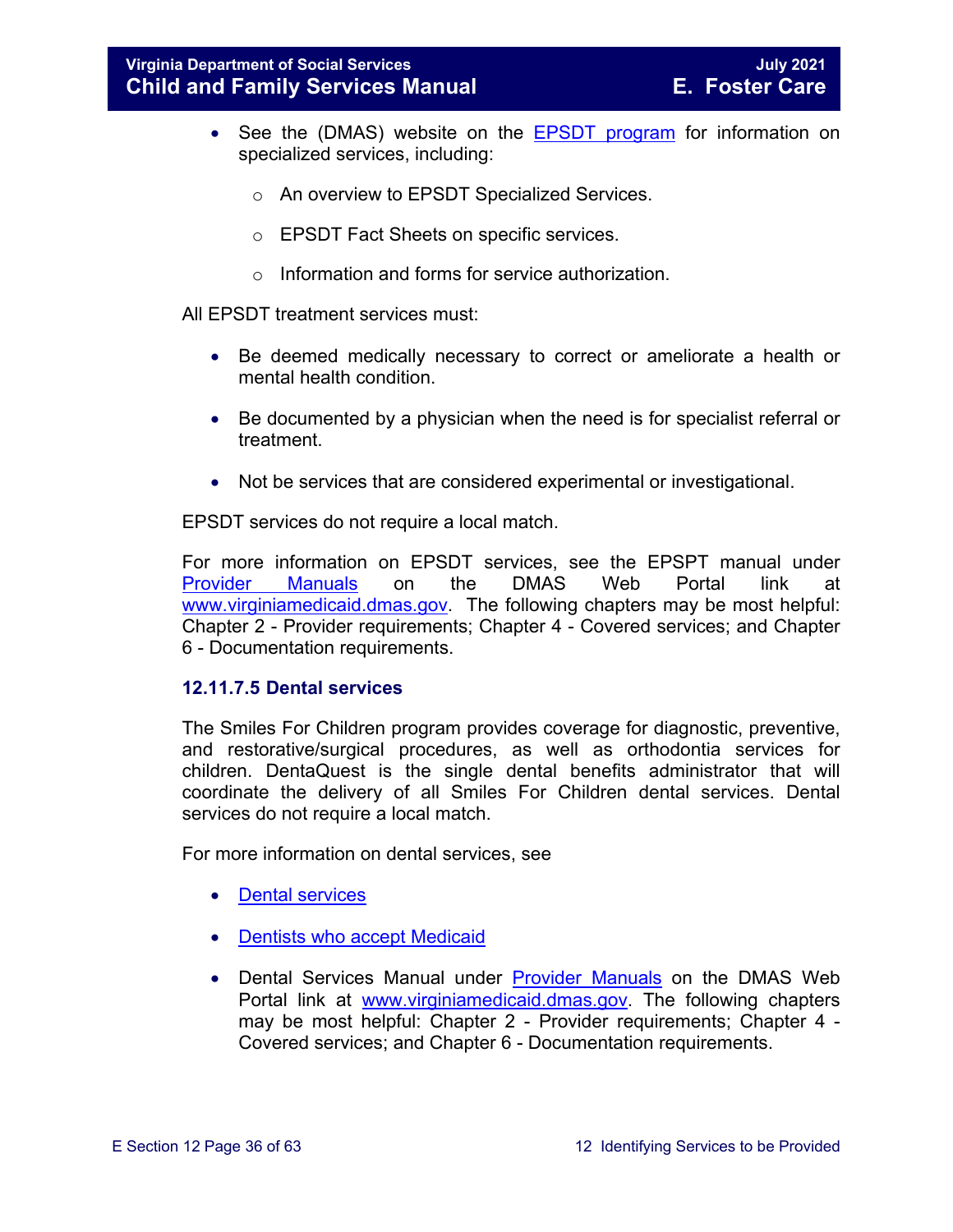#### **12.11.7.6 Community Mental Health Rehabilitation Services**

Medicaid provides coverage for community mental health rehabilitation services. These services are provided in the child's home or community and provide diagnosis, treatment, or care of children with mental illnesses or intellectual disability. Services shall meet service definitions, eligibility criteria, required activities, and service limitations. Providers of services shall meet qualifications specified under the "Provider Participation Requirements."

Service authorization is the process to approve specific services for an enrolled Medicaid, FAMIS Plus or FAMIS individual by a Medicaid-enrolled provider prior to service delivery and reimbursement. Some services do not require service authorization and some require service registration.

Registering a service with Magellan as the service is being provided ensures that the care coordinator has a complete picture of all the services an individual is receiving. Registration also may assist with identifying gaps in services that may help an individual progress in their recovery.

These services are managed by [Magellan.](http://www.magellanofvirginia.com/) They are provided primarily by Community Services Boards and private providers:

- Crisis Intervention requires registration.
- Crisis Stabilization requires registration.
- Mental Health Support Services requires authorization.
- Intensive In-Home Services for Children and Adolescents requires authorization.
- Therapeutic Day Treatment for Children and Adolescents requires authorization.
- Community-Based Residential Services for Children and Adolescents under 21 - Level A.
- Therapeutic Behavioral Services for Children and Adolescents Level B - requires authorization.
- Services for older youth approved on case by case basis:
	- o Day Treatment/Partial Hospitalization requires authorization.
	- o Psychosocial Rehabilitation requires authorization.
	- o Intensive Community Treatment requires authorization.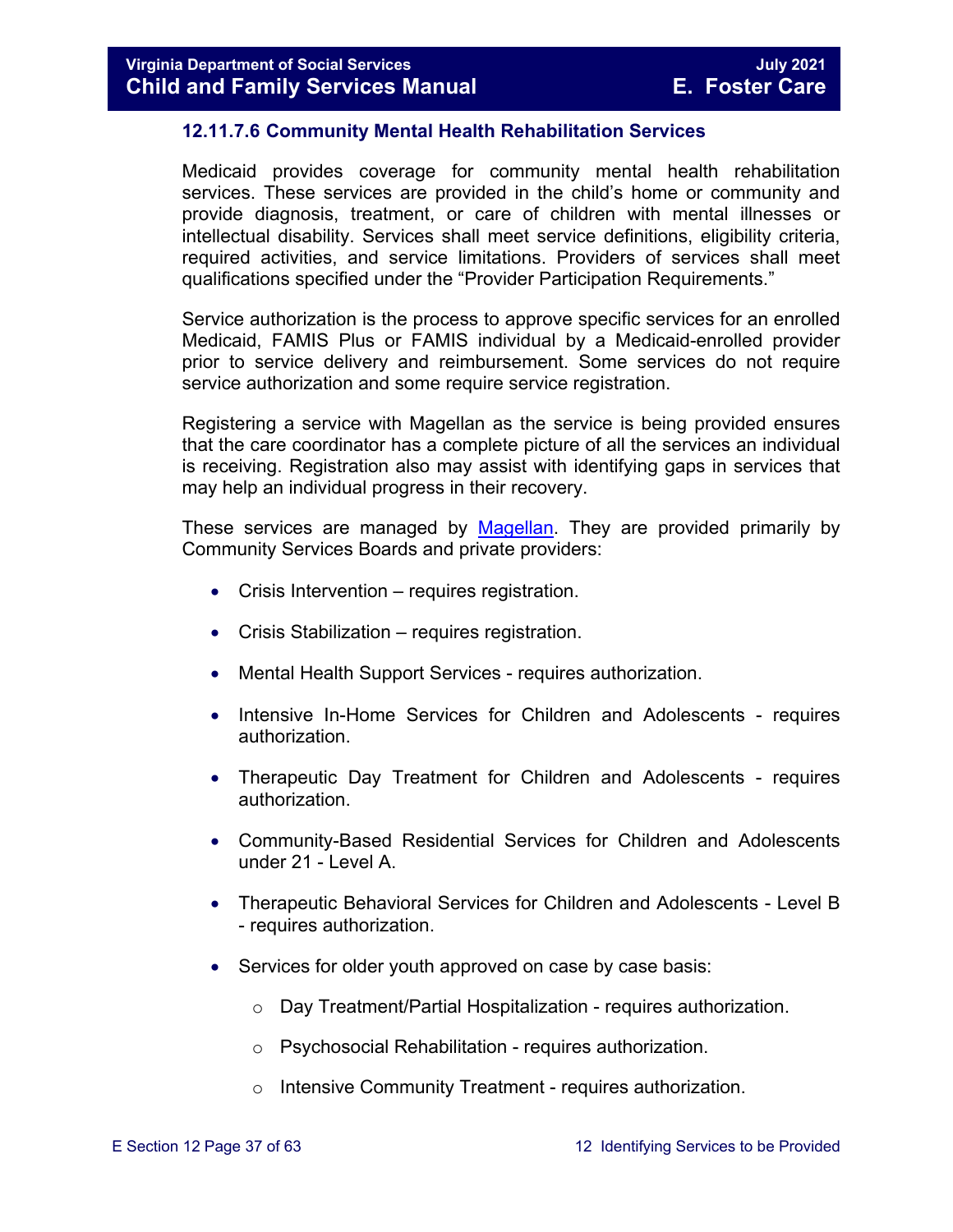o Mental Health Targeted Case Management - requires registration.

For more information, see the Community Mental Health Rehabilitation Services Manual under [Provider Manuals](https://www.virginiamedicaid.dmas.virginia.gov/wps/portal/ProviderManual) on the DMAS Web Portal link at [http://dmasva.dmas.virginia.gov/.](http://dmasva.dmas.virginia.gov/) The following chapters may be most helpful: Chapter 2 - Provider requirements; Chapter 4 - Covered services; and Chapter 6 - Documentation requirements.

#### *12.11.7.7 Medicaid's Addiction and Recovery Treatment Services (ARTS) program*

*Medicaid's Addiction and Recovery Treatment Services (ARTS) program provides a wide variety of services and treatment for individuals with substance use disorders, including inpatient, outpatient, opioid treatment programs, early intervention/screening, substance use case management, and residential services. Additionally, crisis intervention is covered for both substance use disorder and/or mental health crises through the Community Mental Health Rehabilitation Services (See Section 12.11.7.6).* For more information, see the *Addiction and Recovery Treatment Services (ARTS) program manual* under [Provider Manuals](https://www.virginiamedicaid.dmas.virginia.gov/wps/portal/ProviderManual) on the DMAS Web Portal link at [http://dmasva.dmas.virginia.gov/.](http://dmasva.dmas.virginia.gov/) The following chapters may be most helpful: Chapter 2 - Provider requirements; Chapter 4 - Covered services; and Chapter 6 - Documentation requirements.

#### **12.11.7.8 Medicaid Psychiatric Services**

- Outpatient Psychiatric Services Individual therapy, family therapy, or group therapy.
- Inpatient Acute Psychiatric Services (Acute Hospital and Acute Freestanding Hospitals – requires authorization.
- Psychiatric Residential Treatment Facility Level C requires authorization.
- Treatment Foster Care Case Management requires authorization

For more information, see the Psychiatric Services Manual under [Provider](https://www.virginiamedicaid.dmas.virginia.gov/wps/portal/ProviderManual)  [Manuals](https://www.virginiamedicaid.dmas.virginia.gov/wps/portal/ProviderManual) on the DMAS Web Portal link at [The Department of Medical](http://dmasva.dmas.virginia.gov/)  [Assistance Services/Medicaid for Virginia.](http://dmasva.dmas.virginia.gov/) The following chapters may be most helpful: Chapter 2 - Provider requirements; Chapter 4 - Covered services; and Chapter 6 - Documentation requirements.

#### **12.11.7.9 Medicaid Rehabilitation Services**

• Intensive Rehabilitation Services include: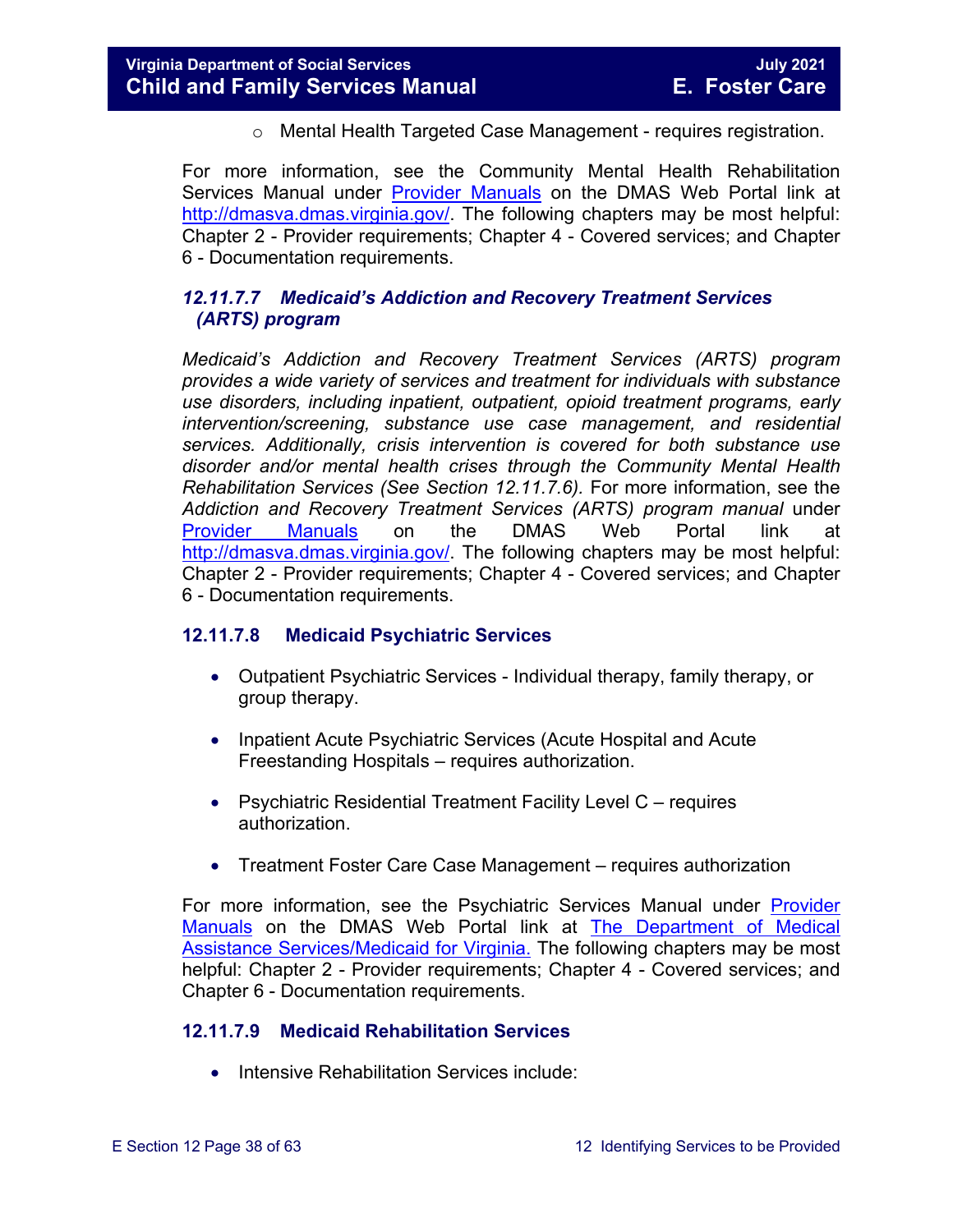#### **Virginia Department of Social Services July 2021 Child and Family Services Manual**

- o Physician.
- o Rehabilitative Nursing
- o Physical Therapy
- o Occupational Therapy
- o Speech-Language Pathology
- o Cognitive Rehabilitation Therapy
- o Psychology
- o Social Work
- o Therapeutic Recreation
- o Prosthetic/Orthotic Services
- o Durable Medical Equipment
- Outpatient Rehabilitation Services

For more information, see the Rehabilitation Services Manual under [Provider](https://www.virginiamedicaid.dmas.virginia.gov/wps/portal/ProviderManual)  [Manuals](https://www.virginiamedicaid.dmas.virginia.gov/wps/portal/ProviderManual) on the DMAS Web Portal link at [The Department of Medical](http://dmasva.dmas.virginia.gov/)  Assistance Services. Medicaid for Virginia. The following chapters may be most helpful: Chapter 2 - Provider requirements; Chapter 4 - Covered services; and Chapter 6 - Documentation requirements.

#### **12.11.7.10 Medicaid Durable Medical Equipment**

- Listing of covered supplies can be found in the "Appendix B" documents under **[Provider Manuals](https://www.virginiamedicaid.dmas.virginia.gov/wps/portal/ProviderManual)** on the DMAS Web Portal link at [http://dmasva.dmas.virginia.gov/.](http://dmasva.dmas.virginia.gov/)
- Wheelchairs.
- Communication devices.
- Diabetic supplies.
- Incontinence supplies.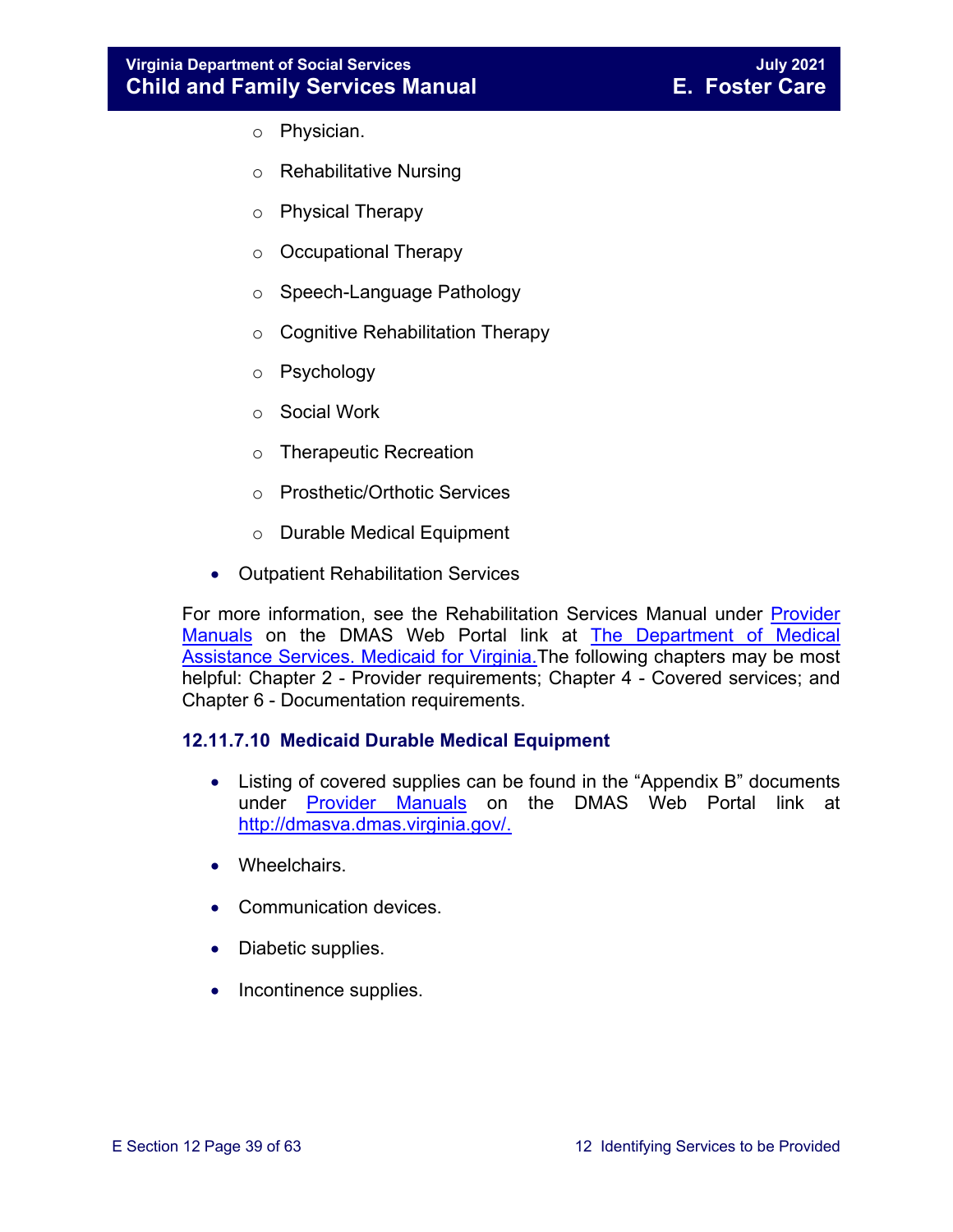#### **12.11.7.11 Medicaid Long-Term Care Services**

Medicaid pays for long-term care services in some institutional settings, such as in nursing facilities and Intermediate Care Facilities, and in communities through Home and Community Based Care Waivers.

Medicaid Waivers provide funds to serve people who are eligible for long-term care in institutions, such as hospitals, nursing facilities, and intermediate care facilities. Through Medicaid Waivers, certain requirements are "waived," including the requirement that individuals live in institutions in order to receive Medicaid funding. Waiver services do not require a local match.

The service worker shall notify the appropriate community services board as soon as it is known that a child in foster care has a developmental disability so that the community services board may screen the child for placement on the developmental disability waiver waiting list [\(2019 Acts of Assembly Chapter](http://lis.virginia.gov/cgi-bin/legp604.exe?191+ful+CHAP0301)  [301\)](http://lis.virginia.gov/cgi-bin/legp604.exe?191+ful+CHAP0301). It is imperative that children are placed on this waiting list as soon as possible so that they are able to receive services offered through the waiver more quickly. Additionally, these services can be beneficial in supporting the child's family and caregivers after discharge from foster care and providing services to youth who are transitioning to adulthood.

Children may be eligible for the following waivers:

- Intellectual Disabilities (ID) Waiver.
	- o Eligibility: An individual shall be age 6 or older and have a diagnosis of ID or be under age 6 and at developmental risk. The person should be eligible for placement in an intermediate-care facility for persons with intellectual disabilities or other related conditions (ICF-ID).
	- o Services available: Residential support services, day support,<br>supported employment, prevocational services, personal prevocational assistance (agency and consumer directed), respite (agency and consumer directed), companion services (agency and consumer directed), assistive technology, environmental modifications, skilled nursing services, therapeutic consultation, crisis stabilization, transitional services, and personal emergency response systems (PERS). Support coordination is also provided.
	- o Visit the [Department of Behavioral Health and Developmental](http://www.dbhds.virginia.gov/)  [Services \(DBHDS\)](http://www.dbhds.virginia.gov/) website for additional information on this waiver.
- Individual and Family Developmental Disabilities Support (IFDDS or DD) Waiver.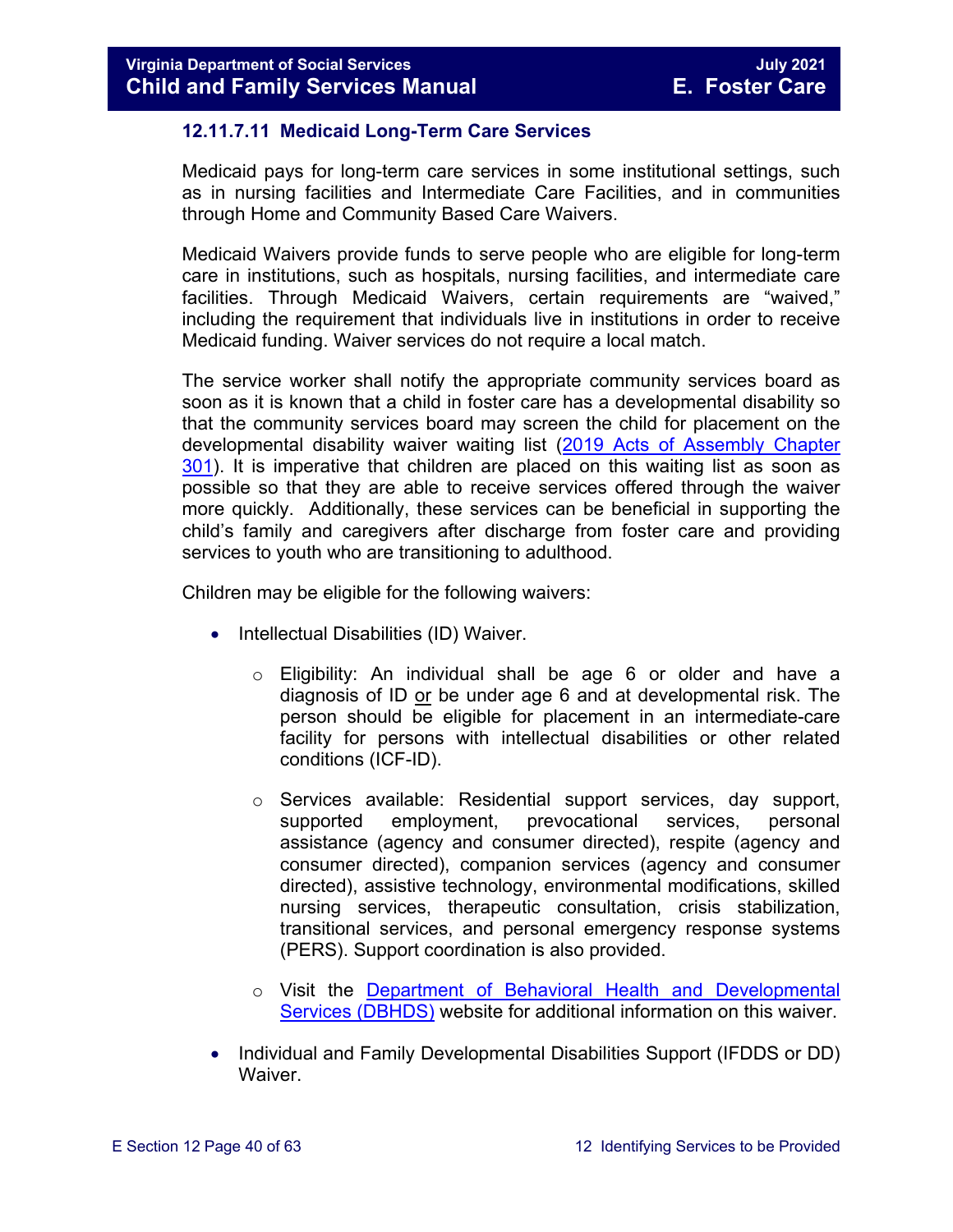**Virginia Department of Social Services July 2021 Child and Family Services Manual** 

- $\circ$  Eligibility: The DD Waiver provides services to individuals 6 years of age and older who have a diagnosis of a developmental disability and do not have a diagnosis of intellectual disability. Individuals also should require the level of care provided in an intermediatecare facility for persons with intellectual disability or other related conditions (ICF/MR). Children who do not have a diagnosis of intellectual disability, and have received services through the ID Waiver, become ineligible for the ID Waiver when they reach the age of 6. At that time, they can be screened for eligibility for the DD Waiver; if found eligible they will receive a DD waiver slot without being placed on the DD waiver waiting list.
- $\circ$  Services available: Day support, companion services (agency and consumer directed), supported employment, in-home residential support, therapeutic consultation, personal care services (agency and consumer directed), respite care (agency and consumer directed), skilled nursing services, attendant services, family and caregiver training, crisis stabilization, environmental modifications, assistive technology, personal emergency response system (PERS), and prevocational services. Case management is also provided.
- o Contact the Department of Behavioral [Health and Developmental](http://www.dbhds.virginia.gov/)  [Services \(DBHDS\)](http://www.dbhds.virginia.gov/) for additional information on this waiver.
- Elderly or Disabled with Consumer Direction (EDCD) Waiver
	- o Eligibility: This waiver serves the elderly and persons of all ages with disabilities. An individual must meet nursing facility eligibility criteria, including both medical needs and functional capacity needs (assistance with activities of daily living). An individual can remain on the waiting list for another waiver while being served by the EDCD Waiver and then transfer to the preferred waiver once a slot becomes available.
	- o Services available: Personal care aide services, adult day health care, respite care, skilled respite care, personal emergency response system (PERS), and medication monitoring.

For more information on these and other waivers, see the DMAS Guide on ["Virginia's Medicaid Waivers for Persons with Disabilities, Their Parents, and](http://www.dmas.virginia.gov/Content_pgs/ltc-home.aspx)  [Caregivers."](http://www.dmas.virginia.gov/Content_pgs/ltc-home.aspx)

Waivers are funded per "slot." A slot is an opening of waiver services available to a single individual. For some waivers, there are waiting lists of persons who have already applied or who have been assessed as eligible and are still waiting to receive a waiver slot. It is important to put the child on the waiting list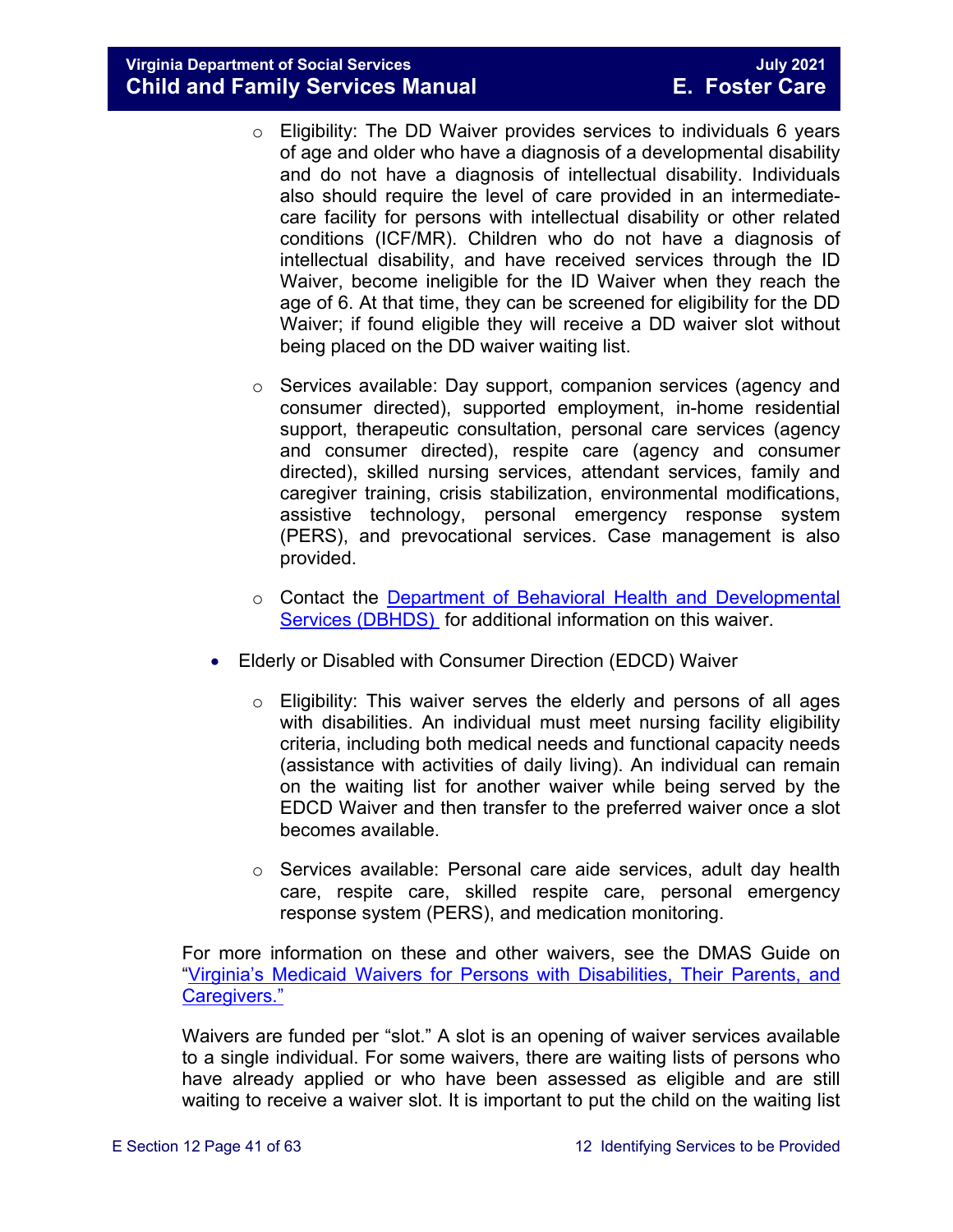as early as possible, even if no slots are currently available. Waiting lists also help document the unmet need for services when funding priorities are decided.

Receiving a waiver slot also does not guarantee that a child or youth will be able to access services included in the waiver. Services can be provided only by approved agencies in each locality. There may be a limited number of approved persons or agencies in a particular area.

#### <span id="page-41-0"></span>**12.11.8 Preventing misdiagnosis of children in foster care**

When children in foster care are given a diagnosis it is important to ensure that the diagnosis is accurate and that any diagnoses made are periodically reviewed for continued accuracy. To ensure accurate diagnosis, the service worker should:

- Involve the child, parents or guardians, and caregivers in assessments and appointments with professionals treating the child.
- Arrange for the child to have a medical examination prior to the child receiving mental health treatment and/or being given a mental health diagnosis to ensure symptoms are not indicative of a medical problem.
- Arrange for a comprehensive child and adolescent mental health evaluation by a licensed mental health professional. Request that the evaluation address:
	- $\circ$  The child's previous diagnosis (if applicable)
	- o Psychosocial supports and/or behavioral health services to help meet the child's needs, build on the child's strengths, and help create resiliency in the family, as appropriate.
	- o The appropriate sequencing of psychosocial and/or pharmacologic interventions.
- Help prepare the child and family members, as appropriate, for doctor visits, including how they might:
	- o Share information on the child's emotions, behavior, and symptoms with the doctor.
	- o Ask questions about the child's medication and treatment.
	- o Seek a second opinion, if necessary.
- Ensure that the providers working with the child, including caregivers, are trained to recognize trauma symptoms and are able to provide trauma informed care.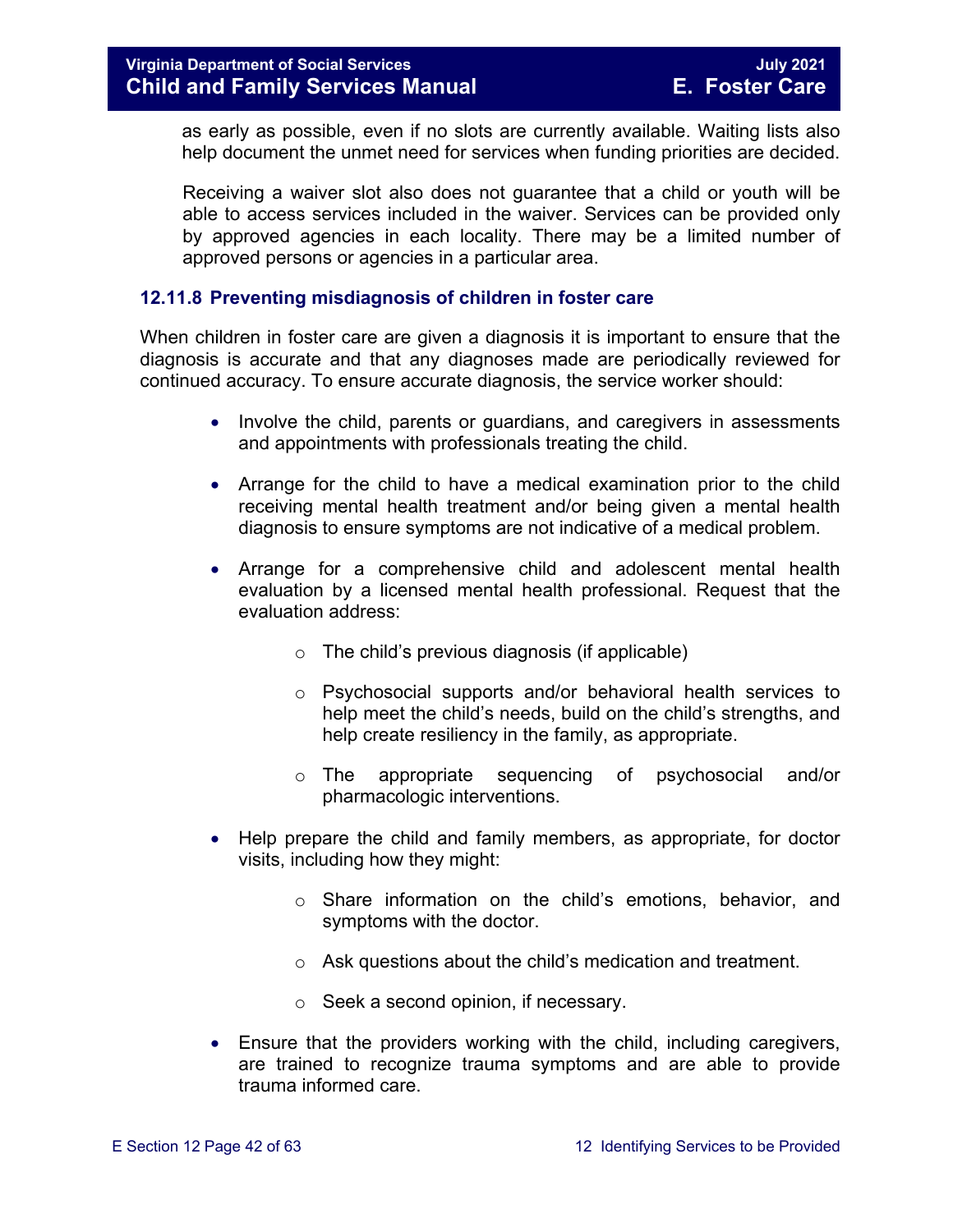• Keep the child's team informed of the child's mood and behaviors as one component of the overall foster care plan for the child and the family.

For additional information regarding mental health diagnosis and treatment for children see:

- American Academy of Child and Adolescent Psychiatry, Family Resources: https://www.aacap.org/AACAP/Families and Youth/Family Resour [ces/Home.aspx](https://www.aacap.org/AACAP/Families_and_Youth/Family_Resources/Home.aspx)
- Find Youth Info, Youth Mental Health website at: [https://youth.gov/youth](https://youth.gov/youth-topics/youth-mental-health)[topics/youth-mental-health](https://youth.gov/youth-topics/youth-mental-health)
- National Institute of Mental Health, Publications about Children and Adolescents website at: [https://www.nimh.nih.gov/health/publications/children](https://www.nimh.nih.gov/health/publications/children-and-adolescents-listing.shtml)[and-adolescents-listing.shtml](https://www.nimh.nih.gov/health/publications/children-and-adolescents-listing.shtml)

#### <span id="page-42-0"></span>**12.11.9 Psychotropic Medication Oversight Protocol**

For some children in foster care who have complex mental health needs, psychotropic medications can be one important component of comprehensive care. There has been a steady increase nationally in the use of psychotropic medications to address the emotional and behavioral problems of children in foster care over the past decade. Data reported from empirical studies show that children in foster care:

- Have higher rates of psychotropic medication use compared to other children in Medicaid and in the general population.
- Are more likely to be prescribed psychotropic medications as they age.
- Often receive more than one class of psychotropic medications when they take such medications.
- Are most likely to receive psychotropic medications in the most restrictive placements, such as group homes or residential treatment programs.

Children in foster care have disproportionately high rates of emotional, behavioral, and mental health needs that require intervention. They also use disproportionately more behavioral health services. Therefore, the higher use of psychotropic medications may in part reflect the increased emotional and behavioral distress for children in foster care.

However, the dramatic increase in use of psychotropic medications may at times exceed clinical practice standards supported by empirical research. There are concerns that when children in foster care are prescribed too many or too much psychotropic medication or prescribed medications when they are too young. There are also significant geographic variations within and across states in the prevalence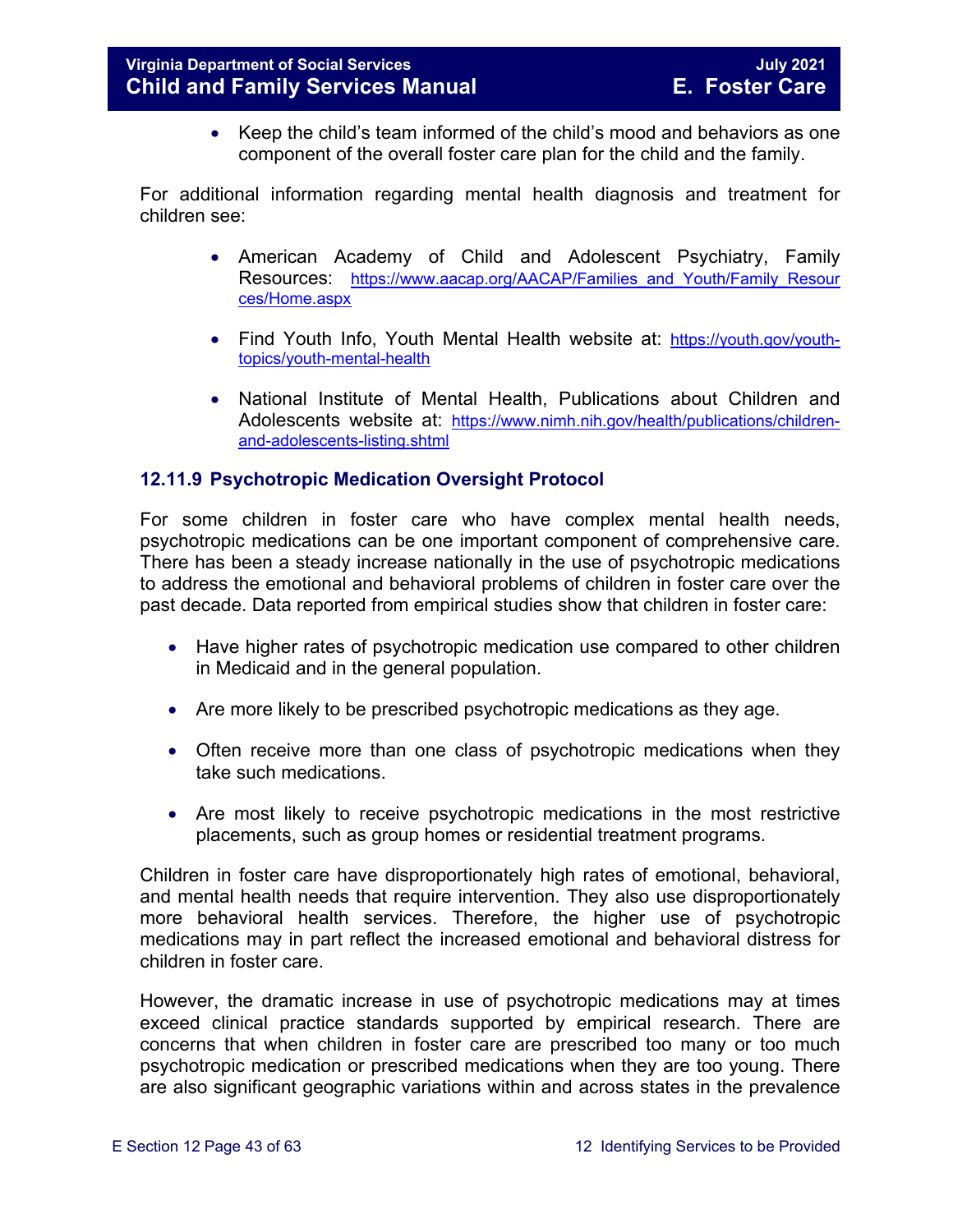of psychotropic use. While some children in foster care may be prescribed too many medications, others may not have access to needed medications. $^9$  $^9$ 

#### **12.11.8.1 Responsibilities of service worker in managing child's medications**

The service worker is responsible for ensuring that psychotropic medications are documented in OASIS (using the health information screen) and administered and monitored for the child in foster care, including:

- Involving the child, parents or guardians, and caregivers in ongoing decision-making as appropriate, including obtaining appropriate consents (See [Section 12.11.1\)](#page-23-1).
- Encouraging the foster parent, TFC worker, or other caregiver to communicate with the MCO about the child's needs and any services or resources the MCO can provide to assist the child.
- Keeping the child's team informed of the child's psychotropic medications as one component of the overall foster care plan for the child and family.
- Ensuring that each child prescribed psychotropic medications is receiving and participating in all recommended behavioral health services (i.e. non-pharmacological interventions).
- Arranging for the child to have the examinations outlined in Section [12.11.8.1.](#page-46-0)
- Identifying the specific individual where the child is living who is responsible for the management, administration, and monitoring of the child's medications.
- Helping prepare the child and family members, as appropriate, for doctor visits, including:
	- o Sharing information on the child's emotions, behavior, and symptoms with the doctor.
	- o Asking questions about the child's medication and treatment.
- Ensuring caregivers and providers are informed about the child's medication. Sources of information for caregivers and providers include:

<span id="page-43-0"></span>Ĩ. 9 *Excerpted and adapted from [Promoting the Safe, Appropriate, and Effective Use of Psychotropic Medication for Children in](http://www.acf.hhs.gov/sites/default/files/cb/im1203.pdf)  [Foster Care](http://www.acf.hhs.gov/sites/default/files/cb/im1203.pdf) (ACYF-CB-IM-12-03; April 11, 2012).*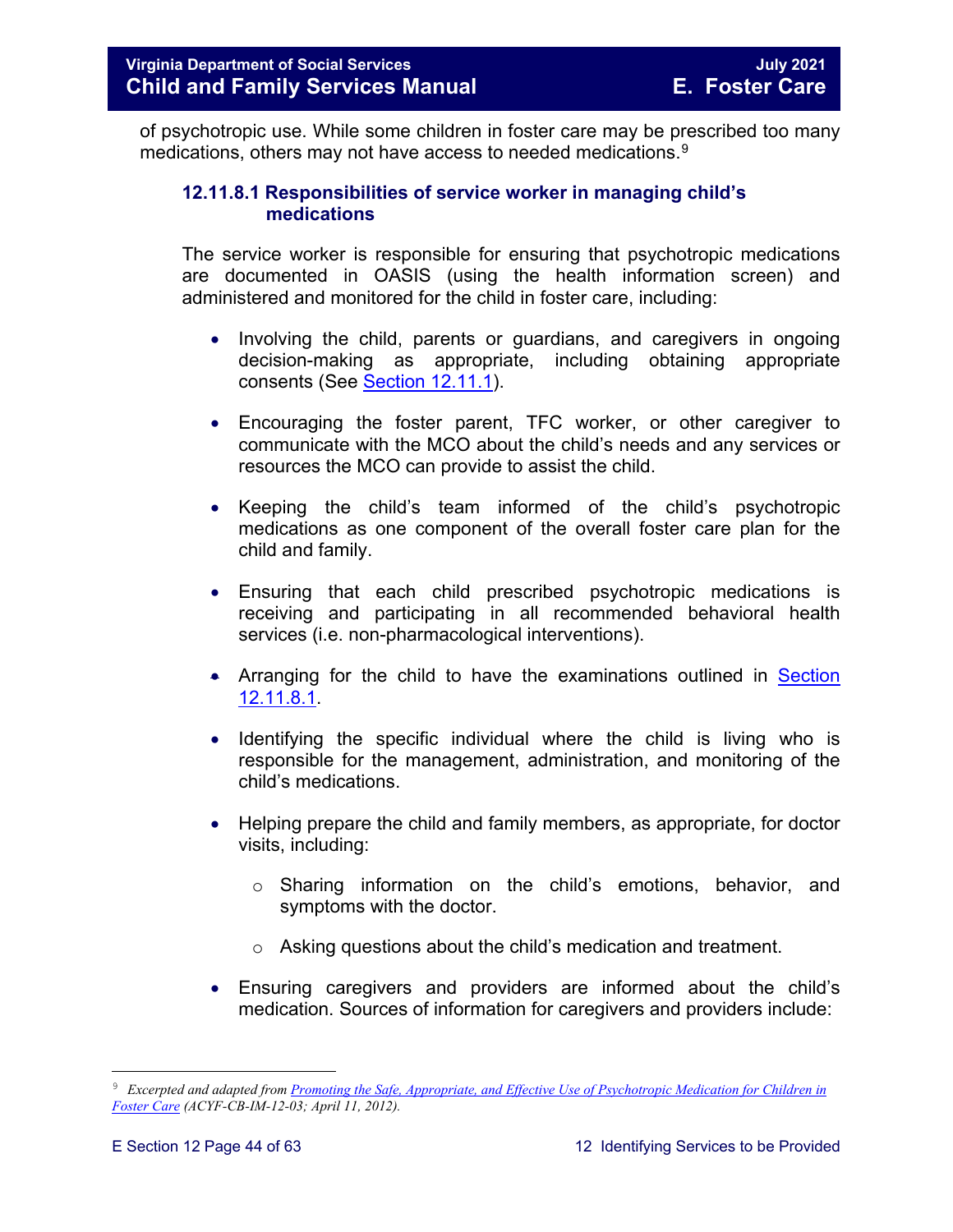- o The drug information provided by the doctor or pharmacist.
- o Any black box warning labels with potential adverse effects placed on the prescription medication by the Food and Drug Administration (FDA).
- o The [Medication Guide](http://www.fda.gov/Drugs/DrugSafety/ucm085729.htm) for the specific medication on the FDA website. These guides are the paper handouts included with many prescription medicines. They address issues specific to particular drugs and drug classes, and they contain FDA-approved information that can help patients avoid serious adverse events.
- o Calling the doctor's office or pharmacist with any questions or concerns.
- Ensuring that a written plan is developed and implemented for administering and monitoring each of the child's medications. The medication plan should include:
	- o The name, addresses, and contact information of the doctor prescribing the medication.
	- o The name of the medication.
	- $\circ$  The purpose of the medication.
	- o The dose and how often the child should take the medication.
	- o The maximum dose the child should take.
	- o Whether the medicine should be taken with food or on an empty stomach.
	- o Any foods, medications, or activities the child should avoid while taking the medication.
	- o What to do if the child misses a dose.
	- o When to change the dose, if applicable.
	- o When to stop the medication and how to stop taking it.
	- o Strategies to prevent or minimize side effects.
	- o Dates of follow-up visits for tests and doctor appointments.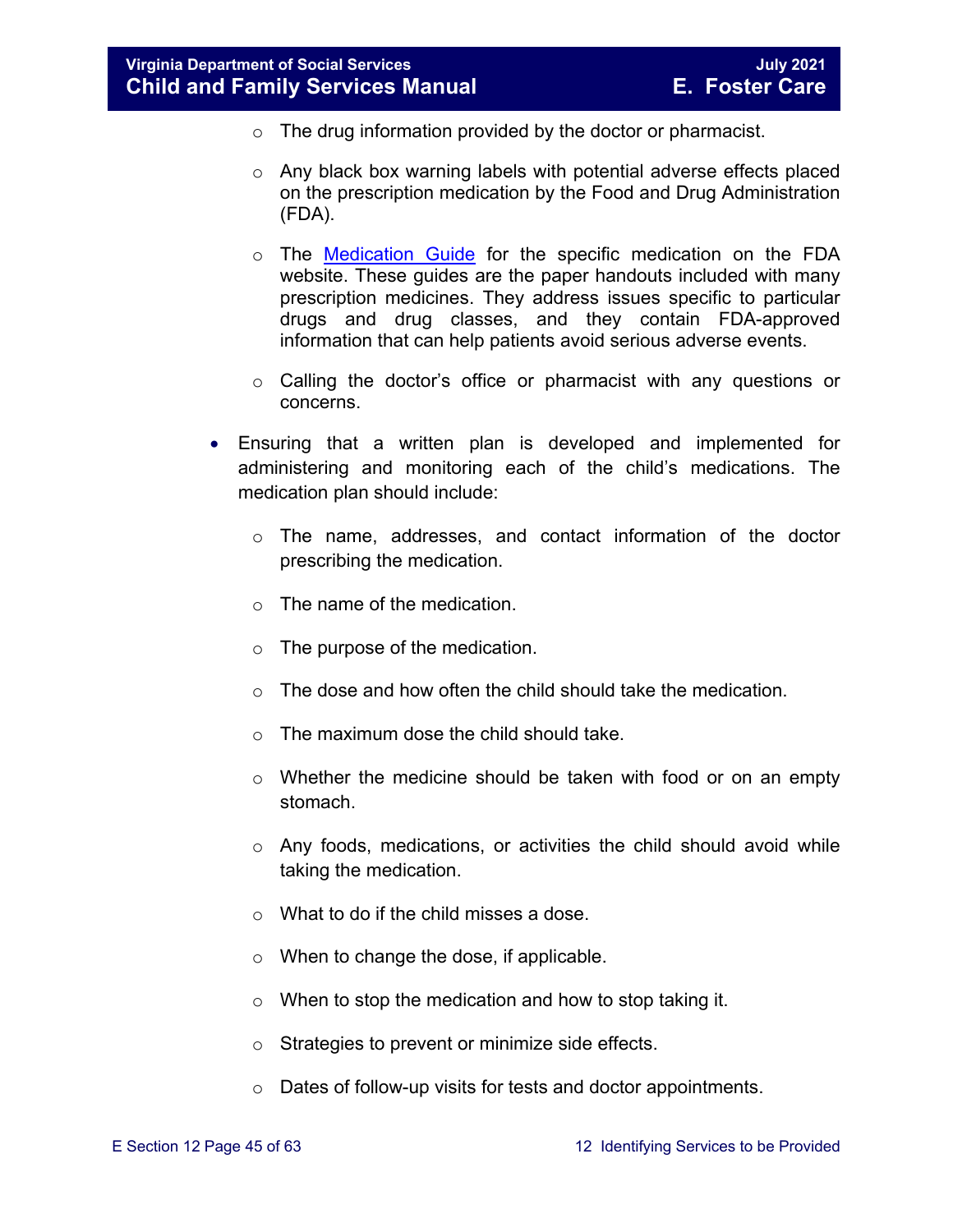- o When to call the doctor.
- o The child's adherence to the medication regimen.
- o All side effects the child experiences.
- $\circ$  Information on how the medication is working (e.g., child reports, family reports, teacher reports).
- Communicating to the child, family, foster care provider, other caregivers, and other significant individuals (e.g. teacher), as appropriate, the importance of:
	- o The child adhering to the medication regimen prescribed by the doctor.
	- o Monitoring the child's emotions, behavior, and symptoms.
	- o Reporting any side effects and issues related to the medication.
- Discussing the child's medication with the child and caregivers during ongoing monthly visits, including:
	- o How does the child feel about being on the medication?
	- $\circ$  Is the child taking the medication as prescribed? If not, what are the issues and how are they being resolved?
	- o Have there been any changes in the child's behavior, mood, appetite, sleep, school performance, and relationship with others?
	- o Is the child having any side effects? How are they being managed? Are these strategies working or not?
	- $\circ$  Has the child attended all medical appointments? What are the dates of upcoming appointments with the doctor?
- Arranging for the child to obtain all necessary tests and attend all medical appointments.
- Contacting the prescribing doctor when there are concerns about the medication. May also contact the pharmacist and the primary care provider. Should contact a child and adolescent psychiatrist when there are significant concerns.
- Reviewing how the child's medications are working and any concerns identified regarding continued use at every FPM held for the child and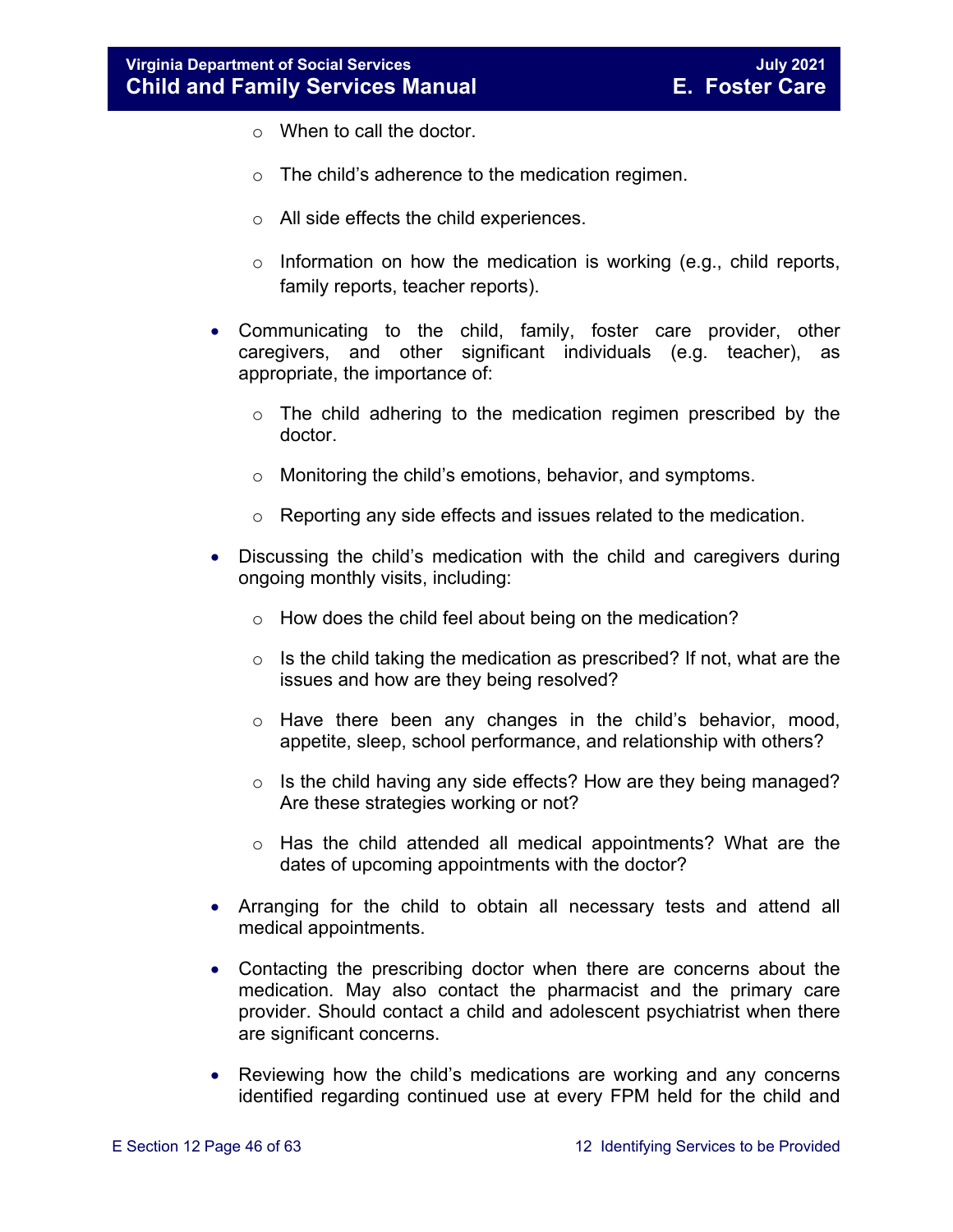ensuring the PMC has the Family Partnership Team's feedback to guide a review of the consent as outlined in [Section 12.11.8.3.5.](#page-51-0)

#### <span id="page-46-0"></span>**12.11.8.2 Assessment**

Accurate assessment is essential to preventing barriers to least restrictive placements as outlined in **Section 12.11.7**. Accurate assessments ensure that children in care are receiving the appropriate services and treatment targeted to their needs. An inappropriate diagnosis may delay them getting the services and treatment that they need, thus exacerbating or prolonging symptoms they may be experiencing. They may also be placed on medication that they will not benefit from and may cause significant side effects.

Prior to the child being placed on a new psychotropic medication, the child should receive the following inter-periodic screens/assessments:

- A pediatric medical examination to ensure symptoms are not indicative of a medical problem, except in the case of an emergency. In an emergency, a physical examination should be conducted as soon as possible.
- A comprehensive child and adolescent behavioral health evaluation by a licensed mental health professional to identify psychosocial interventions. Information should be requested on:
	- o The child's diagnosis.
	- o Psychosocial supports and/or behavioral health services to help meet the child's needs, build on the child's strengths, and help create resiliency in the family, as appropriate.
	- o The appropriate sequencing of psychosocial and/or pharmacologic interventions.

Note: When the child's condition has already been evaluated and the doctor is changing treatment or psychotropic medication after a treatment or psychotropic medication did not work, these examinations are not necessary.

When children enter care with prescriptions for psychotropic medications, they are required to receive (as part of the evaluations required when a child enters care) a medical examination within 30 days of their placement into care and a mental health evaluation within 60 days of entering care [\(Section 12.11.2\)](#page-25-0). These evaluations should address the same categories listed above and should be completed with input and collaboration from the child's current providers. Additionally, information should be gathered from the birth parents or prior custodian, the current caregiver, and the child about how the medication is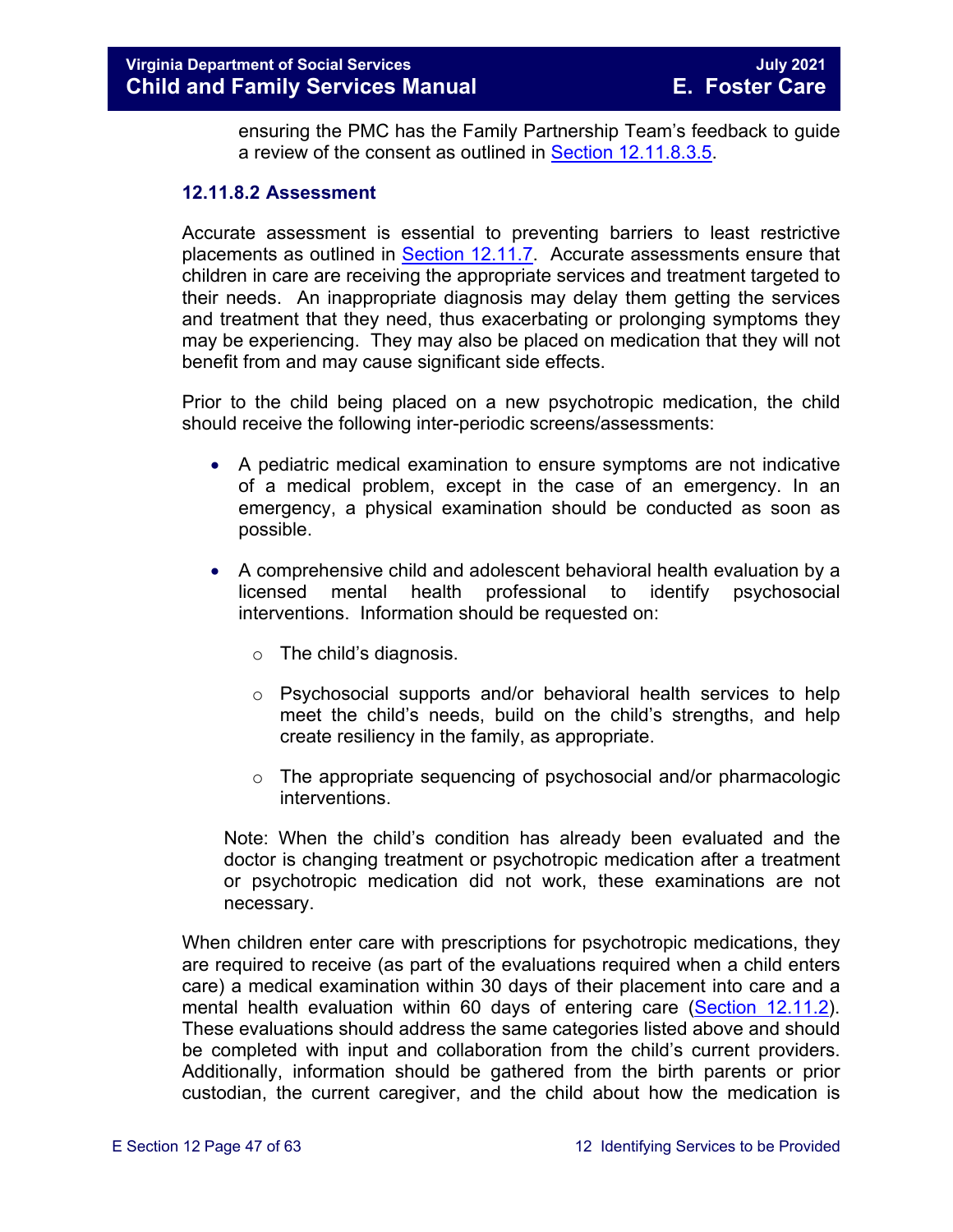working and any side effects. Unless there is an immediate safety concern, the service worker can provide consent for the medication to continue until the next medication appointment. At that time, the PMC will review all available information and provide the consent for the medication to continue or change. This will allow time for the assessments to be completed to provide a more comprehensive understanding of the child's needs.

#### **12.11.8.3 Interventions**

Non-pharmacological interventions are any therapies or behavioral strategies that don't involve medicine that are designed to manage the child's behavior or symptoms. Non-pharmacological interventions should be considered prior to beginning a psychotropic medication, except in emergency situations when the child's safety or health is in immediate danger. Non-pharmacological interventions should begin before or concurrently with psychotropic medication.

Interventions should be trauma-informed and evidence-based whenever possible. Resource links are included in [Section 12.3](#page-6-2) and [Section 12.11.3](#page-27-1) to registries and databases of trauma-informed and/or evidence-based interventions.

The child's service providers, including the Primary Care Physician (PCP), should be involved in the decision-making process regarding use of psychotropic medication and their input should be considered as a member of the child's treatment team. Service providers should be informed of the medication the child is on and be part of the ongoing monitoring effort. As psychotropic medications can have significant impacts on the mental and physical health of the child, collaboration with the child's PCP and other service providers is essential. Additionally, care coordination should include the MCO efforts and resources. Coordinating care with the MCO will prevent duplication of effort and ensure that the child is getting the most comprehensive case management.

#### **12.11.8.4 Informed consent**

Except in the instances described in Sections [12.11.1.1](#page-24-0) through [12.11.1.4,](#page-24-1) the local department shall give informed consent for psychotropic medication for a child in the care of the local department. In order to grant consent for a child to take psychotropic medication, the local department is required to identify a Psychotropic Medication Consenter (PMC). Approved PMCs review the prescription for the medication, gather the necessary information, and make a decision to provide or deny consent.

Informed consent is the process of receiving complete information about the proposed treatment or medical procedure (including risk, benefits, side effects) prior to making a decision. There are multiple components to informed consent, especially as it pertains to psychotropic medication.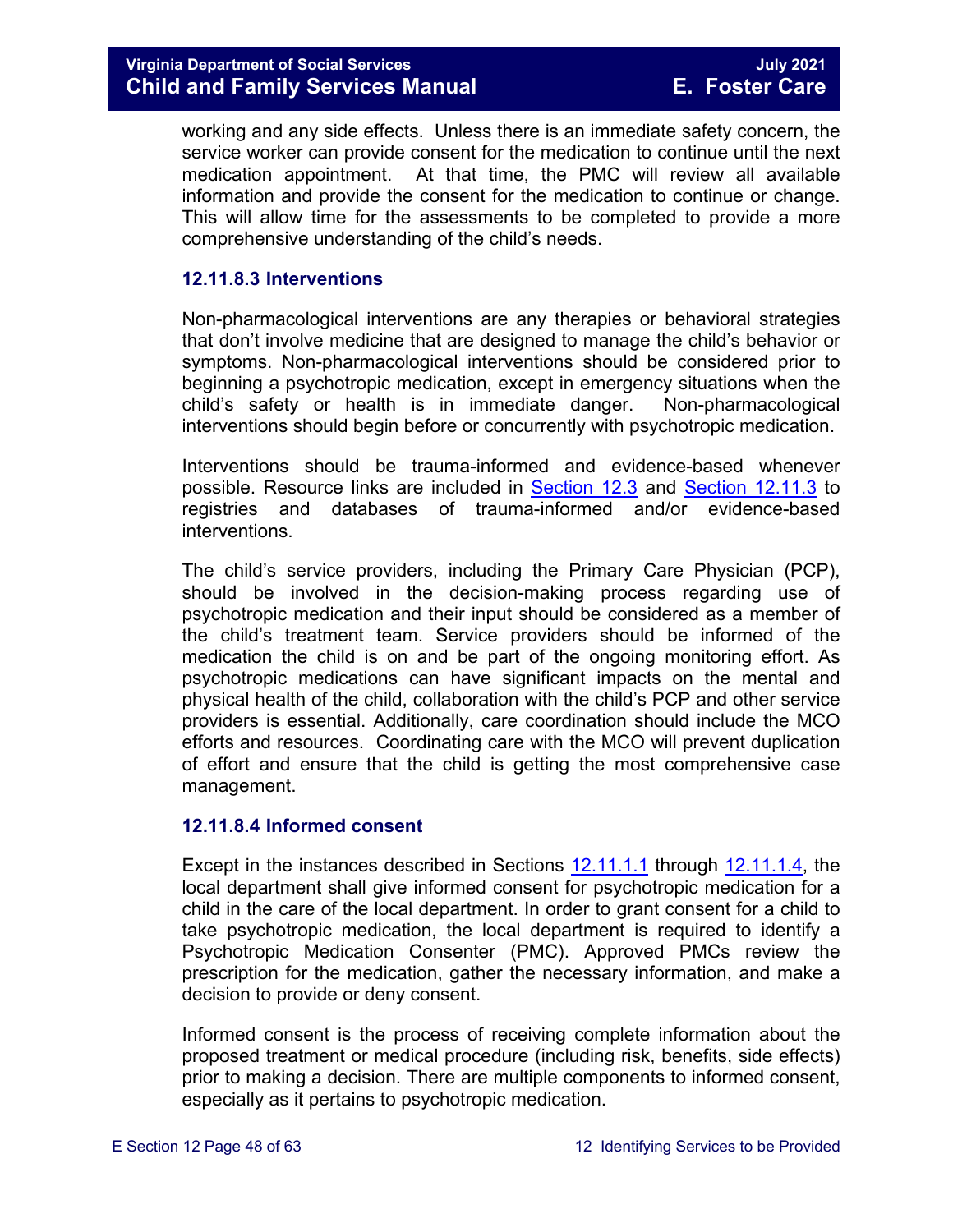In order to give informed consent, a PMC is required to have complete information on the proposed medication before making a decision. The PMC must understand:

- The child's diagnosis and symptoms,
- Details regarding the proposed medication (i.e. how that medication will help, how long the child might be taking it, procedures to follow, etc.),
- What may happen without the medication,
- The risks and benefits of the medication.
- Non-pharmacological interventions, which may be helpful,
- Side effects of the medication, and
- Why the doctor recommends the medication.

In addition to these elements, the PMC should also consider;

- Age of the child.
- Input from the child, family, and foster parents,
- Whether a second opinion is warranted, and
- Child and family medical history.

Approval of psychotropic medication for youth should always be made thoughtfully, considering all relevant information and involving the family and caregivers in the decision-making process. The family has historical information and valuable insight. By involving the family, this helps support the continuity of services when the child achieves permanency.

Informed consent may also be withdrawn at any time after consultation with the prescriber. If informed consent for a specific medication is being withdrawn, instructions regarding how to safely discontinue the medication should be gathered from the prescriber, provided to the caregiver, and documented in the child welfare information system.

#### <span id="page-48-0"></span>**12.11.8.4.1 Psychotropic Medication Consenter (PMC)**

A Psychotropic Medication Consenter (PMC) is an employee of a local agency who has completed psychotropic medication consenter training according to the training curriculum and has been designated by the local agency director.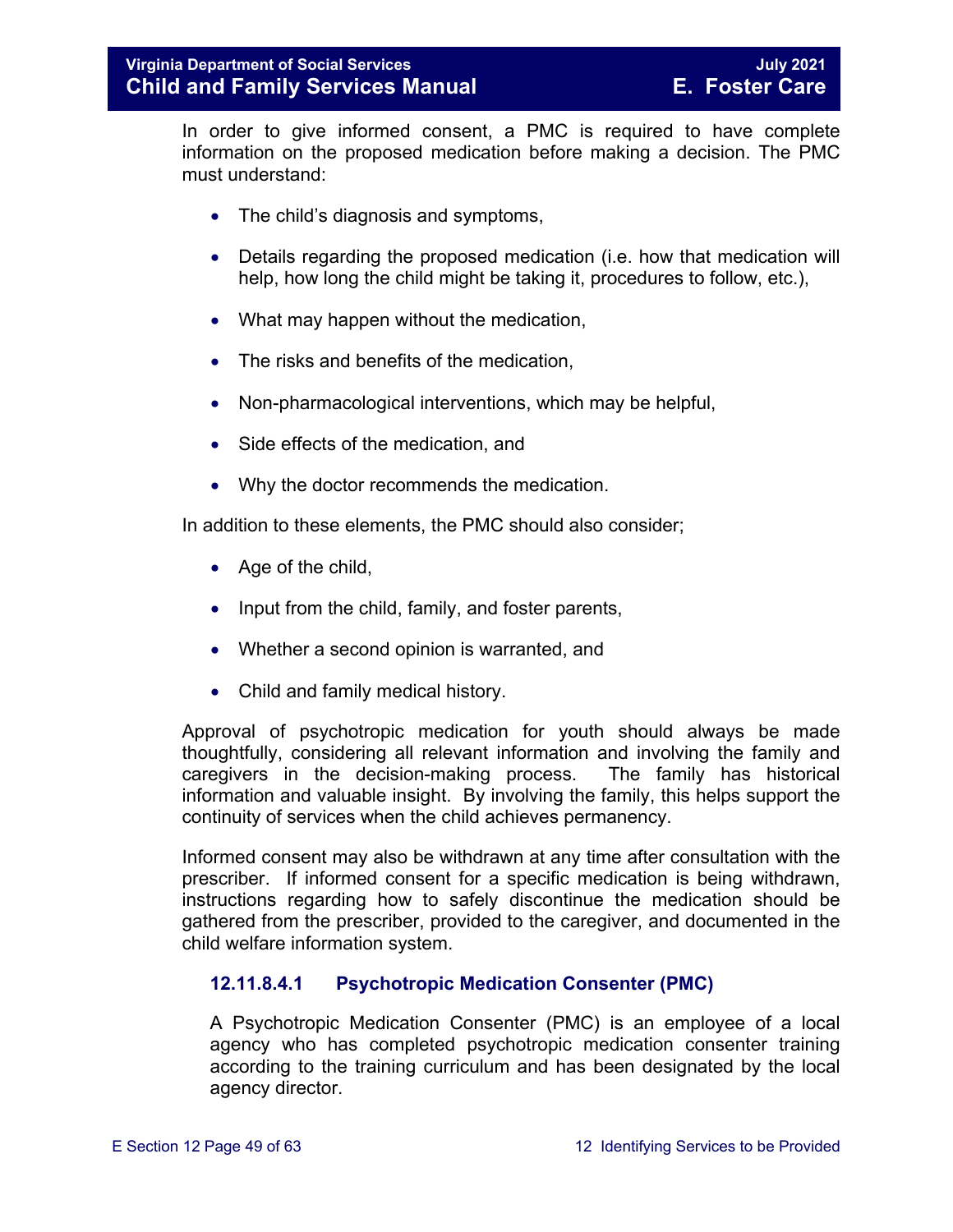PMCs are typically senior workers, supervisors, director's designees, or directors. As these individuals can carry caseloads, the child's assigned caseworker is not precluded from being the child's PMC. Agencies can develop as many PMCs as needed to meet their agency's demands.

Individuals selected as PMCs are required to possess the following skills and knowledge:

- Ability to facilitate a focused dialogue that results in all information being made available to be utilized in the consenting process.
- Understanding of child development and norms for child and youth behavior, as well as the effects of abuse, neglect, and other trauma on childhood development.
- Understanding and discernment of the short and long-term impact of placement in foster care and subsequent events such as: a change in placement, termination of parental rights, visitation with parents and other family members, a change in permanency goal, etc.
- Understanding of psychotropic medication, side effects, short and long-term impacts, and effective non-pharmacological interventions.
- Ability to use such information to determine whether the approval of psychotropic medication is in the best interest of the child.

The agency is required to certify that any PMC for their agency meets these competencies and has completed the required training through the use of the Psychotropic Medication Consenter (PMC) Certification Form.

The PMC should know the child well enough to make medical decisions, such as knowing the child's medical and case history, current medical condition, allergies, and medication.

The PMC is responsible for granting consent for the child's psychotropic medications through the use of the Psychotropic Medication Informed Consent Form.

#### **12.11.8.4.2 Engaging the family and caregivers**

The child's family (i.e. parents, relatives) should participate in medical appointments for the child, including psychotropic medication appointments. A child's family has valuable insight into the child as well as historical information that would be useful at the appointment. As the majority of children in foster care achieve permanency through reunification or custody transfer to a relative, involving family helps support the child's transition as they achieve permanency. The service worker should have ongoing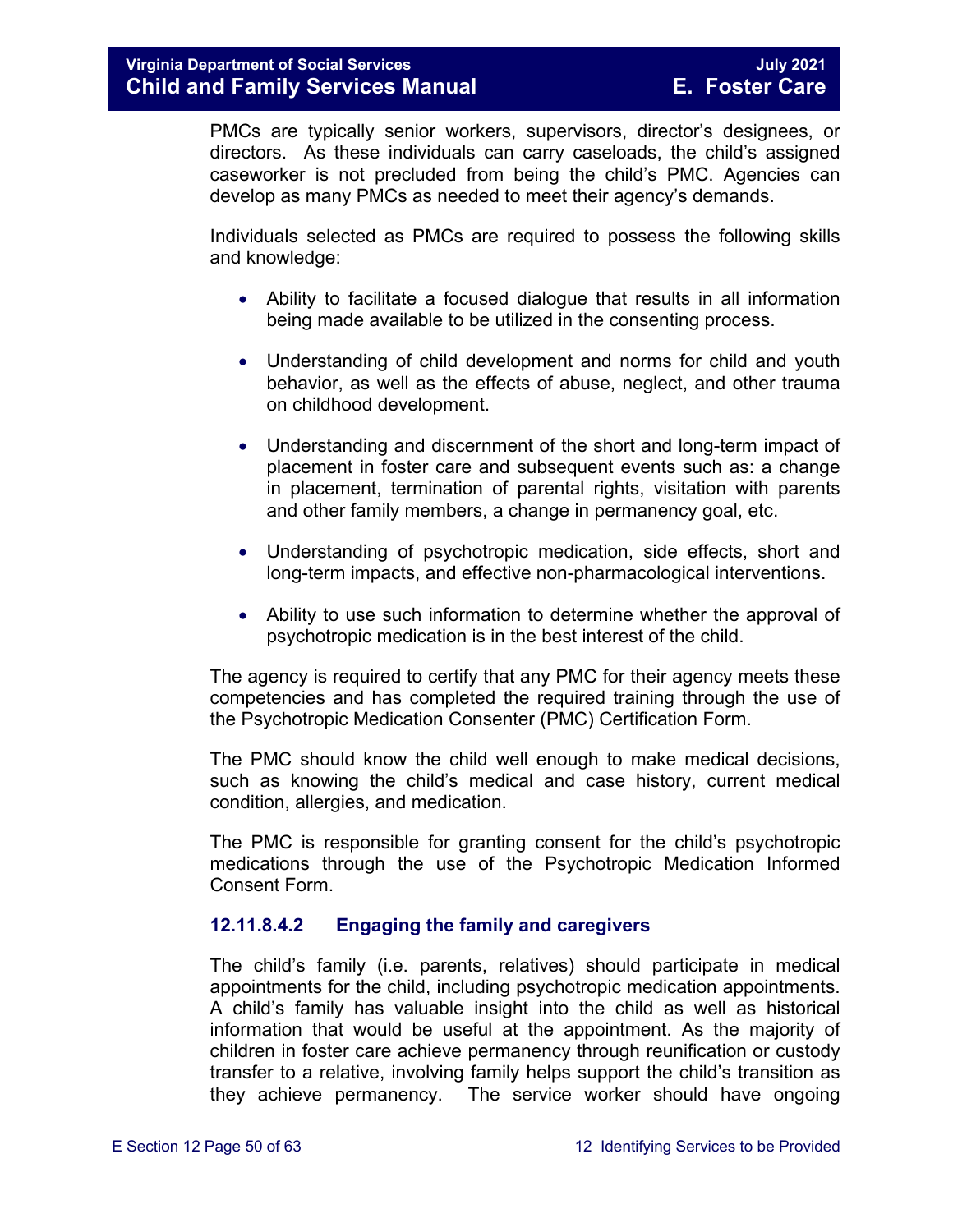conversations with the family about psychotropic medication to ensure they understand the child's current medical needs.

Additionally, the current caregiver's input is vitally important. The caregiver has knowledge regarding the day-to-day needs of the child and is able to share how the medication is working and any side effects observed. By involving the caregiver, the local department also helps to support the stability of the placement.

#### **12.11.8.4.3 Engaging the child/youth**

Until the child turns 18, they are not legally able to provide informed consent. However, they are able to provide assent which means they are agreeing to the treatment. When psychotropic medication is prescribed for children in foster care, it is important that they are provided an opportunity for input regarding the medication as well as an explanation of the medication in language that is appropriate for their age and development. Children in care should be provided the opportunity to participate in their medical care and medical decisions with the ultimate goal of helping prepare them to make their own decisions when they reach adulthood. PMCs are still responsible for making the decisions regarding psychotropic medications for the child, but the child should be given the opportunity to participate in and understand the decisions made on their behalf. As appropriate for the child's age and development, the child should provide their assent or dissent for the medication. The child should have a say in the decision regarding taking psychotropic medication as they get older. Involving the child in the discussion early on may help them to make better decisions later. However, the PMC is ultimately responsible for the final decision based on what is best for the child.

Involving the child in the discussion is important because of the following:

- Allows the child to feel more in control and helps build trust.
- Helps the child invest in the treatment and may make the treatment more successful.
- Supports the child's decision making once they are an adult.

If a child refuses to provide assent for the treatment, service workers should consult with the child, the prescribing doctor, and the child's treatment team. Depending on the rationale for the refusal, it may be helpful to explore with the child and doctor alternative treatment options, a lower dosage, or a nonpharmacological option. The child should also be provided information regarding the possible effects of refusing the treatment as well as the rationale behind the proposed treatment.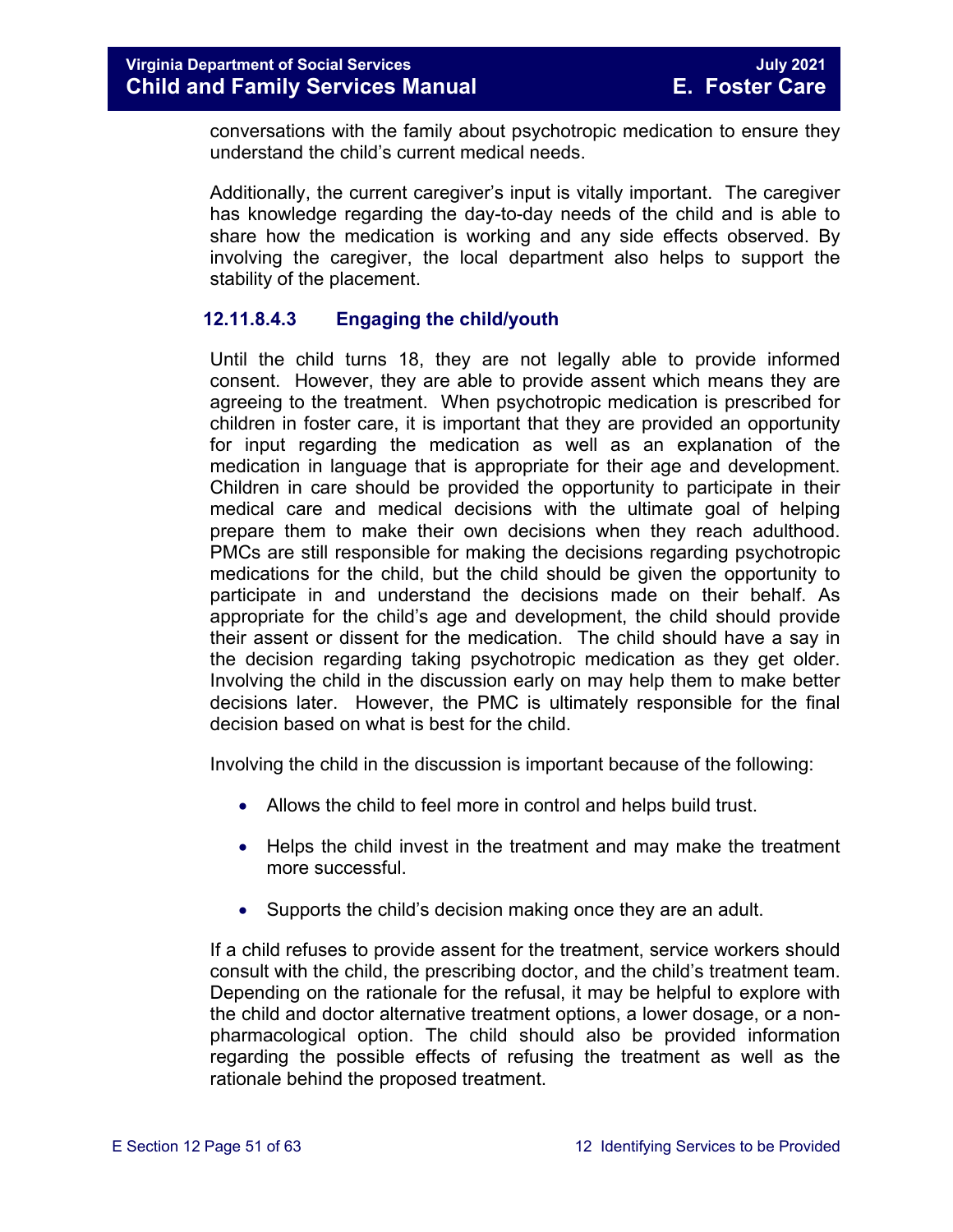#### **12.11.8.4.4 Transition to adulthood**

Once the youth turns 18, they gain the ability to consent or refuse their own medical treatment, including psychotropic medication [\(Section 12.11.1.4\)](#page-24-1). The service worker, along with the PMC, should support the youth as they transition to making these medical decisions. The youth's transition plan should contain steps to ensure the youth is educated regarding their prescribed psychotropic medications, elements of informed consent, and applicable resources.

Additional ways to help support the youth as they become their own medical consenter:

- Attach a copy of their current medications and prescribers to their transition plan or provide it to the youth at the time of discharge from care, including a copy of the most recent Psychotropic Medication Informed Consent Form;
- Assist the youth in scheduling their next psychotropic medication appointments, develop a plan for how they will get there, and identify individuals who may be a support to them during these appointments; and
- Provide them additional resources to assist in navigating the decisions around psychotropic medications.

#### <span id="page-51-0"></span>**12.11.8.4.5 Reviewing Consents**

PMCs provide the initial consent for psychotropic medications and when new medications are added. When the prescriber recommends dosage changes or terminating a psychotropic medication, the service worker may provide consent for those activities. The service workers should use the PMC as an expert resource in discussing concerns and questions, including if the child is still experiencing the referring symptoms or if the child is experiencing side effects. When children are psychiatrically hospitalized, service workers can provide consent for short-term medication in response to an immediate safety threat; however, consent for any changes to the child's ongoing medications needs to be provided by the PMC.

The child's psychotropic medication should be reviewed at every FPM for the child. The FPM provides an opportunity to have a team review process. The PMC may be present at the FPM or use the feedback from the FPM to help inform the review of their consent. The PMC should use the review section on the Psychotropic Medication Informed Consent Form to indicate that a review of the consent has been conducted. If the child's information has changed substantially from the initial consent form, it may be necessary to update the form entirely.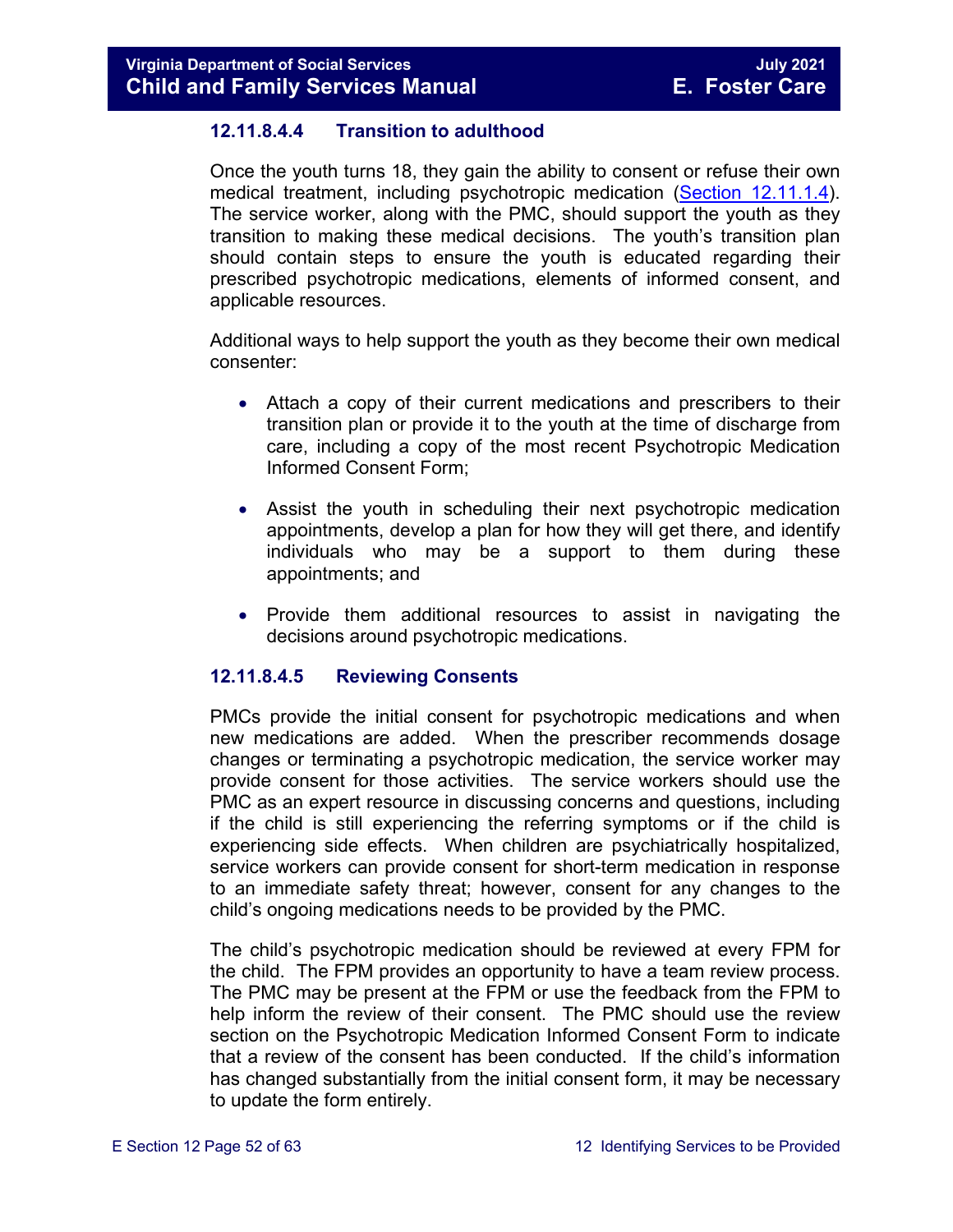At a minimum, the PMC should be conducting a review of the consent every six months.

#### **12.11.8.5 Resources**

For information on psychotropic medications, see:

- [Promoting the Safe, Appropriate, and Effective Use of](http://www.acf.hhs.gov/sites/default/files/cb/im1203.pdf) Psychotropic [Medication for Children in Foster Care](http://www.acf.hhs.gov/sites/default/files/cb/im1203.pdf) (ACYF-CB-IM-12-03; April 11, 2012).
- [A Guide for Community Child Serving Agencies on Psychotropic](http://www.aacap.org/App_Themes/AACAP/docs/press/guide_for_community_child_serving_agencies_on_psychotropic_medications_for_children_and_adolescents_2012.pdf)  [Medications for Children and Adolescents](http://www.aacap.org/App_Themes/AACAP/docs/press/guide_for_community_child_serving_agencies_on_psychotropic_medications_for_children_and_adolescents_2012.pdf) (2012) by the American Academy of Child & Adolescent Psychiatry.
- [Mental Health Medications](http://www.nimh.nih.gov/health/publications/mental-health-medications/nimh-mental-health-medications.pdf) by the National Institute of Mental Health.
- [Facts For Families](https://www.aacap.org/AACAP/Families_and_Youth/Facts_for_Families/Facts_for_families_Pages/Psychiatric_Medication_For_Children_And_Adolescents_Part_I_How_Medications_Are_Used_21.aspx) by the American Academy of Child and Adolescent **Psychiatry**
- <span id="page-52-0"></span>• [Making Healthy Choices:](https://www.childwelfare.gov/pubs/mhc-caregivers/) A Guide for Caregivers and Caseworkers on Trauma, Treatment, and Psychotropic Medications.

#### <span id="page-52-1"></span>**12.12 School placements and education**

For children and youth in foster care, a change in foster care placement has frequently resulted in a change in school placement. The educational impact of every school change is significant. Each time children enter new schools they must adjust to different curricula, different expectations, new friends, and new teachers. These changes may create several negative outcomes for children placed in foster care:

- They may make less academic progress, falling behind their peers.
- They may experience less opportunity for academic achievement, increasing the risk for dropping out of school.
- They may face challenges in developing and sustaining supportive relationships with teachers and peers.

Keeping children in the same school:

- Provides continuity in education.
- Maintains important relationships at school.
- Provides stability during a traumatic time for the children.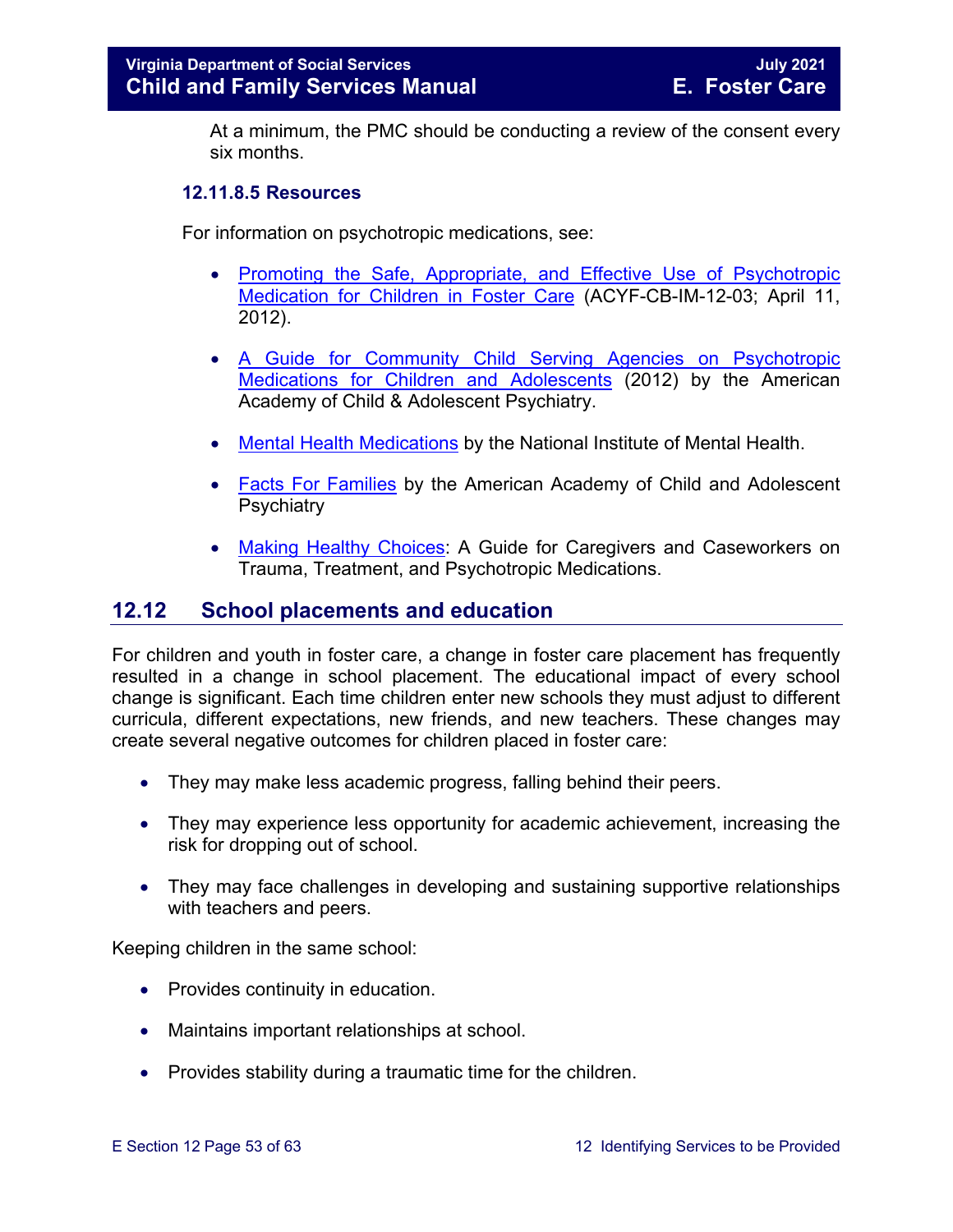• Improves educational and life outcomes.

After the LDSS determines the most appropriate home for a school age child (see [Section 6.3](https://fusion.dss.virginia.gov/Portals/%5bdfs%5d/Files/DFS%20Manuals/Foster%20Care%20Manuals/Foster%20Care%20Manual%2007-2020/Final%20Foster%20Care%20Manual%2007-2020/section_6_placement_to_achieve_permanency.pdf#page=10) through [Section 6.7\)](https://fusion.dss.virginia.gov/Portals/%5bdfs%5d/Files/DFS%20Manuals/Foster%20Care%20Manuals/Foster%20Care%20Manual%2007-2020/Final%20Foster%20Care%20Manual%2007-2020/section_6_placement_to_achieve_permanency.pdf#page=17), the LDSS and the school division shall have a Best Interest Determination (BID) meeting to work together to jointly determine the child's best interest for school placement. The joint guidance document, [Virginia Department of](https://fusion.dss.virginia.gov/Portals/%5Bdfs%5D/Files/Foster%20Care/Joint%20Guidance/VDOE%20VDSS%20-%20Joint%20Guidance%20for%20School%20Stability%20of%20Children%20Youth%20in%20FC.pdf)  [Education and Virginia Department of Social Services Fostering Connections: Joint](https://fusion.dss.virginia.gov/Portals/%5Bdfs%5D/Files/Foster%20Care/Joint%20Guidance/VDOE%20VDSS%20-%20Joint%20Guidance%20for%20School%20Stability%20of%20Children%20Youth%20in%20FC.pdf)  [Guidance for School Stability of Children in Foster Care,](https://fusion.dss.virginia.gov/Portals/%5Bdfs%5D/Files/Foster%20Care/Joint%20Guidance/VDOE%20VDSS%20-%20Joint%20Guidance%20for%20School%20Stability%20of%20Children%20Youth%20in%20FC.pdf) represents collaboration of these two State departments to promote school stability for children in foster care. The joint guidance may also be found on the Virginia Department of Education's website under [Enrollment of Students in Foster Care.](http://www.doe.virginia.gov/support/student_family/foster_care_students/index.shtml)

The joint guidance applies to all school age children in both initial and subsequent foster care placements. The joint guidance requirements also apply when the parent retains custody of the child and has entered into a noncustodial foster care agreement with the LDSS to voluntarily place the child in foster care. The updated Client Education Report from OASIS shall be printed and attached to Part A of the youth's foster care plan or the review document each time there is a court hearing.

#### <span id="page-53-0"></span>**12.12.1 Communicating with school on child's education**

The CPA, in collaboration with the birth parent(s) or prior custodians as appropriate, and the foster and adoptive parent or current placement provider, should:

- Refer the child for an evaluation for determination of eligibility for special education services if he or she is suspected of having a disability.
- Communicate any other special needs or issues the child may have related to school.
- Inform school personnel of foster care requirements, such as regular court dates, the child's permanency plan, and the child's foster care plan, as appropriate.
- Monitor the child's educational progress through attending conferences with school personnel, report cards, performance evidence, and IEP meetings as appropriate, and through maintaining contact with the foster care placement and birth parent(s) or prior custodians.
- Inform the school at any time the child is a subject of a petition alleging the child committed, or was adjudicated delinquent for, any criminal acts listed in [§ 16.1-260 G](https://law.lis.virginia.gov/vacode/16.1-260/) and provide the nature of the offense.

LDSS may contact the [School Division Foster Care Liaison.](http://www.doe.virginia.gov/support/student_family/foster_care_students/dss-lea-fostercare-liaison-list.xlsx) The Virginia Department of Education's [Superintendent's Memo #306](http://www.doe.virginia.gov/administrators/superintendents_memos/2010/306-10.shtml) dated December 10, 2010 recommended that each school division designate a point of contact for students in foster care.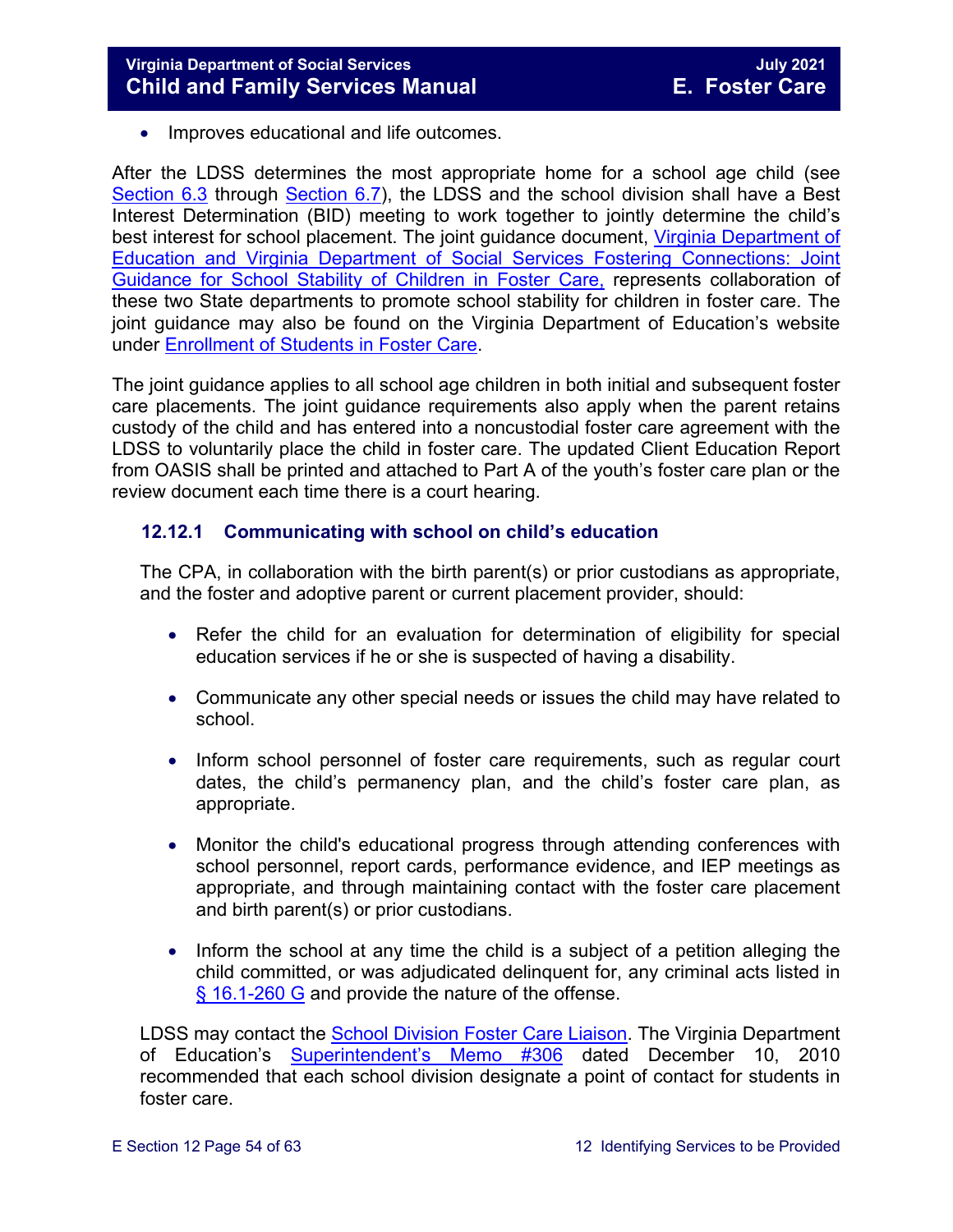#### <span id="page-54-0"></span>**12.12.2 School nutrition programs**

The Healthy, Hunger Free Kids Act of 2010 provides categorical eligibility for free meals, without further application for foster care children. The school division should obtain documentation indicating the status of the child as a child in foster care in the placement and care responsibility of the state or that the child in foster care has been placed with a caretaker household by a court.

Prior to the Act, a separate application for free and reduced lunch price meals was submitted for a foster child who was considered a household of one. Now, a foster care child is categorically eligible and may be certified without an application with the appropriate documentation.

Households with foster and non-foster children may choose to include the foster child as a household member, as well as any personal income earned by the foster child, on the same household application that includes the non-foster care children. Information should be relayed to the foster family that the presence of a foster child in the home does not convey eligibility for free meals to all children in the household in the same manner as Supplemental Nutrition Assistance Program (SNAP) or Temporary Assistance for Needy Families (TANF).

When the LEA is processing a household application, the foster care child will be certified for free meals and then an eligibility determination will be made on the remainder of the household based on the household's income (including personal income earned by the foster child).

Foster payments received by the family from the placing agency are not considered income and do not need to be reported.

#### <span id="page-54-1"></span>**12.12.3 Regular education services**

The local school division shall provide free textbooks required for courses of instruction for children attending public schools  $(\xi$  [22.1-243\)](https://law.lis.virginia.gov/vacode/22.1-243/). Other educational services needed by the child and not provided by local school divisions may be purchased using state pool funds. Some educational services may be purchased from independent living funds for youth ages 14 and over.

#### **12.12.3.1 When regular education services may be purchased**

- To achieve an educational goal;
- They are not the responsibility of state and/or local education agencies;
- Services are not available without cost; or
- Charges for services are the same to all residents regardless of income.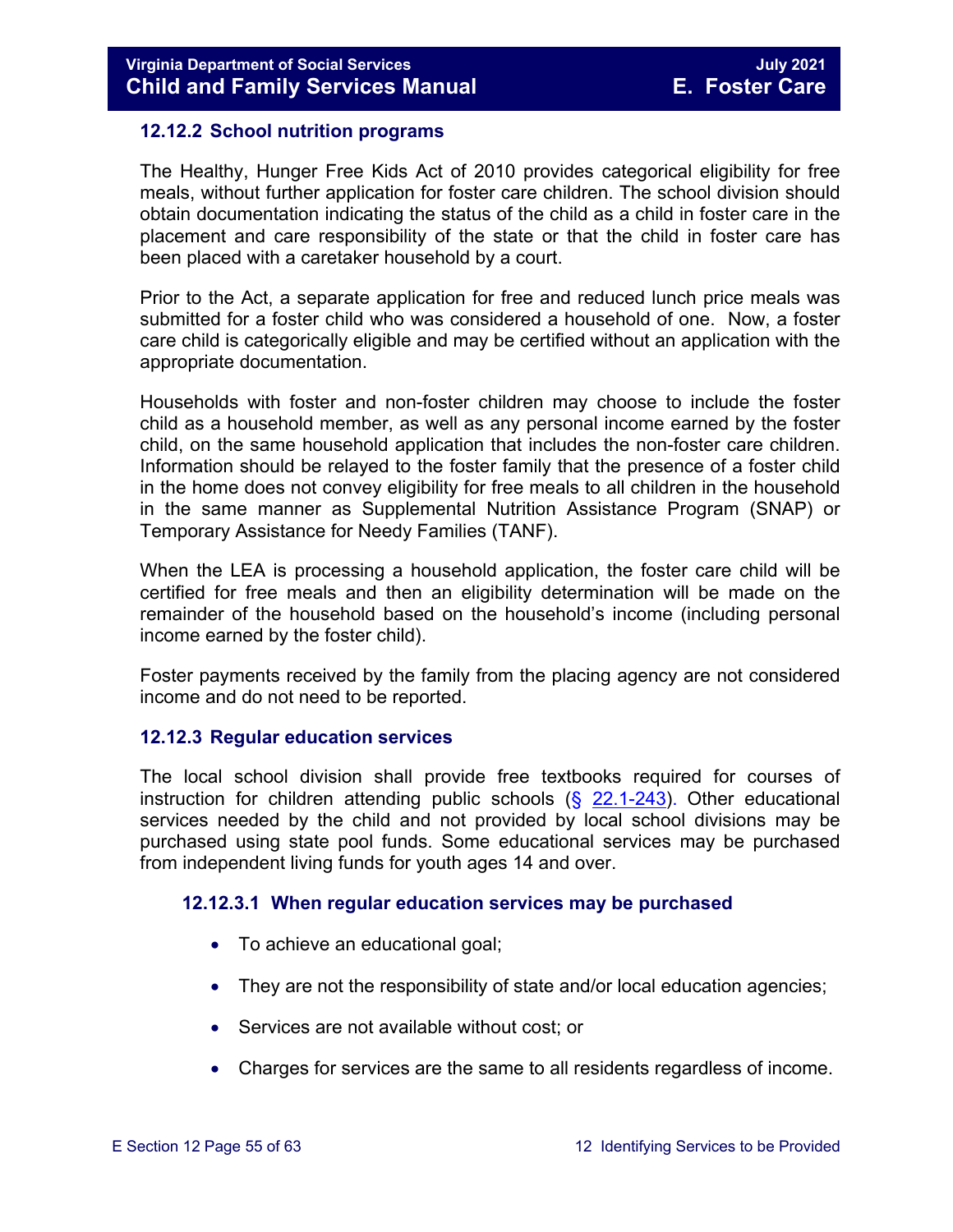#### **12.12.3.2 Educational services that may be purchased**

- Normal school expenses such as school trips, summer school, gym suits, fees for labs, art classes, etc., and school supplies.
- Tutoring.
- Training for employment if no other resource exists.
- Tuition and fees, school supplies, textbooks required for college degree or vocational education.
- Tuition and fees, etc., for placement in a private school or private day school for the child who is not eligible for special education. In this instance, the child's foster care paper case record shall document that:
	- $\circ$  All other resources to meet the child's specific need have been explored.
	- $\circ$  These resources have been determined to be inadequate to meet the child's needs.

 Note: Students receiving special education services shall be placed in a school setting in accordance with their IEP.

#### **12.12.3.3 Other school-related expenditures**

Expenses related to school activities that are not necessary to meet an educational goal such as class rings, club dues, and prom fees may be purchased from Chafee Independent Living Funds for youth ages 14 years and older, private donations, and local only funds. After all other funding sources are pursued and determined not available, state pool funds may be used based on CPMT procedures.

#### **12.12.3.4 Additional education requirements**

The most recent information available regarding the child's educational status, including:

• The child's State Testing Identifier (STI) Number for the child of compulsory age for school attendance, meaning the child was age five (5) on or before September 30 of the school year through his or her  $18<sup>th</sup>$ birthday  $(\S$  [22.1-254 A\)](https://law.lis.virginia.gov/vacode/22.1-254/). The sole purpose of documenting the STI number is to allow VDSS to obtain educational outcome information on children in foster care from the Virginia Department of Education.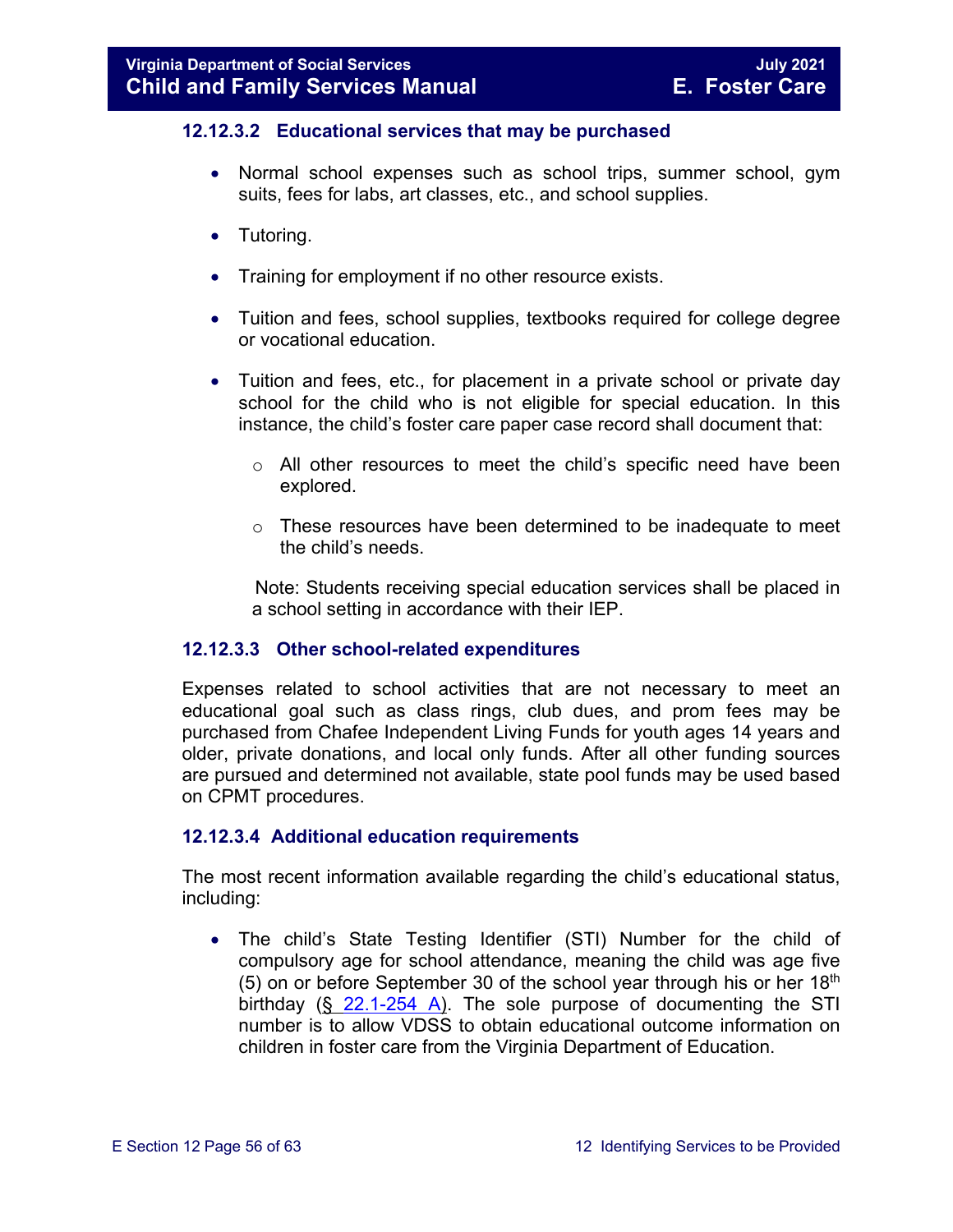- If an STI number cannot be entered despite reasonable efforts to obtain the number, document the reasons on the foster care plan. Younger children or older youth may have an STI number which shall be entered.
	- $\circ$  The STI number is confidential by law and shall be protected by LDSS as all confidential child information is maintained (§ [63.2-](https://law.lis.virginia.gov/vacode/63.2-104/) [104\)](https://law.lis.virginia.gov/vacode/63.2-104/). The STI number shall only be entered into OASIS. The STI number will only appear on the OASIS screen; it does not appear on the previewed or printed foster care plan. Do not write the number on the printed foster care plan or include it in the body of the foster care plan.
- How to get the number:
	- o The STI number is located on the student's SOL Report or the LDSS may contact the person responsible for student records at the child's school to obtain the number.
	- $\circ$  For the child who entered foster care through a non-custodial foster care agreement, the LDSS shall request the child's parent who has legal custody of the child to obtain the child's STI number from the school.
- A summary of activities demonstrating that during initial and subsequent placements of a child, the LDSS:
	- o Took into account the appropriateness of the child's current educational setting and the distance from potential placements to the school in which the child was enrolled (e.g., talked with representative from current school, the conclusions reached on the appropriateness of the educational setting, and the distance from potential placements).
	- $\circ$  Made the placement decisions and immediately coordinated with the child's school to ensure the child remained enrolled in the same school in which he or she was enrolled prior to the placement change, unless contrary to the child's best interests (e.g., met with key partners to determine child's best interest, the determination made at the meeting, the best interest determination form placed in the child's case record).
	- o Immediately and appropriately enrolled the child in his or her new school when it was in the child's best interest to change schools (e.g., child was presented to school with all required documents; immediate enrollment form placed in the child's case record).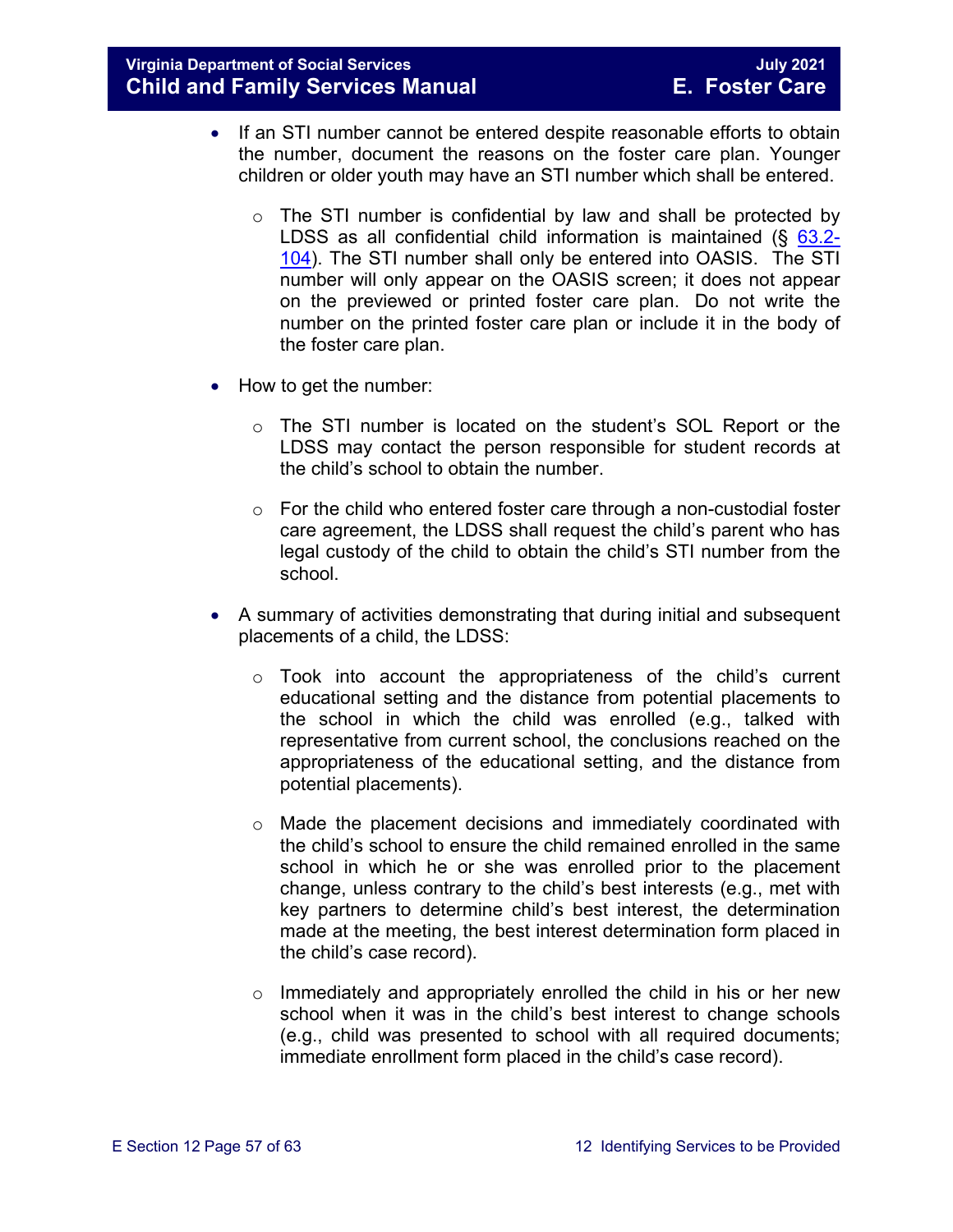- Statement that the school-aged child is either enrolled as a full-time student and is:
	- o Enrolled in elementary, middle, or high school;
	- $\circ$  Instructed at home in elementary or secondary education, in accordance with home schooling laws and requirements;
	- o Instructed in an independent study program for elementary or secondary education that is administered by the local school division, in accordance with education laws; or
	- o Incapable of participating in school full-time due to a medical condition that is documented by a qualified professional and updated quarterly or more frequently based on the child's condition;
	- o Or, the school-aged child has completed secondary school:
	- o Graduated from high school;
	- o Earned a Board of Education-approved career and technical education certification.
- And whether the older youth:
	- $\circ$  Is enrolled full-time in an institute of higher education, technical college, or community college; or
	- o Has completed two year or four year college/university.
- List of information available in the child's case record, including:
	- o The names and addresses of the child's educational providers.
	- $\circ$  The child's school record, including attendance, and Individualized Education Plans (IEP), 504 plans, or gifted status, as appropriate.
	- o The child's performance in school, including report card and standards of learning tests results.
- Any other relevant educational information concerning the child.

#### <span id="page-57-0"></span>**12.12.4 Special education services**

• School divisions are mandated by law to provide, without cost, instruction specifically designed to meet the unique needs of children with disabilities, ages 2 through 21 (§ [22.1-214\)](https://law.lis.virginia.gov/vacode/22.1-214/).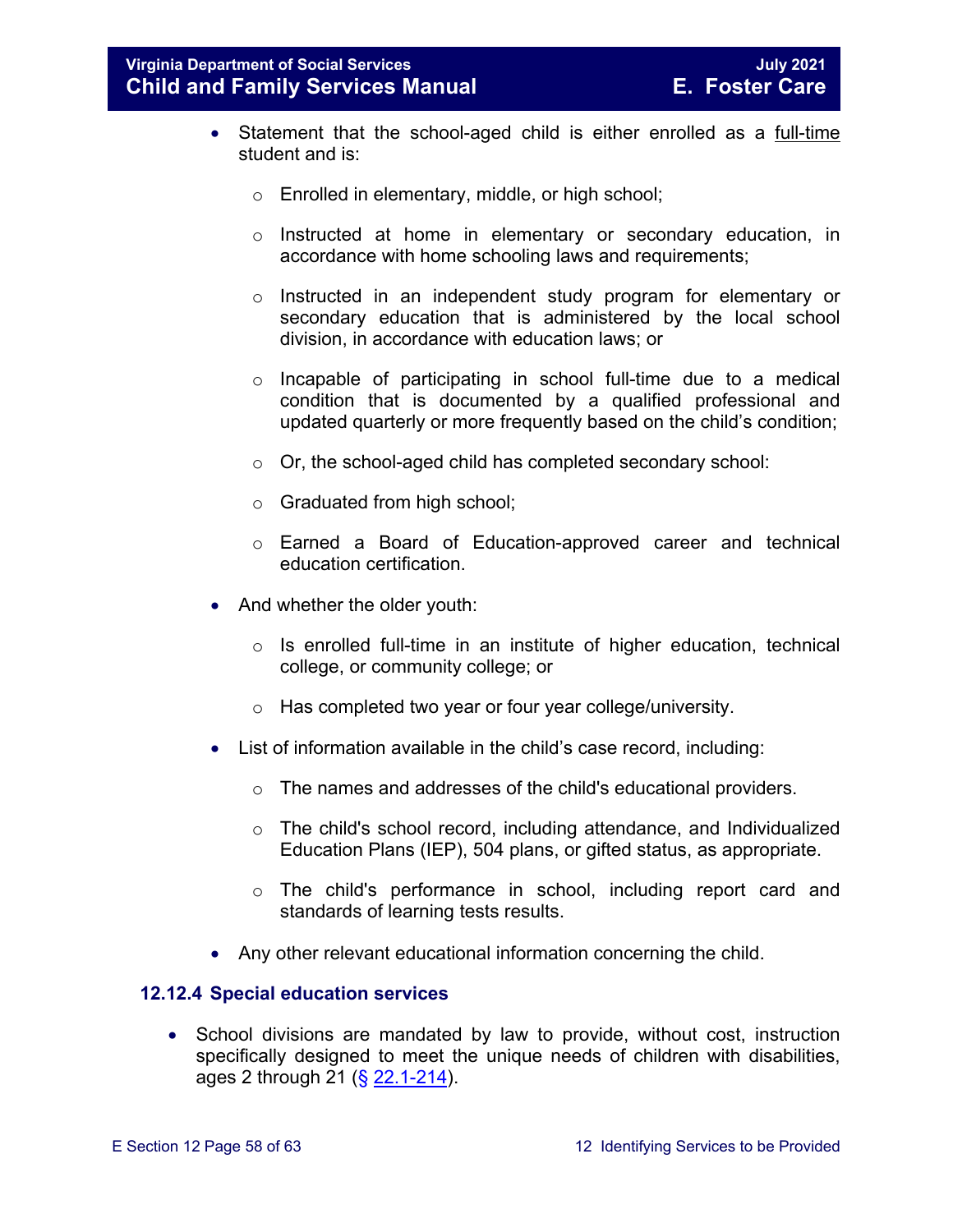- A child is determined eligible for special education and related services by an eligibility team at the school. This team uses data gathered through a comprehensive evaluation. The school division may use data provided by the LDSS or other source (e.g., psychological, medical, hearing or vision screenings/evaluation, and sociocultural evaluations). This team makes its decision for such services no later than 65 business days after the referral for the evaluation is received by the division.
- The school division shall develop an individualized education program (IEP) **within 30 calendar days** after eligibility has been determined.

If the child's parent cannot be found or parental rights have been terminated, school divisions are required by law to train and appoint surrogate parents to represent the educational interests of the children, which may include those in the custody of the LDSS. When a surrogate parent is appointed, that individual holds the same rights and responsibilities relative to the child's education as are afforded to parents. Local school divisions may appoint the foster parent as the surrogate parent under certain circumstances. The school division may recognize the foster parent as parent when the child is in permanent foster care. Additionally, the permanent foster care parent shall have an ongoing, long-term relationship with the child, is willing to make the educational decisions required of the parent under the regulations governing special education, and has no interest that would conflict with the child's interests.

- A surrogate parent is not required for a child in a non-custodial placement. The parent or guardian is responsible for requesting services and signing IEPs. The federal Individuals with Disabilities Education Act [\(P.L. 108-446\)](https://www.gpo.gov/fdsys/pkg/PLAW-108publ446) prohibits LDSS staff from serving as parents (or surrogate parents) for children in custody.
- If the child's parents (which includes birth parents, adoptive parents, permanent foster parents in the situation described above, or surrogate parent) disagree with the evaluation conducted by the school division, they may request an independent evaluation at public expense.
- If the LDSS or foster parents have any concerns or disagreements about a foster care child's special education program or implementation of the special education procedures, the service workers should first contact the director of special education in the local school division for resolution. If resolution is not achieved at the local level, the LDSS may contact the Virginia Department of Education's Dispute Resolution and Administrative Services unit in the [Division of Special Education and Related Services](http://www.doe.virginia.gov/special_ed/resolving_disputes/) for more information about mediation, complaints, and due process hearings.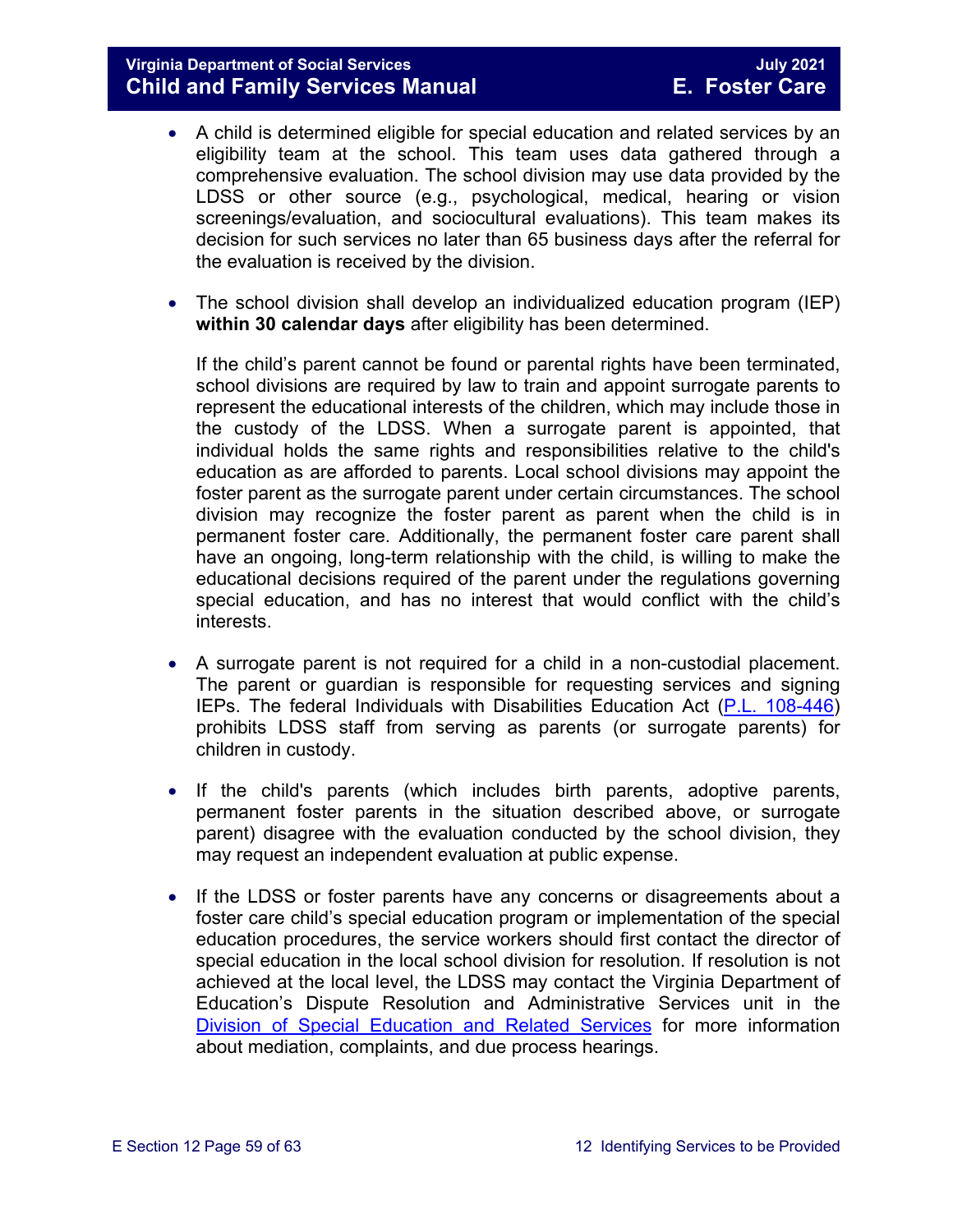#### **12.12.4.1 Local school responsibility**

Local school divisions are responsible for paying for special education services identified on the child's Individual Education Program (IEP) when the child is placed within the school system or regional special education program.

When a child is placed in another jurisdiction, the receiving local school division should seek reimbursement for education costs from the Virginia Department of Education for any children receiving foster care services. (§§ [22.1-101.1](https://law.lis.virginia.gov/vacode/22.1-101.1/) and [22.1-215\)](https://law.lis.virginia.gov/vacode/22.1-215/).

#### **12.12.4.2 Length of time child is eligible for special education services**

A child is eligible for special education services until he or she:

- Is found to be no longer eligible by an eligibility team;
- Graduates with a regular or advanced diploma; or
- Reaches age 22 by September 30 of the year.

The local school division where the LDSS is located that has custody of the child is responsible for the child's special education services. In the event that a child is placed in foster care in a different jurisdiction and the child can be educated in the public school or a regional program that includes that jurisdiction, the school division where the child is placed is responsible for the child's education.

#### **12.12.4.3 Use of state pool funds for special education services**

- State pool funds are to be used to purchase special education and related services for a child placed in a residential facility approved for special education or private special education day school in accordance with the child's IEP. Related services include such services as developmental day programs, infant/child stimulation, training to maximize independence, and sheltered workshops. Procedures to access state pool funds for these placements will be based upon CPMT policies. Maintenance for title IV-E eligible children would be paid from title IV-E funds and from state pool funds for non-title IV-E children.
- In addition, the [CSA Manual](http://www.csa.state.va.us/html/manual_pubs/csa_manual_publications.cfm) (Section 4.3.3a) specifies how state pool funds may be used to keep a child in a less restrictive special education environment, when the FAPT makes such a determination and includes it on the IFSP.
- If a child is placed in a facility for special education and is subsequently determined ineligible for special education, removal of the child from the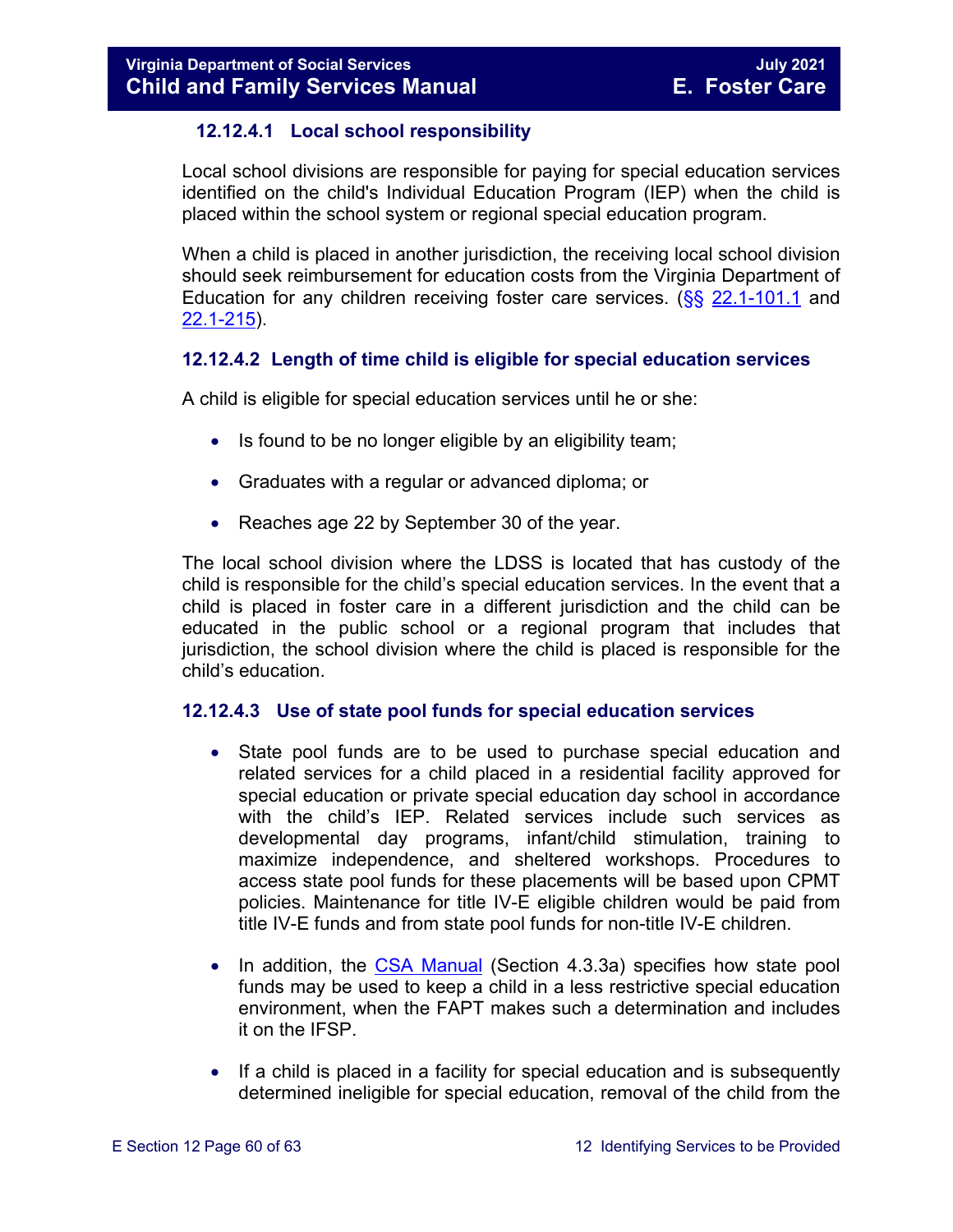facility or continued funding of services for that child in the facility will be based on local CPMT procedures. The LDSS, in coordination with the FAPT, is responsible for ensuring that an appropriate placement is provided for the child.

#### **12.12.4.4 Cross-jurisdictional placements**

The cost of purchasing special education and related services, where applicable, for children in cross-jurisdictional placements will be covered by the placing agency's school division through the policies of the CPMT. This also applies to children in permanent foster care placements or adoptive placements prior to the final order. If a child is served in a public school, the receiving school division pays for the services. All special education needs shall be included on the IEP in accordance with federal law.

#### <span id="page-60-0"></span>**12.13 CSA services**

The Children's Services Act (CSA) establishes a collaborative system of services and funding that is child-centered, family-focused and community-based when addressing the needs of troubled and at risk youth and their families. One of the targeted populations is children and youth for whom foster care services, as defined by  $\S$  [63.2-](https://law.lis.virginia.gov/vacode/63.2-905/) [905,](https://law.lis.virginia.gov/vacode/63.2-905/) are being provided.

#### <span id="page-60-1"></span>**12.13.1 CSA foster care services**

Foster care services are the provision of a full range of casework, treatment and community services including but not limited to independent living services, for a planned period of time to a child or youth who has been abused or neglected, or in need of services, or a family who a child or youth has been identified as needing services to prevent or eliminate the need for foster care placement, a youth or child who has been placed through an agreement between the LDSS or the public agency designated by the CPMT and where legal custody remains with the parents or guardians, or has been committed or entrusted to an LDSS or licensed child placing agency. Foster care services also include the provision and restoration of independent living services to a person who is over the age of 18 years but who has not reached the age of 21 years who is in the process of transitioning from foster care to self-sufficiency.

Access to CSA funds is governed by state and local policies which require multiagency planning, uniform assessment, utilization review, and authorization of funds. The LDSS service worker should become familiar and comply with policies established by their local Community and Policy Management Team for access to CSA funding.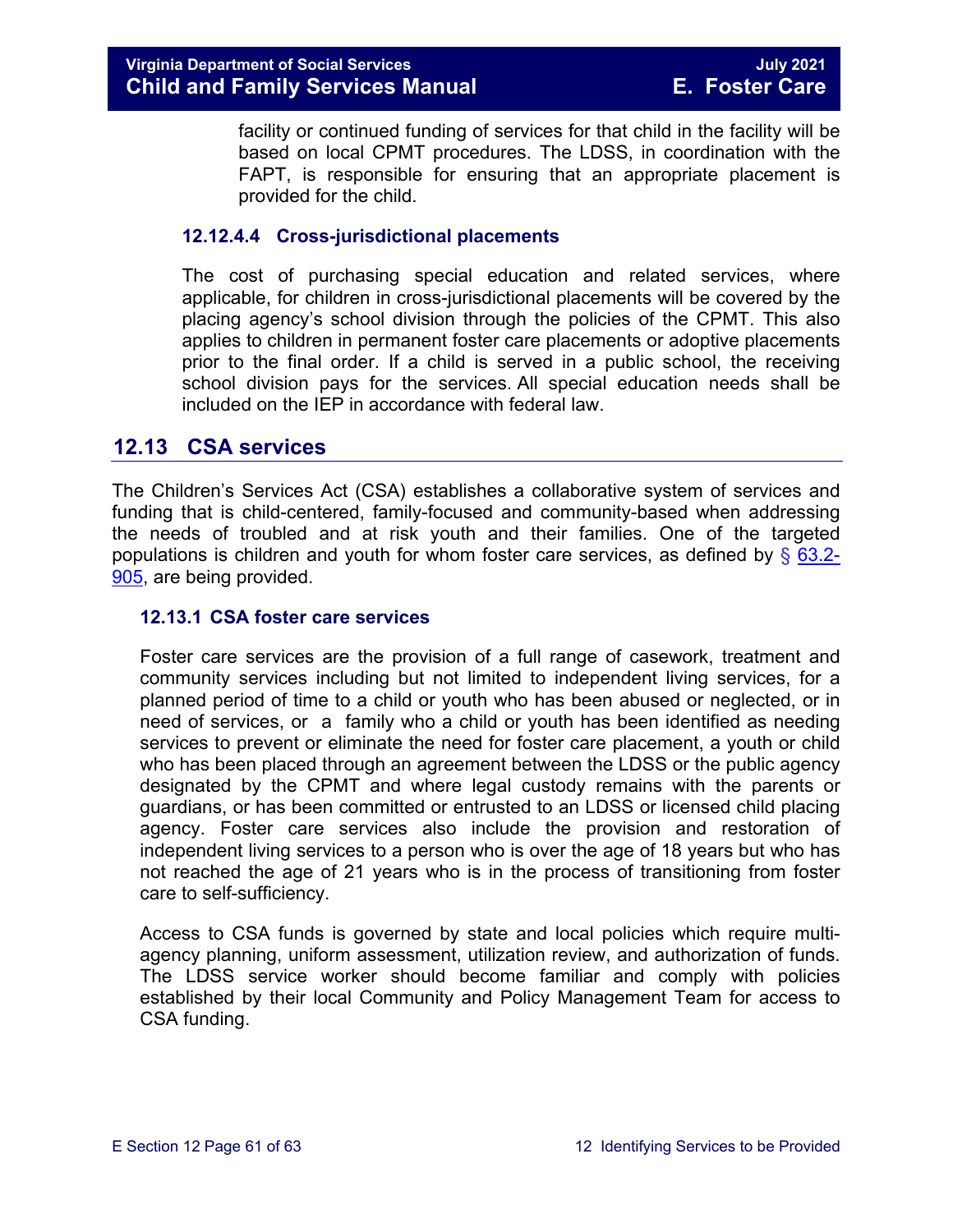#### <span id="page-61-0"></span>**12.13.2 Role of LDSS when collaborating with FAPT**

The LDSS shall refer the child and family to the Family Assessment and Planning Team (FAPT) or approved multi-disciplinary team, consistent with CMPT policies. As part of this process, the LDSS shall ensure the child is assessed using the mandatory uniform assessment instrument (§ [2.2-5212\)](https://law.lis.virginia.gov/vacode/2.2-5212/). See [Section 5.9.1](https://fusion.dss.virginia.gov/Portals/%5bdfs%5d/Files/DFS%20Manuals/Foster%20Care%20Manuals/Foster%20Care%20Manual%2007-2020/Final%20Foster%20Care%20Manual%2007-2020/section_5_conducting_child_and_family_assessment.pdf#page=18) for information on the Child and Adolescent Needs and Strengths (CANS) tool.

The LDSS shall assist the FAPT, consistent with CPMT policies, in:

- Engaging the family to participate in all aspects of assessment, planning, and implementation of services.
- Assessing the unique strengths and needs of the child and family.
- Identifying and/or creating the services and/or supports to be provided to the child and family. This process involves exploring:
	- o Family and community based services first.
	- $\circ$  Placements with extended family and individuals who can effectively care for the child whenever possible, if family based services are not in the child's best interest.
	- $\circ$  Family like homes when there are no viable placements for the child with extended family and individuals.
	- $\circ$  Short term residential treatment programs when these are the most appropriate, least restrictive, and cost effective services for the child.
- Ensuring all appropriate community services for the child have been explored before placing the child across jurisdictional lines  $(\S 2.2 - 5211.1 2)$ .
- Maximizing and pooling resources across agencies and sectors by helping to explore all available family, private insurance, community, LDSS, and other public resources that may assist in funding the services and supports.
- Developing the individual family services plan (IFSP) or using the foster care plan.
- Referring the child and family to services delineated in the plan, when appropriate.
- Helping to coordinate services with the child and family, when designated to serve this role by the FAPT (§ [2.2-5208\)](https://law.lis.virginia.gov/vacode/2.2-5208/).